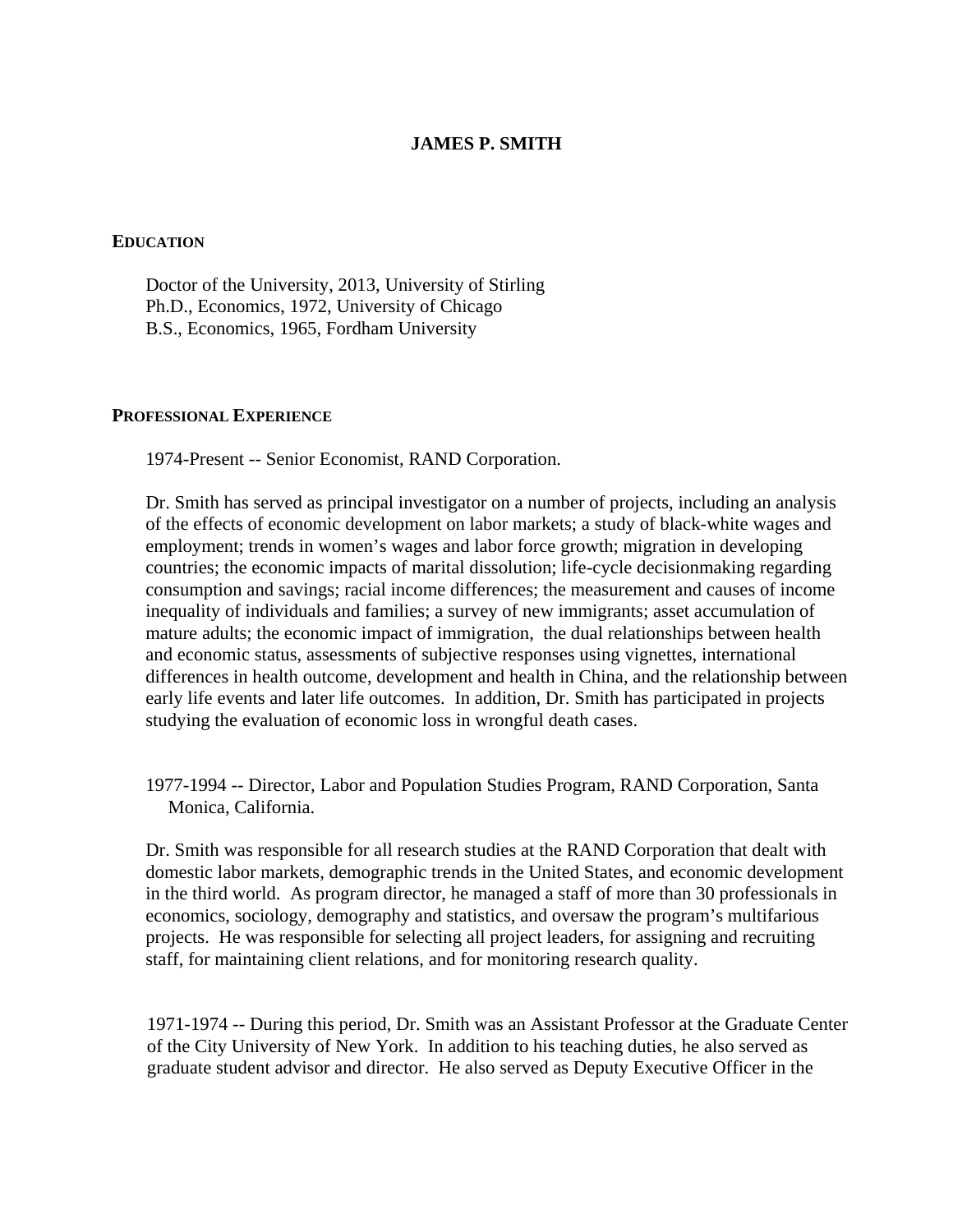Department of Economics. During the academic year of 1970-1971, he was an instructor at the University of Illinois.

# **COMMITTEES AND HONORS**

- RAND Corporation Chair in Labor Markets and Demographic Studies, 1988-present.
- Merit Award, National Institutes of Health, 2005-2016
- Merit Award, National Institutes of Health, 1995-2005
- Elected Member- Institute of Medicine ( IOM) of the National Academies of Science-2011. Now also called the National Academy of Medicine of the. National Academies of Science
- Cozzarelli Prize for best article in social and behavioral science in 2011- Proceedings of the National Academy of Science- PNAS- for The Long Shadow Cast by Childhood Physical and Mental Problems on Adult Life- 2012
- Honorary Degree of Doctor of the University at the University of Stirling, Scotland. June 2013
- Geary Lecture, ESRI Dublin- Early Life Conditions and Later Life Outcomes October 2013
- <sup>o</sup> Brisbane Australia- Health Incidence and its consequences around the world- invited Keynote address- Australian Health Economics Association- September 2015
- $\circ$

 Sydney Australia- invited Keynote address- Australian Ageing in the Asia-Pacific Research Symposium- September 2015

- London England Keynote Address- Early Life Conditions and Later Life Outcomes Centre for Longitudinal Studies Cohort Studies Research Conference 2015
- Keynote Address- Early Life Conditions and Later Life Outcomes International Institute of Public Finance IIPF August 2014 - Lugano Switzerland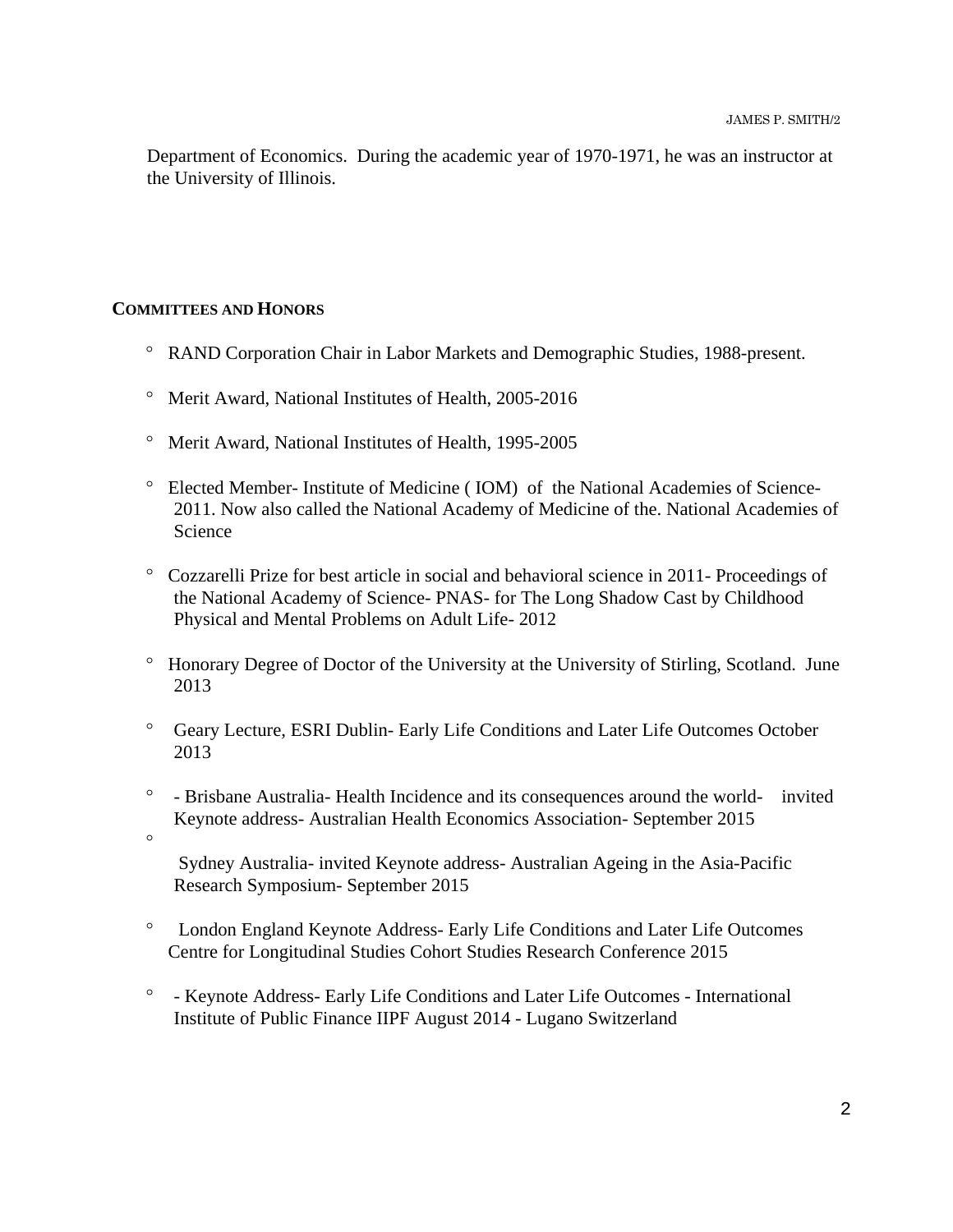- Aging Research around the world- The Case of China- keynote address at Conference on Challenges of Population Aging in Asia- University of Hong Kong meeting April 2014- Hong Kong
- Keynote Plenary Address- Disease Incidence and Mortality Using Panel Data Lessons from the Research Battlefield International Health Economists Association Annual Meeting July 2014- Dublin Ireland-
- Ulysses Medal—University College Dublin, October 2009.
- Fellow of the Society of Labor Economists, 2005-.
- <sup>o</sup> International Scholar—Institute for Fiscal Studies, London. 2002-
- Editorial Board- Forum of Health Economics and Policy- BEPRESS
- National Institute of Aging Ad hoc Data Infrastructure Review committee for NIA/BSRmember 2015-1016

 Chair of Panel on Policy Research and Data Needs to Meet the Challenge of Aging in Asia- 2010-2012- National Academy of Science.

- <sup>o</sup> Member- Panel on Divergent Trends in International Differences in Mortality at Older Ages- National Academy of Science
- Mercer Institute for Successful Ageing- Saint James Hospital- international advisory committee- Dublin Ireland
- American Economic Association- Committee on Nominations- 2013-2014
- American Economic Association Committee on Government Relations, Member 2009-2013.
- <sup>o</sup> "From Illegal to Legal: Estimating Previous Illegal Experience Among New Legal Immigrants to the United States" won the Award for Distinguished Contribution to Scholarship in Population in the Population Section, American Sociology Association, 2009.
- Edgeworth Lecture- Irish Economic Society- Belfast Northern Ireland- April 2010
- Director, RAND Center for Chinese Aging Studies, 2008-present.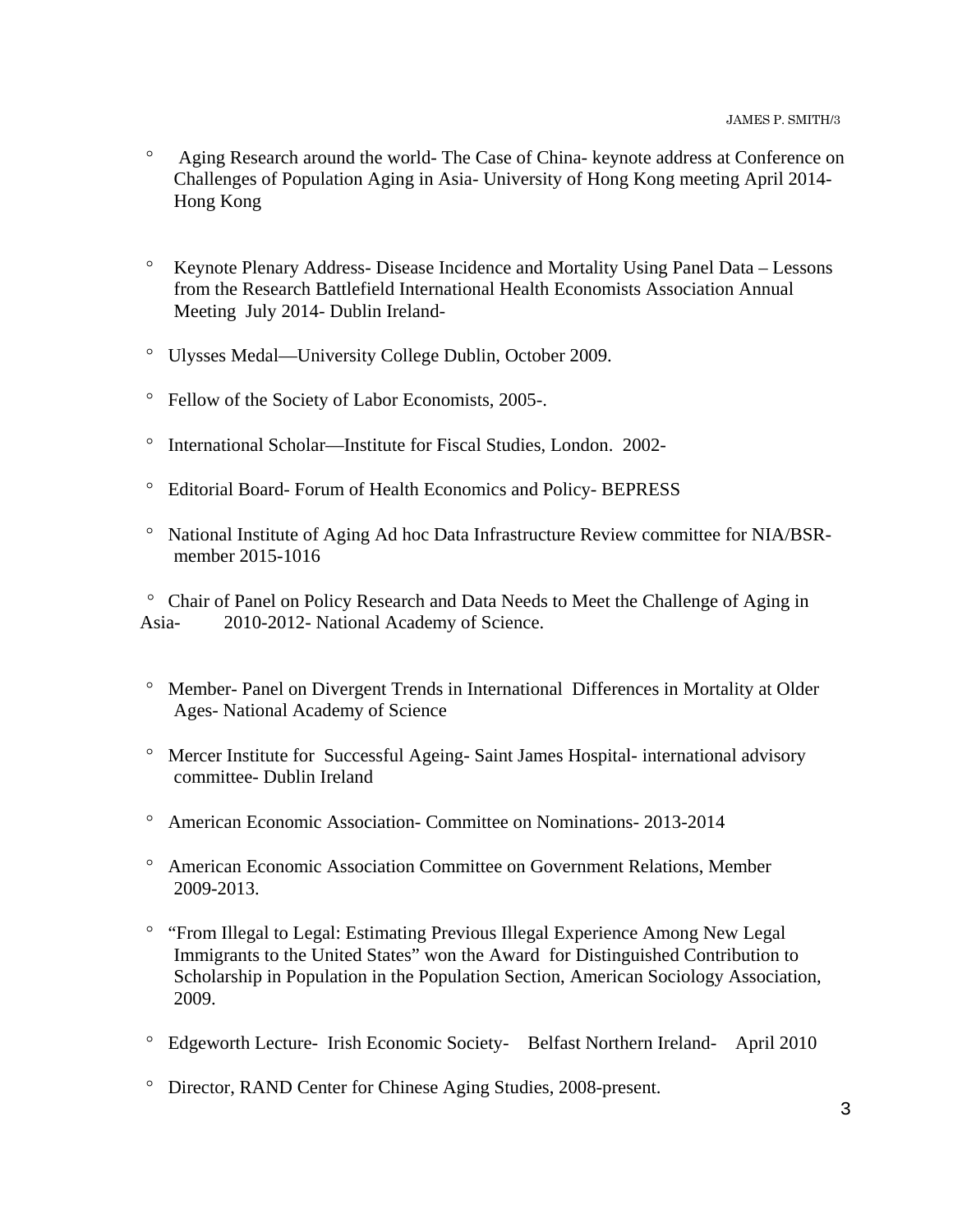- <sup>o</sup> Member, National Institute of Aging Council Advisory Committee (NACA) to the Director of the National Institute of Aging, 2009-2011.
- <sup>o</sup> Silver Medal Awardee, RAND Corporation, 2007.
- Chair and Member, International Advisory Committee, TILDA—The Irish Longitudinal Study on Ageing, Trinity College Dublin, 2009-present.
- Chair and Member, International Advisory Committee, Chinese Longitudinal Survey of Aging- CHARLS- 2007-present.
- Chair and Member, International Advisory Committee, Brazilian Longitudinal Study of Aging- BRASIL-ELSIE- 2011-present
- Chair and Member, International Advisory Committee, Indian Longitudinal Survey of Ageing LASI- 2008-present.
- Chair and Member, International Advisory Committee, ELSA—English Longitudinal Study of Ageing- 2002 to present.
- Chair and Member, International Advisory Committee, HART—Health, Aging, and Retirement in Thailand-present.
- <sup>o</sup> International Advisory Board- Mercer Institute for Successful Ageing- Dublin Ireland
- Awarded "Best Research Article of the Year in General Health Care," NICHM Annual Award, 2002.
- <sup>o</sup> Inaugural Albert Rees Invited Lecture, Society of Labor Economists annual meetings, 2004.
- <sup>o</sup> National Associate, National Academy of Sciences.
- <sup>o</sup> Member, Panel on Racial and Ethnic Disparities in Health, National Academy of Sciences, 2001-2002.
- Member, Panel on New Data for an Aging World, Committee on Population, National Academy of Sciences, 1998-2000.
- Chair, Panel on Demographic and Economic Impacts of Immigration, National Academy of Sciences, 1995-1997.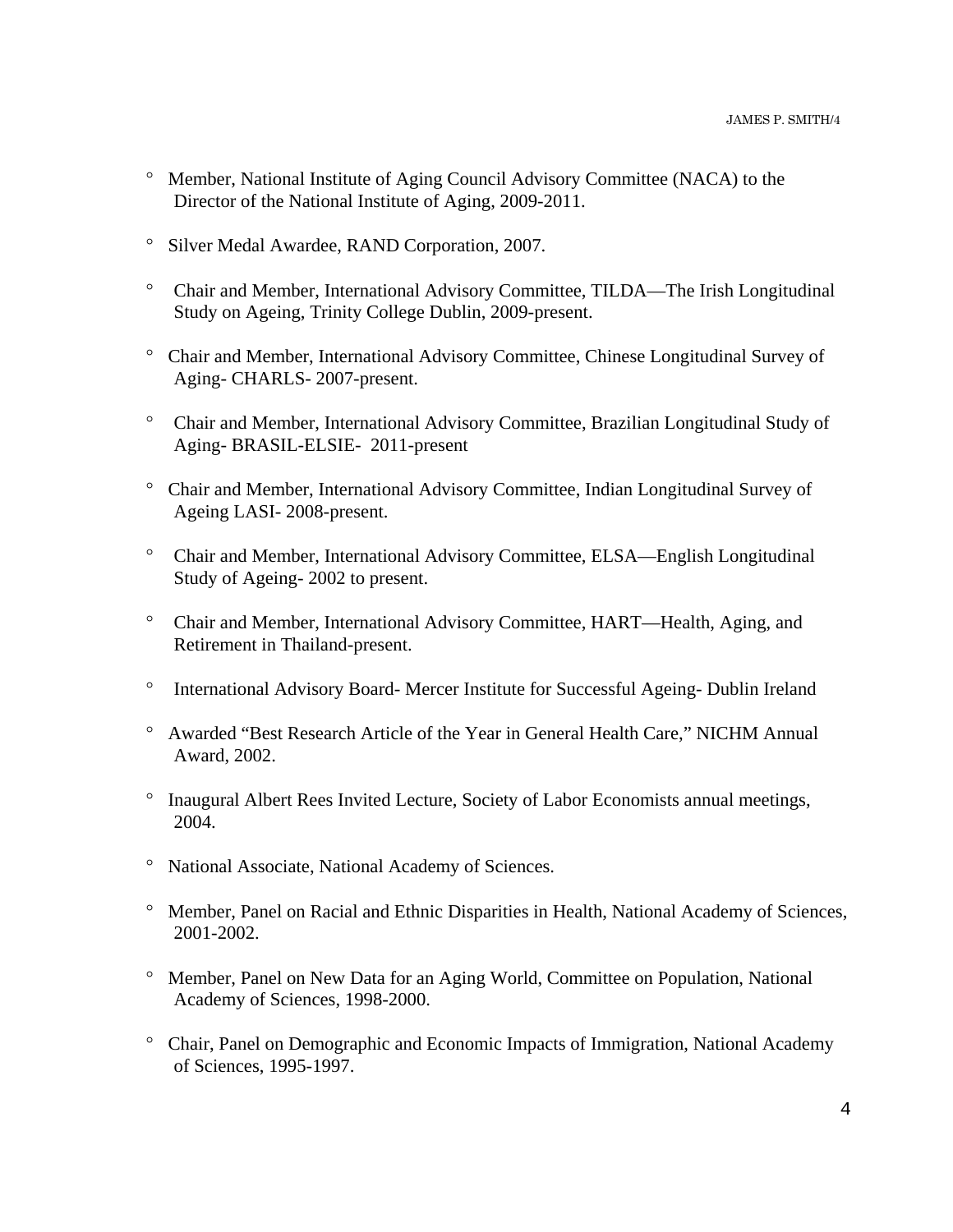- Chair and Member, International Advisory Committee, Korean Longitudinal Survey of Aging- KLoSA.
- Member, Committee on Population, National Academy of Sciences, 1994-2000.
- <sup>o</sup> Panelist, TIAA-CREF Committee on the Samuelson Award, 1998-1999.
- Member, Advisory Council, Public Policy Institute of California, 1996-2005.
- <sup>o</sup> Member, Board of Overseers, Panel Study of Income Dynamics, 1993-1999; Chair 1998-1999.
- <sup>o</sup> NIA Design and Data Monitoring Committee, HRS and AHEAD Surveys, 1991-present. Chair since 2002.
- Member, Occupational Safety and Health Standards Board, State of California (Cal-OSHA), 1993-1999.
- Contributing Editor, *Demography*, 1996-1999.
- Member, Population Research Committee, National Institutes of Health, 1990-1994.
- <sup>o</sup> Member, National Advisory Board, Institute for Research on Poverty, 1985-1996.
- Member, Committee on Research on the Urban Underclass, Social Science Research Council, 1990-1994.
- Member, Resource Advisory Committee, National Archive of Computerized Data on Aging (NACDA), 1989-1991.
- Member, Conference on Income and Wealth, National Bureau of Economic Research, 1988-present.
- Member, National Advisory Board, Teenage Contraception Project, 1987-1991.
- Member, Social Sciences and Population Study Section, National Institutes of Health, 1985-1989.
- Chair, Ad Hoc Advisory Panel to the National Institute on Aging, National Institute on Aging - Extramural Priorities for Data Collection in Health and Retirement Economics, 1988.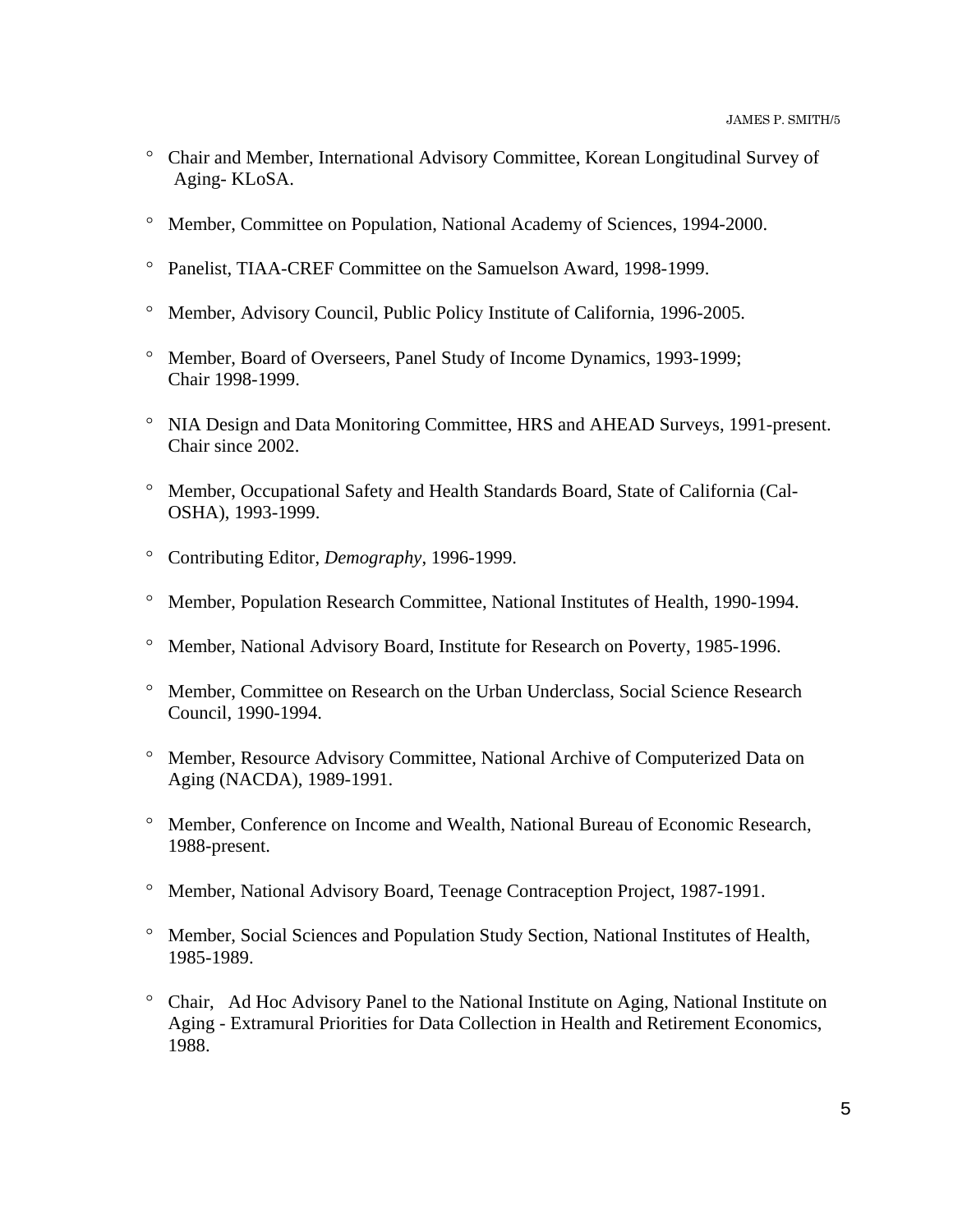- Who's Who in America.
- Who's Who in Economics.
- Member of the following professional organizations: American Economic Association (AEA), International Health Economics Association and Population Association of America (PAA
- Board of Editors, *American Economic Review*, 1980-1983.
- Visiting Professor, University of California, Los Angeles, 1974–1988.
- Associate Editor, *Economic Inquiry*, 1979–1981.
- Visiting Scholar, Centre for Labour Economics, London School of Economics, Spring 1980.
- Consultant, World Bank, 1978.
- Deputy Executive Officer, Department of Economics, Graduate Center, City University of New York.
- Research Associate, National Bureau of Economic Research, 1972–1974.
- Consultant, RAND Corporation, 1972–1974.
- Phi Beta Kappa.

Omicron Delta Epsilon- Honorary Society in Economics

### **PAPERS AND PUBLICATIONS**

- "Vignettes and Self-Reported Work Disability in the US and the Netherlands," *American Economic Review* 97(1):461-473, March 2007 (with Arie Kapteyn and Arthur van Soest).
- "Disease and Disadvantage in the United States and in England," *Journal of the American Medical Association (JAMA)* 295(17):2037-2045, May 3, 2006 (with James Banks, Michael Marmot, and Zoe Oldfield); also response to letters from readers, *Journal of the American Medical Association (JAMA)* 296(19):2313, November 15, 2006.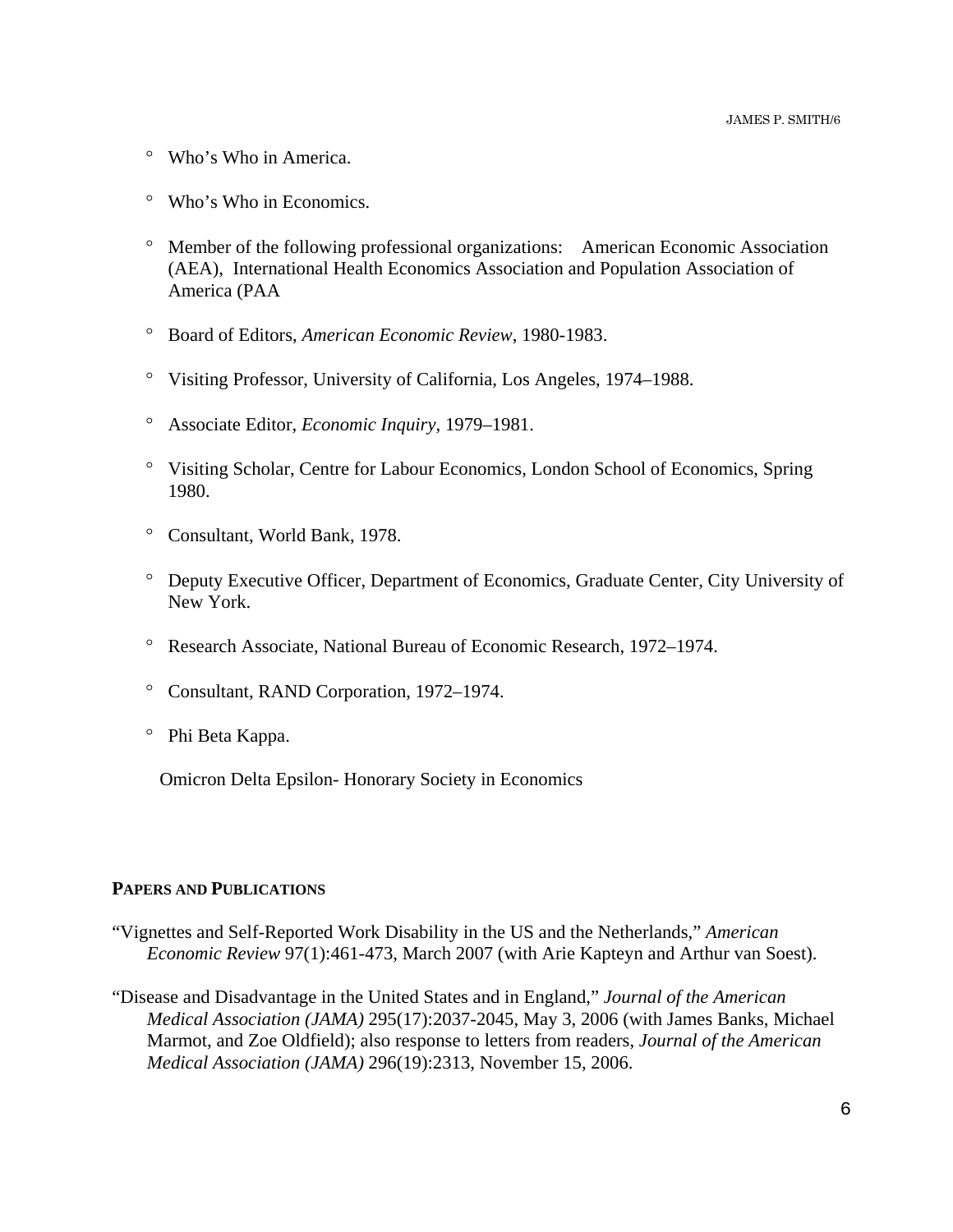- "The Long Shadow Cast by Childhood Physical and Mental Problems on Adult Life" April 12, 2011*. PNAS; Proceedings of National Academy of Sciences* 1108 (15) 6032-6037 (Coauthored with Alissa Goodman and Robert Joyce) awarded Cozzarelli Prize for best article in social and behavioral science in 2011-
- "The Effects of World War II on Economic and Health Outcomes across Europe." *The Review of Economics and Statistics* March 2014, Vol. 96, No. 1: 103–118. (Co-authored with Iris Kesternich, Bettina Siflinger, and Joachim Winter).
- "The Effects of Income Supplementation on Health of the Poor Elderly- The Case of Mexico." *PNAS 2015 112 (1) 70-75; PNAS, Proceedings of the National Academy of Sciences.* Published early edition on line December 2014. (co-authored with Emma Aguila and Arie Kapteyn).
- "Macroeconomic implications of population ageing and selected policy responses." Volume 385, No. 9968, p 649–657, 14 February 2015 (Coauthored with David E. Bloom, Somnath Chatterji, Paul Kowal. Peter Lloyd-Sherlock, Martin McKee, Bernd Rechel, and Larry Rosenberg). Also published on line as November 2014. *LANCET 2014*- Published online November 6, 2014 Series on Ageing Article 5.
- "Long-Term Economic Costs of Psychological Problems during Childhood," Volume 71, Issue 1, July 2010, Pages 110-115 *Social Science and Medicine* (co-authored with Gillian C. Smith).
- "Cohort Profile: The China Health and Retirement Longitudinal Study (CHARLS)." *International Journal of Epidemiology* February 2014; 43:61–68 doi:10.1093/ije/dys203 (co-authored with Yaohui Zhao, Yisong Hu, John Strauss, and Gonghuan Yang)
- Comment: Can China Age Healthily?" *LANCET* Vol 384. .Issue 9945. August 30, 2014. Pp. 721-722 (Co-authored with Yaohui Zhao, and John Strauss)
- "Housing Price Volatility and the Housing Ladder." in David Wise (ed.), *Research in the Economics of Aging*, University of Chicago Press. Forthcoming. 2016. Also NBER working paper # 21,255. June 2015. http://www.nber.org/ papers/w21255 (co-authored with James Banks, Richard Blundell and Zoe Oldfield).
- "Early life circumstances predict measures of trust attitudes among adults." September 2014. Submitted for publication. (Co-authored with Maximiliane Hoerl, Iris Kesternich, and Joachim K. Winter)

"Long-term effects of unbalanced sex ratios in Germany caused by World War II." June 2015. (co- authored with Iris Kesternich and Carina Steckenleiter)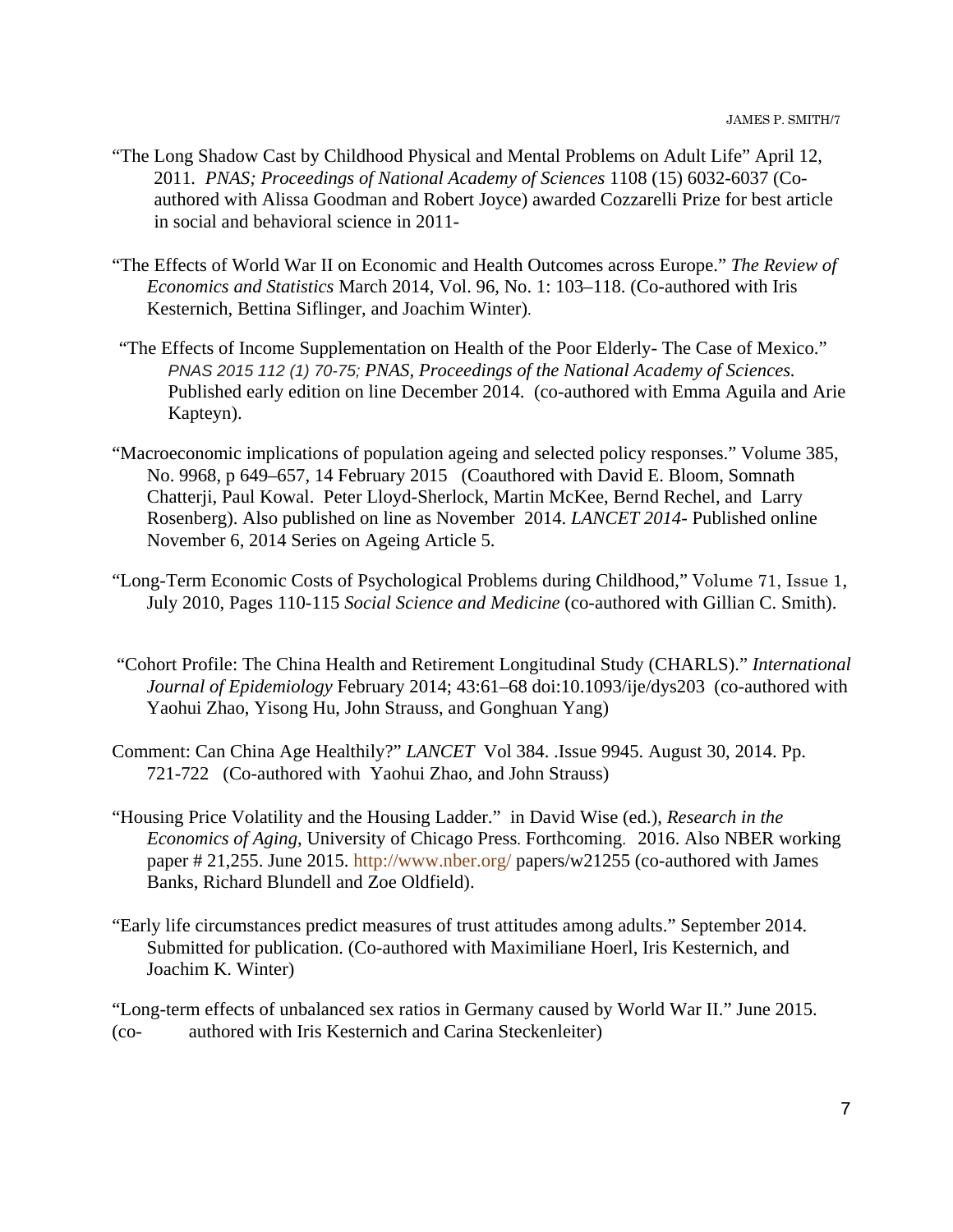- "The effects of ultra-sound diagnostic technology on sex ratio at birth in South Korea." December 2014. Submitted for publication. (co-authored with Jinkook Lee)
- "Exporting Poor Health? The Irish in England". *Demography*. December 2013 Volume 50, Issue 6 (2013), Pages 2013-2035 (with Liam Delaney and Alan Fernihough.)
- "Individual Behavior as pathway between early life shocks and adult health- Evidence from hunger episodes in post war Germany." Volume 125. Issue 188**.** November 2015. Vol 6. Forthcoming in *Economic Journal* (Co-authored with Iris Kesternich, Bettina Siflinger, and Joachim Winter).
- "Disease Prevalence, Disease Incidence, and Mortality in the United States and in England." November 2010 *Demography* S211- S231. (co-authored with James Banks and Alistair Muriel)
- "Prevalence, Diagnosis, and Management of Diabetes among the Middle-aged and Elderly Chinese: Results from the China Health and Retirement Longitudinal Study (CHARLS)". April 2015. Submitted for publication. (co-authored with Eileen Crimmins, Peifeng Hu, Yuan Zhang, Yaohui Zhao, and John Strauss)
- "Health, disability and mortality differences at older ages between the US and England" June 2015. submitted for publication. (co-authored with James Banks and Soumaya Keynes).
- "Regional Disparities in Adult Height- Educational Attainment and Gender Differences in Late-Life Cognition: Findings from the Longitudinal Aging Study in India (LASI)" (2014) *The Journal of the Economics of Ageing* Final version published online: 3-DEC-2014 (2014), pp. 26-34 DOI information: 10.1016/j.jeoa.2014.02.002 (co-authored with Jinkook Lee.)
- "Healthy Aging in China." May 2014. *The Journal of the Economics of Ageing The Journal of the Economics of Ageing* 4 (2014) 37–43 (Co-authored with Yaohui Zhao, and John Strauss)
- "The Impact of Childhood Health on Adult Labor Market Outcomes," *Review of Economics and Statistics* 91(3):478-489, August 2009.
- "Determinants of Childhood Mental Health in the UK." August 2015. (co-authored with Alissa Goodman, Elma Fitzsimons, Elaine Kelly).
- "Reply to Daly: Childhood psychological problems still matter even after controlling for childhood cognitive skills." *PNAS; Proceedings of National Academy of Sciences. July 5, 2011 108 (27). On line only* (Co-authored with Robert Joyce)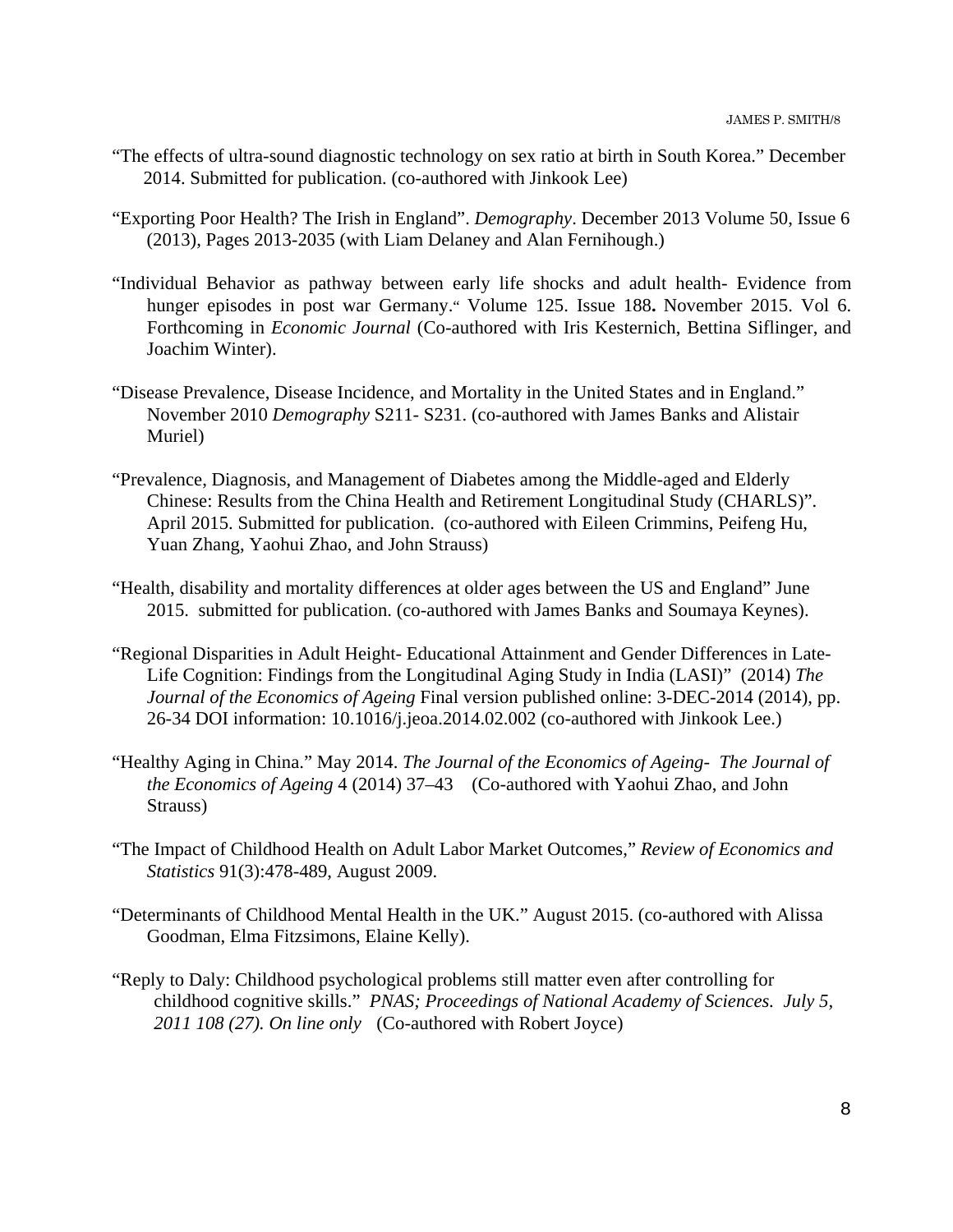- "International Comparisons in Health Economics: Evidence from Aging Studies." *Annual Reviews in Economics*. July 2012. Volume 4: pages 57–81. (co-authored with James Banks).
- "China Health and Retirement Longitudinal Study- 2011-2012 National Baseline User's Guide April 2013. co-authored with Yaohui Zhao, John Strauss, Gonghuan Yang, John Giles, Peifeng Hu, Yisong Hu, Xiaoyan Lei, Man Liu, Albert Park, and Yafeng Wang.
- " Life-Cycle Consumption Patterns at Older Ages in the US and the UK: Can Medical Expenditures Explain the Difference." March 2015. (Co-authored with James Banks, Richard Blundell, and Peter Levell.**)**
- "Challenges of Population Aging in China: evidence from the National Baseline Survey of the China Health and Retirement Longitudinal Study (CHARLS). May 2013. Other authors include Yaohui Zhao and her team.
- "Acquiring Human Capital through the Generations by Migration." November 2014 *Journal of Human Capital*, forthcoming Winter 2015 (vol. 9, no. 4) (co-authored with Liam Delaney and prepared for a conference at IZA).
- "The Human Capital (Schooling) of Immigrants in America." Part ii. No 4- Vol 1A. Economics of International Migration-December 2014. Pp. 183- 200. Elsevier North Holland. *Handbook on the Economics of International Migration.* Chapter 4. Pages 167-195. Barry Chiswick and Paul Miller. editors.
- "Gender Differences in Cognition in China and Reasons for Change over Time: Evidence from CHARLS" Volume 4 pages 46- 55 Nov 2014 *The Journal of the Economics of Ageing.* (coauthored with Xiaoyan Lei, Xiaoting Sun and Zhao Youhui)
- "Nature and Causes of Male Diabetes Trends, Undiagnosed Diabetes, and the SES Health Gradient," *PNAS; Proceedings of National Academy of Sciences* 104(33):13,225-13,231, August 14, 2007.
- China Health and Retirement Longitudinal Study. 2015*. Encyclopedia of Geropsychology*: *Longitudinal and Centenarian Studies* Section Editors: Daniela Jopp Prof., Chris Stephens edited by Nancy Pachana**.** Springer Publication ((coauthored with Xinxin Chen, Yafeng Wang, John Strauss and Zhao Youhui).
- "Financial Decision Making and Cognition in a Family Context." November 2010. (with John J Mc Ardle and Robert Willis). *Economic Journal* Vol. 120 No. 548. pp. F363-F380.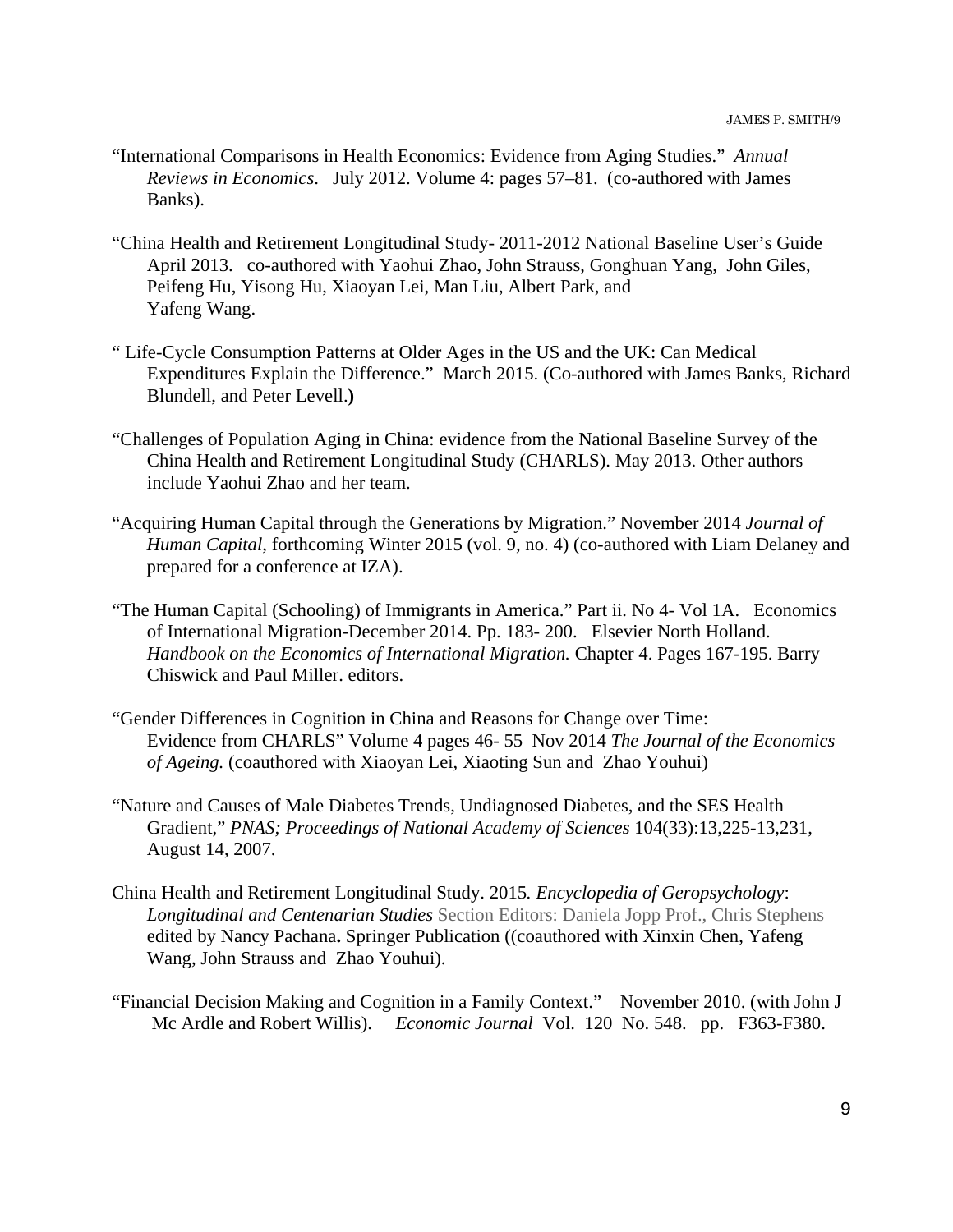- "Childhood Health- Trends and Consequences over the Life Course." 2012- *Future of Children*. Vol. 22. No 1 / SPRING 2012. Pp. 43-63. Janet Currie and Robert Khan editors. (coauthored with Liam Delaney)
- "Community Effects on Adult Health- Evidence from CHARLS National Baseline". *The Journal of the Economics of Ageing.* 1-2 (2013) 50–59 (co-authored with Tian Meng and Zhao Youhui).
- Housing Mobility and Downsizing at Older Ages in Britain and the USA." *Economica* ( January 2012) Volume 79, No. 313. pp. 1–26. (with James Banks, Richard Blundell and Zoe Oldfield).
- "Gender Differences in Cognition among Older Adults in China." September 2011 (co-authored with Yuqing Hu, Xiaoyan Lei, Yaohui Zhao*). Journal of Human Resources*- Fall 2012. 47. Pp. 951-971
- "What Explains the American Disadvantage in Health? The Case of Diabetes?" *Journal of Epidemiology and Community Health*. March 2012, Volume 66, Issue 3: 259-264 Editors choice. Also listed in the Psychology Progress series (coauthored with James Banks, Meena Kumari, and Paola Zaninotto)
- "The Effect of Health Promotion on the Diagnosis and Management of Diabetes," April 2012 in *Journal of Epidemiology and Community Health*, 2012; Volume 66 no 4. :366-371 (with Jinkook Lee).
- "From Angela's Ashes to the Celtic Tiger—Early Life Conditions and Adult Health in Ireland," *Journal of Health Economics.* Jan 2011 Volume 30 Number 1.pp. 1-26. (Co-authored with Liam Delaney and Mark McGovern).
- "Validating the Use of Vignettes for Subjective Threshold Scales," July 2011 Volume 174. Issue 3. *Journal of the Royal Statistical Society.* 575-595 (with Liam Delaney, Colm Harmon, Arie Kapteyn, and Arthur van Soest).
- "The Taxpayer Effect of Immigration." May 2014 IZA World of Labor 2014: 50 doi: 10.15185/izawol.50 | |

-

- "Introduction to a Theme Issue." Economic Shocks Early Life Circumstances and later life Outcomes. *Economic Journal*. November 2015 forthcoming.
- "Undiagnosed Disease, Especially Diabetes, Casts Doubt on Some of Reported Health 'Advantage' Of Recent Mexican Immigrants." December 2012. Volume 31. Issue 12. Pages *Health Affairs.* (co-authored with Silvia Barcellos and Dana Goldman).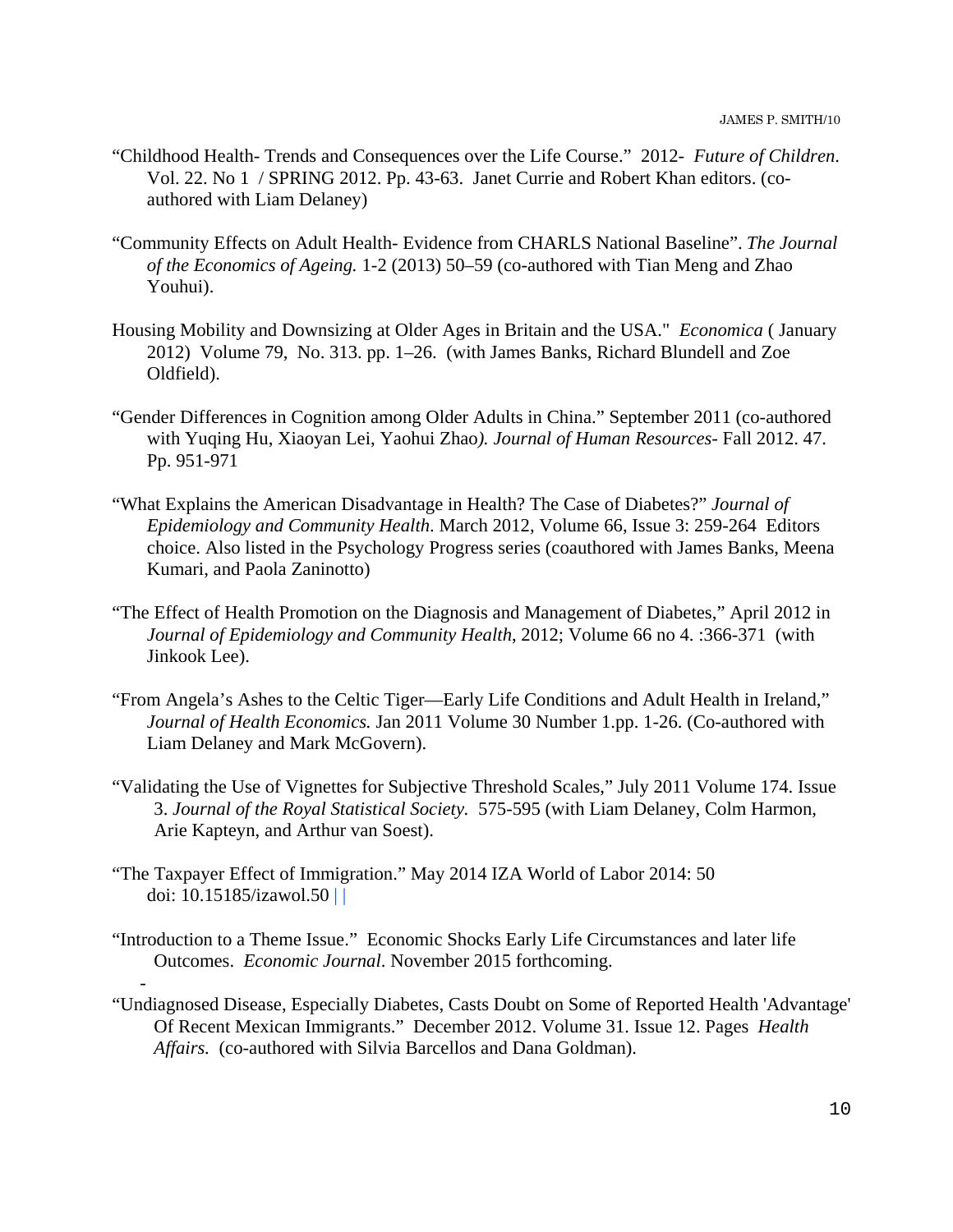- Aging in Asia: Findings from New and Emerging Data Initiatives. 2012 National Academy of Sciences. Malay Majmundar and James P. Smith editors
- "Barriers to Immigrant Use of Financial Services- August 2015. "The Role of Language Skills, US experience, and Return Migration Expectations." (co-authored with Silvia Barcellos, Joanne Yoong, and Leandro Carvello)- *Journal of Consumer Affairs* forthcoming.
- "Fertility, Gender Preference, the One Child Policy and Life Satisfaction in China." December 2012. (co-authored with Xiaoyan Lei, Yan Shen, and Guangsu Zhou.) submitted for publication.
- "Spousal Health Effects- the role of Selection." NBER economics of Aging Conference May 2013. Discoveries in the Economics of Aging. David Wise Editor. University of Chicago Press. 2014. pp. 255-282. (co-authored with Elaine Kelly and James Banks).
- "Adjustments to Health Risks in Rural Chinese Villages," September 2009 (co-authored with Shen Yan).
- "Re-constructing Childhood Health Histories," *Demography* Volume 46(2):pp. 387-403, May 2009.
- **"**The Effects of Childhood Health on Adult Health and SES in China. " 2012 Fall *Economic Development and Cultural Change* (co-authored with Yan Shen, Strauss, John, Zhe, Y, and Zhao, Yaohui
- "Childhood health and Differences in late life outcomes between England and America." May 2011, NBER Working Paper #17096. NBER Boulders conference (co-authored with James Banks and Zoe Oldfield). *Investigations in the Economics of Aging.* pp. 321-343. 2012. David Wise Editor University of Chicago Press.
- "Consumption and Income Inequalities and Subjective Well-being of Chinese Residents". March 2014. Submitted for publication (co-authored with Xiaoyan Lei, Yan Shen, and Guangsu Zhou.)
- "Effects of Social Activities on Cognitive Function": Evidence from CHARLS" September 2011 Aging in Asia: Findings from New and Emerging Data Initiatives. 2012 National Academy of Sciences. Malay Majmundar and James P. Smith editors (co-authored with Yuqing Hu, Xiaoyan Lei, Yaohui Zhao).
- "Life Satisfaction," paper presented at Princeton University Conference on Subjective Well-being, 2010; published in Ed Deiner, John Helliwell, and Danny Kahneman (eds.), *International Differences in Well-Being* chapter 4. pp. 70-104. Oxford University Press (with Arie Kapteyn and Arthur van Soest).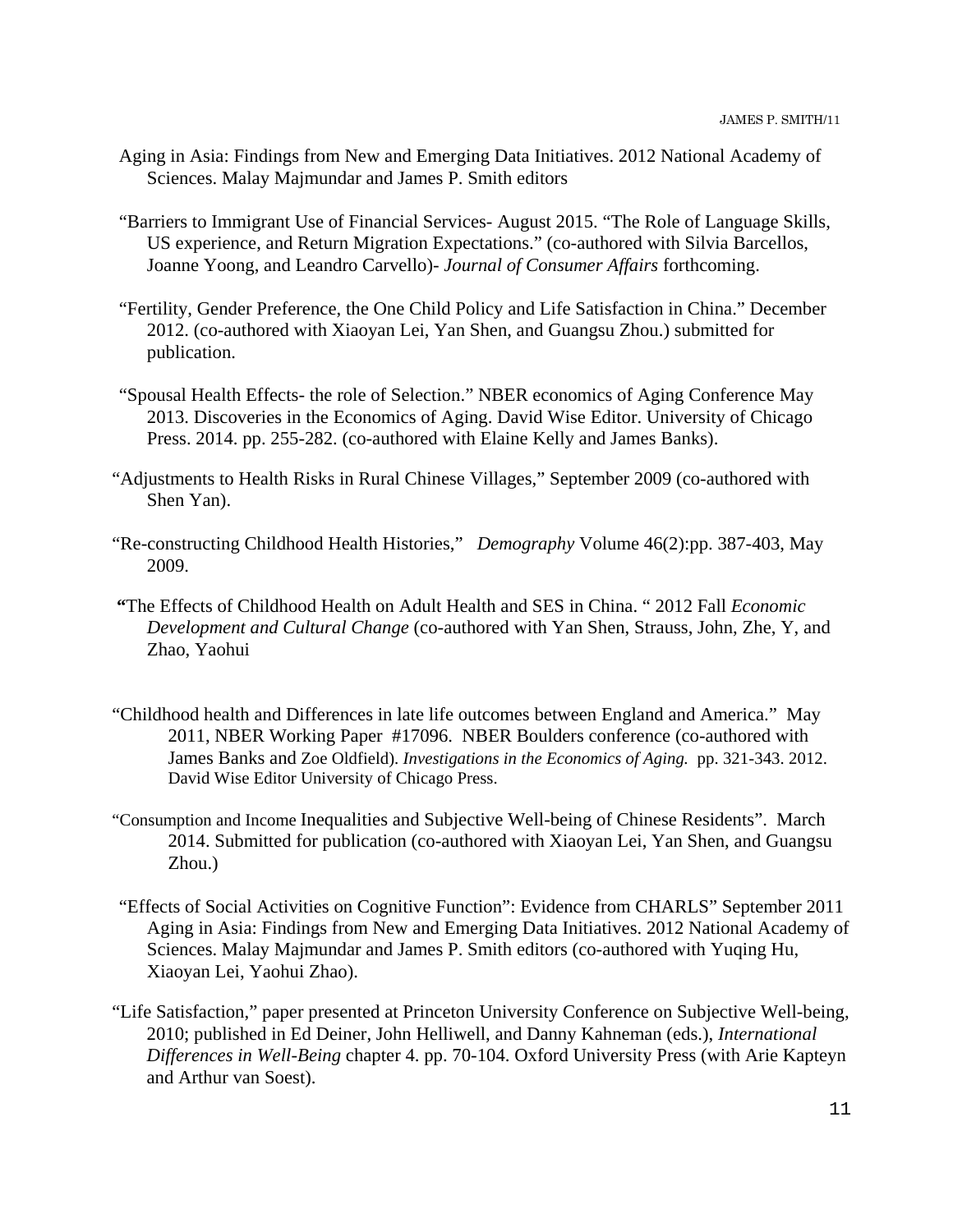- " Does Social Network Improve Chinese Residents' Subjective Well-being?" August 2015; forthcoming *Journal of Economics of Aging* (co-authored with Xiaoyan Lei, Yan Shen, and Guangsu Zhou).
- "Preparing for Population Aging in Asia—Strengthening the Infrastructure for Science and Policy." September 2011. Aging in Asia: Findings from New and Emerging Data Initiatives. 2012 National Academy of Sciences Volume- CPOP. James P Smith and Malay Majmundar editors
- "The Increasing Value of Education to Health," Issue 10. May 2011. *Social Science and Medicine* 72 (2011) pp. 1728 to1737. (with Dana Goldman).
- "Housing Mobility, the Family and Health at Older Ages in England and the United States." Draft December 2009 presented at AEA meetings January 2010 (co-authored with James Banks and Alistair Muriel)
- "Self Reported Disability and Reference Groups," NBER working paper # 17153 June 2011, submitted for publication. In Economics of Aging Series- University of Chicago Press. pp 237- 266. 2012. David Wise editor. (co-authored with Arthur van Soest, Arie Kapteyn, and Tatiana Andreyeva).
- "Do Cross country variations in social integration and social interactions explain difference in Life Expectancy in industrialized countries?" 2010. Co-authored with James Banks and Lisa Berkman with contributions by Mauricio Avendano and Maria Glymour published in  *International Differences in Mortality in Older Ages: Dimensions and Sources*. Eileen Crimmins, Samuel Preston, and Barney Cohen editors. National Academy Press. 2010. pp. 210-267.
- "Unequal Giving: Monetary Gifts to Children: Differences Across Countries and Over Time," September 2011 in *Persistence, Privilege, Policy and Parenting: The Comparative Study of Intergenerational Mobility.* Timothy Smeeding, Robert Erikson and Markus Jantti (editors.) (with Julie Zissimopoulos).
- "Reply to "Can Patient Self-Management Explain the SES Health Gradient? Goldman and Smith revisited: A Response to Maitra" March 2010. *Social Science and Medicine*, Volume 70, Issue 6, Pages 813-815 (with Dana Goldman.)
- "Work, Retirement and Depression," Volume 2, Numbers 1-2 / June, 2010 pages 57-71.in *Journal of Population Ageing* (with Jinkook Lee).
- "Housing Price Volatility and Downsizing in Later Life, 2010" NBER Working Paper 13496; in David Wise (ed.), *Research Findings in the Economics of Aging*, University of Chicago Press. 2010. pp 337-386. (with James Banks, Richard Blundell, and Zoe Oldfield).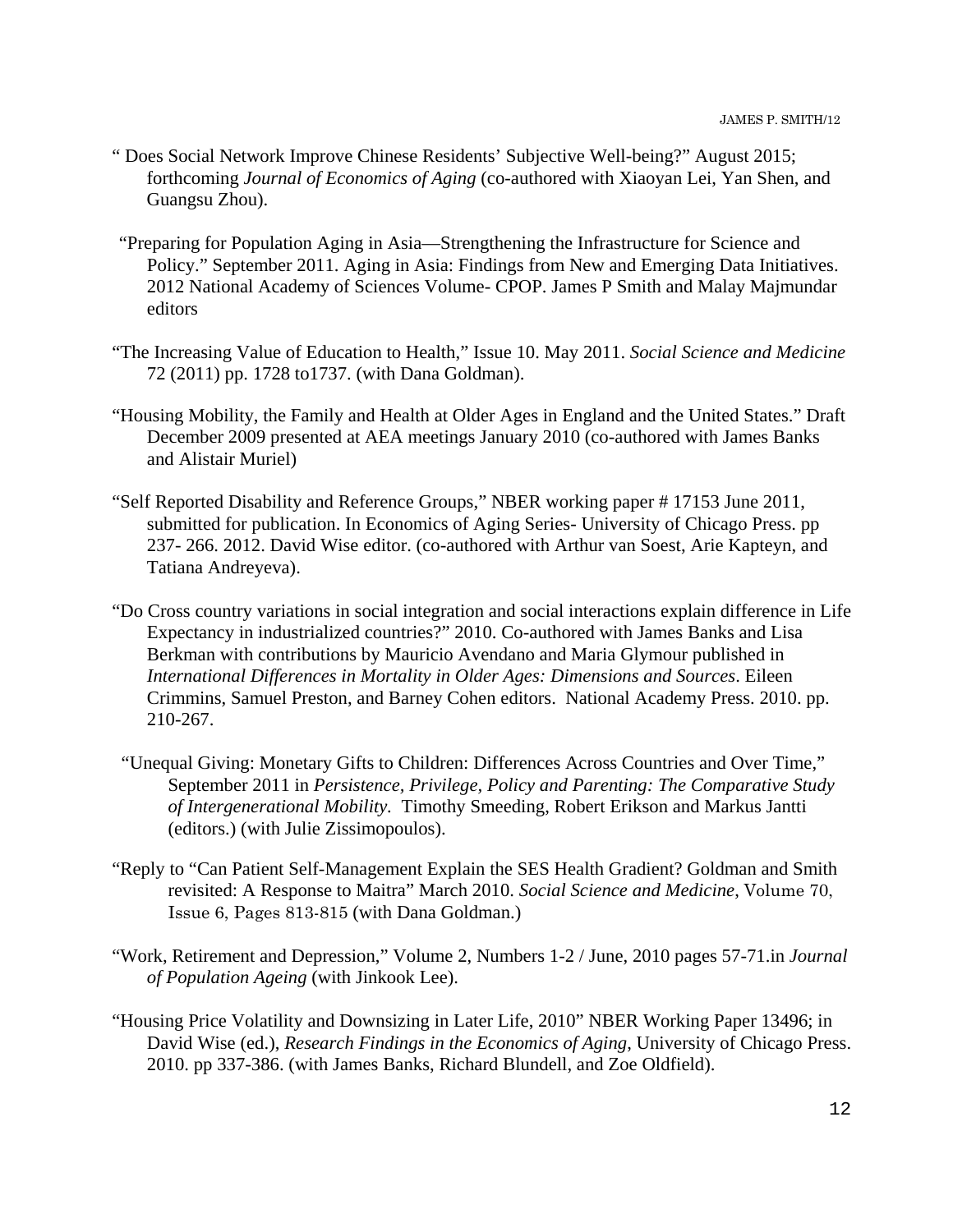- "Inter-vivos Giving Over the Lifecycle." June 2010. (Co-authored with Michael Hurd and Julie Zissimopoulos)
- "Regarding Cumulative Prevalence of Arrest from Ages 8 to 23 in a National Sample." (January 11, 2012), eLetter, *Pediatrics.* http://pediatrics.aappublications.org/letters (accessed January 11, 2012). (co-authored with Katherine A. McGonagle,
- "Attrition and ageing surveys: Evidence from ELSA and HRS." 2011 *Longitudinal and Life Course Studies.* Volume 2. No. 2 pp. 101-126. (coauthored with James Banks and Alistair Muriel)
- **"**Introduction to the Health and Retirement Study- An Evaluation and Scientific Ideas for the Future" *Forum for Health Economics and Policy. Berkeley Economic Press* Vol. 14: Issue. 3, Article 1. DOI: 10.2202/1558-9544.1259. April 2011
- "Labor Market Status and Transitions during the Pre-Retirement Years: Learning from International Differences," NBER Working Paper 13536, 2007;in David Wise (ed.), *Research Findings in the Economics of Aging*, 2010. pp. 63-100. University of Chicago Press (co-authored with James Banks, Arie Kapteyn and Arthur van Soest).
- "Comment on 'Aging, Religion, and Health'" by Angus Deaton 2011 pp. 262-267. in David Wise (ed.), *Explorations in the Economics of Aging*, David Wise editor. University of Chicago Press.
- "Dynamics of Pain and Work Disability," *Journal of Health Economics* 27(2):496-509, March 2008 (with Arie Kapteyn and Arthur van Soest).
- "The Impact of Socioeconomic Status on Health over the Life-Course," *Journal of Human Resources* 42(4):739-764, Fall 2007.
- "Aging in Asia: Realities and Prospects." Boao Review- the Value and Strength of Ideas- July 2013 Pages 028-030
- "Explanations for Education Gradients in Depression—The Case of Korea," *Research on Aging*  Volume 33 Issue 5 September 2011 pp. 551 – 575 (with Jinkook Lee).
- "Health Outcomes and Socio-Economic Status Among the Elderly in China: Evidence from the CHARLS Pilot." December 2010 Vol. 3 Numbers 3-4 pp. 111- 142.. *Journal of Population Ageing*. (co-authored with John Strauss, Xiaoyan Lei, Albert Park, Yan Shen, Zhe Yang, Xi Zhao).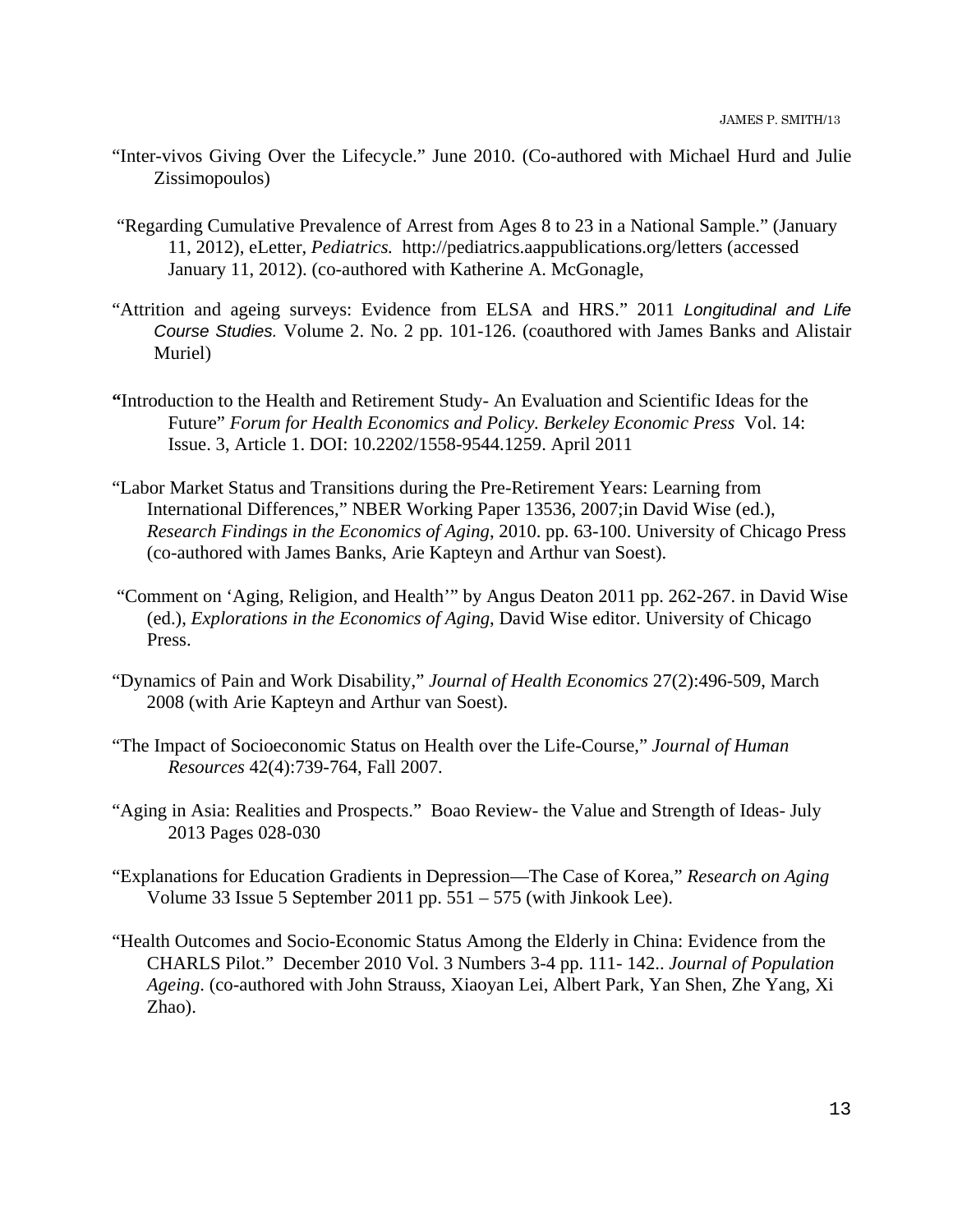- "Do Panel Surveys Really Make People Sick? U.S. Arthritis Trends in the Health and Retirement Study," *Social Science and Medicine* 65(6):2263-2267, September 2007 (with David Weir).
- "Health of the Ageing Populations of China and India," *Health Affairs* 27(4):1052-1063, July-August 2008 (with Somnath Chatterji, Paul Kowal, Colin Mathers, Emese Verdes, Nirmala Naidoo, and Richard Suzman).
- "Cognition and Economic Outcomes in the Health and Retirement Survey," 2011. pp 209-236 in *Explorations in the Economics of Aging*, David Wise editor. University of Chicago Press (with Jack McArdle and Robert Willis).
- "Housing Choice and Consumption Smoothing at Older Ages in Great Britain and the United States." unpublished paper, April 2009 (with James Banks, Richard Blundell and Zoe Oldfield).
- "Immigrants and the Labor Market," *Journal of Labor Economics* 24(2):203-233, April 2006 Albert Rees Lecture.
- "The Division of Bequests," paper presented at Health and Retirement Study Research Conference on Older Families, Santa Fe, NM, September 2007 (with Michael Hurd).
- "Work Disability is a Pain in the \*\*\*\*, Especially in England, the Netherlands, and the United States," paper presented at NBER Conference on Disability, Charleston, SC, August 2005. in David Cutler and David Wise (eds.), *Health In Older Ages: The Causes and Consequences of Declining Disability Among the Elderly*, University of Chicago Press, 2008 (with James Banks, Arie Kapteyn, and Arthur van Soest).
- "Are Americans Really Less Happy with Their Incomes?" *The Review of Income and Wealth*  Series 59, Number 1, March 2013. Pp 44-65. (with Arie Kapteyn and Arthur van Soest).
- "Work Disability, Work, and Justification Bias in Europe and the U.S.," 2011 pp. 269-316.in *Explorations in the Economics of Aging*, David Wise editor. University of Chicago Press (with Arie Kapteyn and Arthur van Soest).
- "Why Do Some Irish Drink So Much? Family, Historical and Regional Effects on Students' Alcohol Consumption and Subjective Normative Thresholds?" March 2013, *Review of Economics of the Household.* Volume 11, Issue 1, pp 1-27 (with Liam Delaney and Arie Kapteyn).
- "Immigrants and the Cost of Medical Care," *Health Affairs* 25(6):1700-1711, November/December 2006 (with Dana Goldman and Nareej Sood*)*.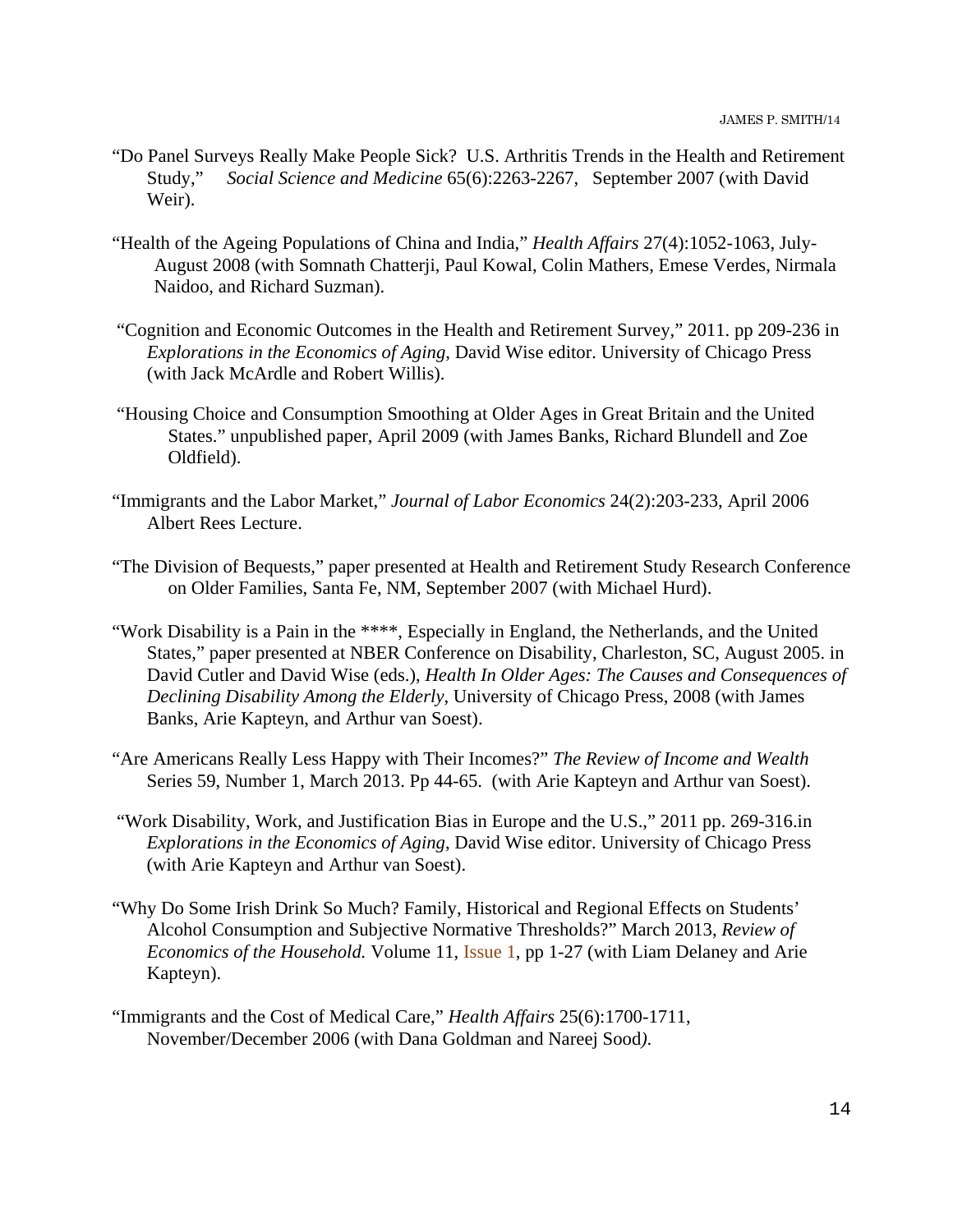- "Comments on 'What is Past is Prologue. The Impact of Early Life Circumstances on Late Life Health,' by Anne Case." 2010 in David Wise (ed.), *Research Findings in the Economics of Aging*, pp. 228-234. University of Chicago Press.
- "Comments on 'Projecting Future Mortality Trends Based on Trends and Projections in Health Care and Health Behaviors' by David Cutler, Edward Glaeser, and Allison Rosen," in Jeffrey Liebman and David Wise (eds.), *Social Security Policy in a Changing Environment*, University of Chicago Press, 2009.
- "Diabetes and the Rise of the SES Health Gradient," NBER Working Paper 12905, November 2006.
- "The Decline in Household Saving and the Wealth Effect," *The Review of Economics and Statistics* 88(1):20-27, February 2006 (with F. Thomas Juster, Joseph Lupton, and Frank Stafford).
- "Immigrants and Their Education," in Eric Hanushek and Finis Welch (eds.), *Handbook of the Economics of Education*, *Volume 1*, Elsevier B.V., 2006, pp. 156-187.
- "Socioeconomic Differences in the Adoption of New Medical Technologies," *American Economic Review* 95(2):234-237, May 2005 (with Dana Goldman).
- "Housing Price Volatility and Housing Ownership over the Life-Cycle," December 2004, submitted for publication (co-authored with James Banks, Richard Blundell, and Zoe Oldfield).
- "Legal Status and Health Insurance among Immigrants," *Health Affairs* 24(6):1640-1653, November/December 2005 (with Dana Goldman and Nareej Sood).
- "Effects of Attrition and Non-Response in the Health and Retirement Study," *Longitudinal and Life Course Studies.*Volume 2. No. 2. 145-169. (with Pierre-Carl Michaud, Arie Kapteyn, and Arthur van Soest).
- "The SES Health Gradient on Both Sides of the Atlantic," paper presented at NBER conference on Economics of Aging April 2006; in David Wise (ed.), *Developments in the Economics of Aging*, University of Chicago Press, 2009, pp. 359-406. NBER Working Paper 12674 reprinted in Kate Picett and Richard Wilkinson (eds.), *Health and Inequality: Major Themes in Health and Social Welfare*, Routledge, 2008 (with James Banks, Michael Marmot, and Zoe Oldfield).
- "Healthy Child, Healthy Adult? Evidence from the US and England" www.voxeu.org/index. July 21, 2011. (co-authored with James Banks and Zoe Oldfield)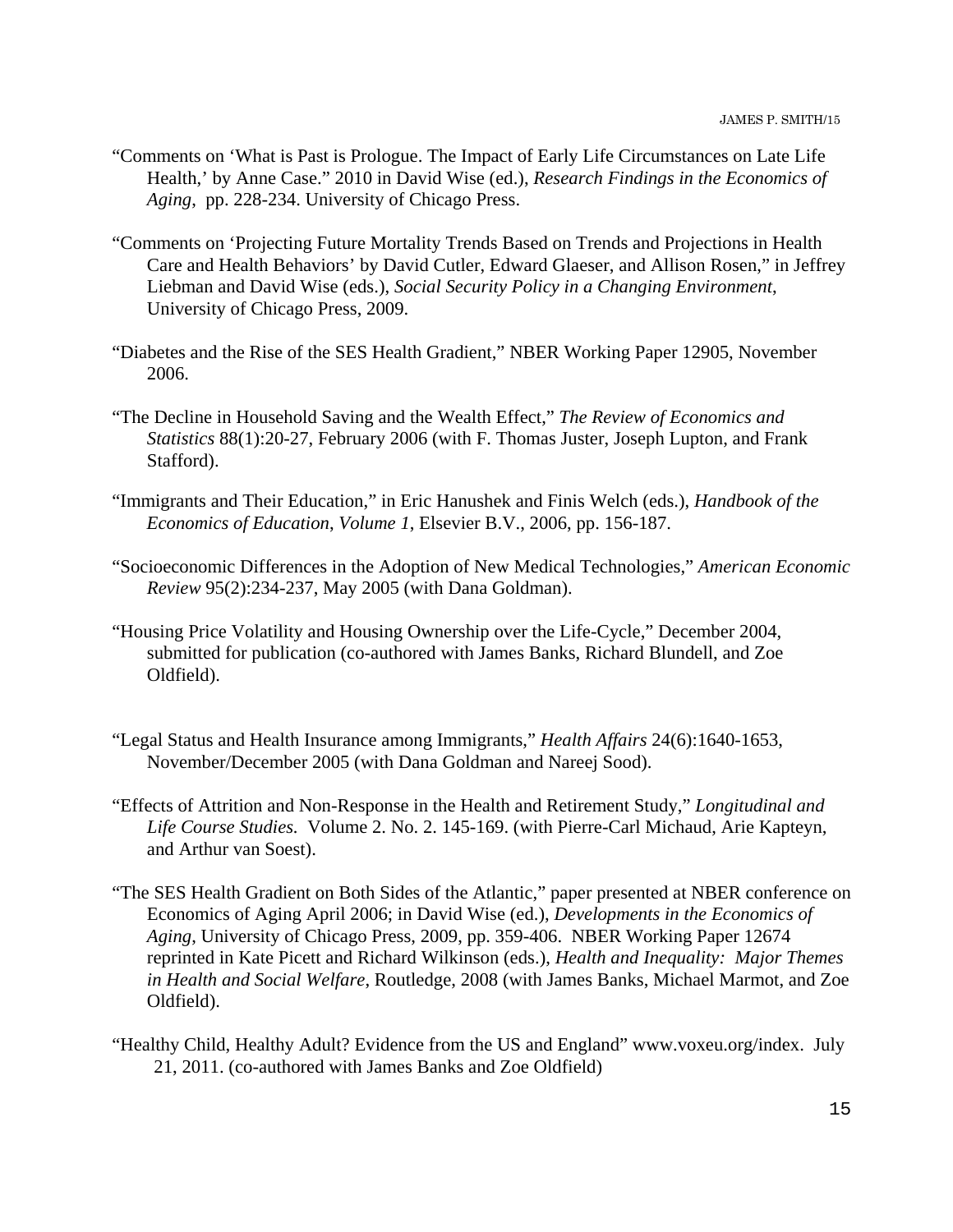- "Health Scales and General Health Status across Nations," January 2006 (with Arthur van Soest and Arie Kapteyn).
- "Consequences and Predictors of New Health Events," NBER Working Paper 10063; and Institute for Fiscal Studies W03/22; in David A. Wise (ed.), *Analyses in the Economics of Aging*, University of Chicago Press, Spring 2005, pp. 213-237.
- "Pain and Work Disability—International Comparisons," RAND Corporation, March 2005 (with James Banks**,** Arthur van Soest, and Arie Kapteyn).
- "Economic Shocks, Wealth, and Welfare," in Ashoka Mody and Catherine Pattillo (eds.), *Macroeconomic Policies and Poverty Reduction*, Routledge Press, 2006, pp. 340-382 (with Elizabeth Frankenberg and Duncan Thomas).
- "Explaining Work Disability Rates in Europe," January 2006 (with Arthur van Soest and Arie Kapteyn).
- "Immigration, Health and New York City, Early Results Based on the U.S. Immigrant Cohort of 2003," Federal Reserve Bank of New York Economic Policy Review, *Urban Dynamics in New York City* 11(2):127-152, December 2005 (with Guillermina Jasso, Douglas Massey, and Mark Rosenzweig).
- "The Effects of Subjective Survival on Retirement and Social Security Claiming," *Journal of Applied Econometrics* 19(6):761-775, October 2004. Special Issue on the Econometrics of Social Insurance (with Michael D. Hurd and Julie M. Zissimopoulos).
- "From Illegal to Legal: Estimating Previous Illegal Experience among New Legal Immigrants," *International Migration Review* 42(4):803-843 (with Guillermina Jasso, Douglas Massey, and Mark Rosenzweig). Won the Award for Distinguished Contribution to Scholarship in Population—Population Section, American Sociology Association, 2009.
- "Immigration Health: Selectivity and Acculturation," in Norman B. Anderson, Randy A. Bulatao, and Barney Cohen (eds.), *Critical Perspectives on Racial and Ethnic Differences in Health in Late Life*, National Academies Press, 2004, pp. 227-266 (with Guillermina Jasso, Douglas Massey, and Mark Rosenzweig).
- "Housing Wealth Over the Life-cycle in the Presence of Housing Price Volatility," paper presented at TNR Conference in Naples, Italy, May 2003 (with James Banks, Richard Blundell, and Zoe Oldfield).
- "Unraveling the SES-Health Connection," paper presented at RAND Voyages of Discovery Workshop on Aging, August 2003; Institute for Fiscal Studies Working Paper W04/02*; Population and Development Review Supplement: Aging, Health and Public Policy:*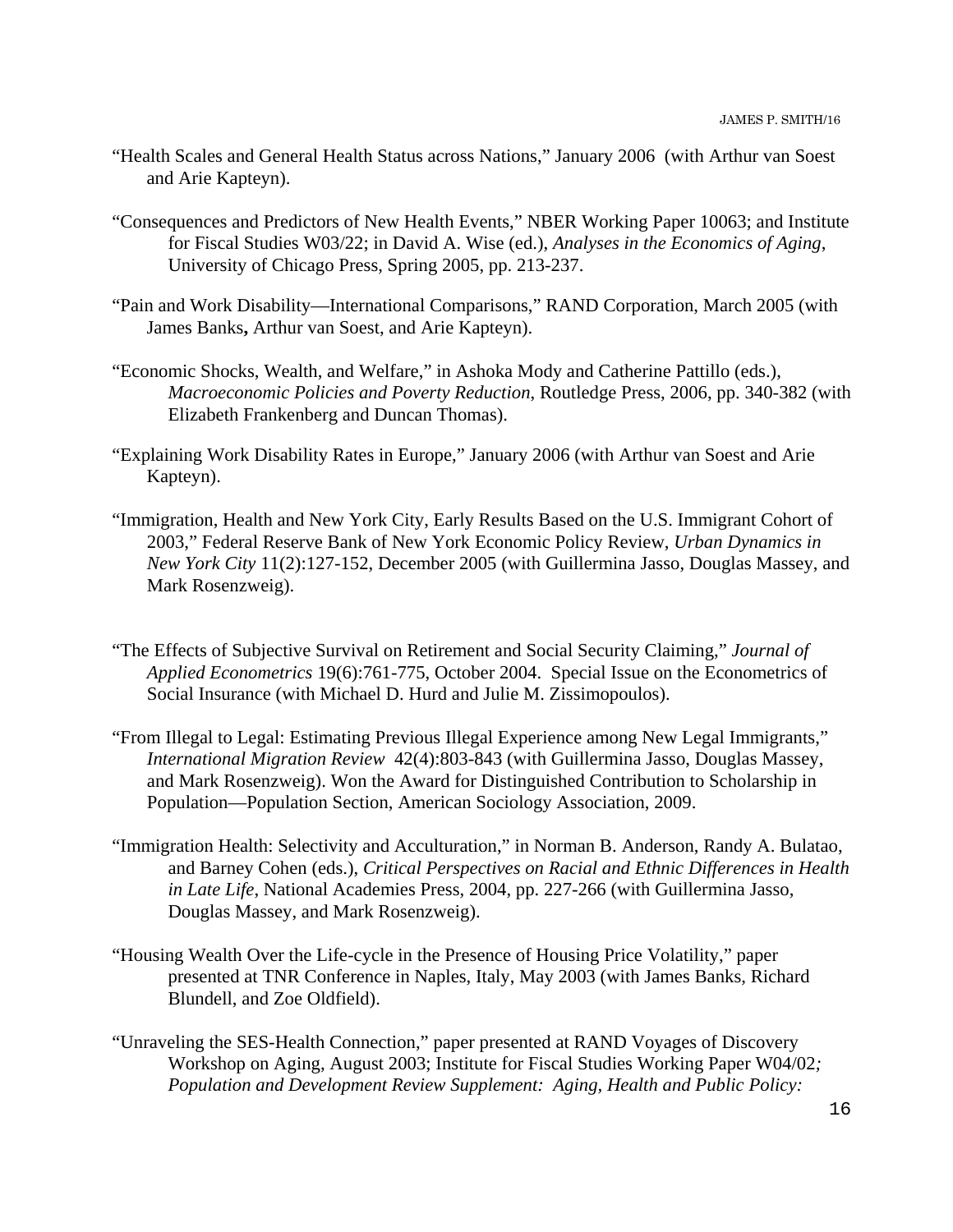*Demographic and Economic Perspectives*, Volume 30, 2004. pp. 108-132. The Population Council, 2005.

- "Pension Annuitization and Social Security Claiming," in Elsa Fornero and Elisa Luciano (eds.), *Developing an Annuity Market in Europe*, Edward Elgar Publishing, 2004, pp. 112-167 (with Michael Hurd, Stan Panis, and Julie M. Zissimopoulos).
- "Assimilation across the Latino Generations," *American Economic Review* 93(2):315-319, May 2003.
- "Health and SES across the Life Course," paper prepared for PSID Conference on Health Uses of the PSID, October 2003.
- "Trends and Projections in Income Replacement During Retirement," *Journal of Labor Economics* 21(4):755-781, October 2003. Reprinted in Martin Sullivan (ed.), *Pensions and Pension Funding: Critical Perspectives on the World Economy*, Routledge Press, 2007.
- "Wealth Portfolios in the UK and US," in David A. Wise (ed.), *Issues in the Economics of Aging*, University of Chicago Press, 2003, pp. 205-246 (with James Banks and Richard Blundell).
- "Iron Deficiency and the Well-Being of Older Adults: Preliminary Results from a Randomized Nutrition Intervention" (with Duncan Thomas, Elizabeth Frankenberg, et al.), April 2004.
- "Remembrances of Things Past: Test-Retest Reliability of Retrospective Migration Histories," *Journal of the Royal Statistical Society* 166(1):23-49, 2003 (with Duncan Thomas).
- "Marriage, Assets, and Savings," in Shoshana Grossbard-Shecht (ed.), *Marriage and the Economy: Theory and Evidence from Advanced Industrial Societies*, Cambridge University Press, 2003, pp. 129-152 (with Joseph Lupton).
- "The U.S. New Immigrant Survey: Overview and Preliminary Results Based on the New Immigrant Cohorts of 1996 and 2003," March 2005 (with Guillermina Jasso, Douglas Massey, and Mark Rosenzweig).
- "Financial Wealth Inequality in the United States and Great Britain," *Journal of Human Resources* 38(2):241-279, Spring 2003 (with James Banks and Richard Blundell).
- "Economic Shocks, Wealth, and Welfare," *Journal of Human Resources* 38(2):280-321, Spring 2003 (with Elizabeth Frankenberg and Duncan Thomas).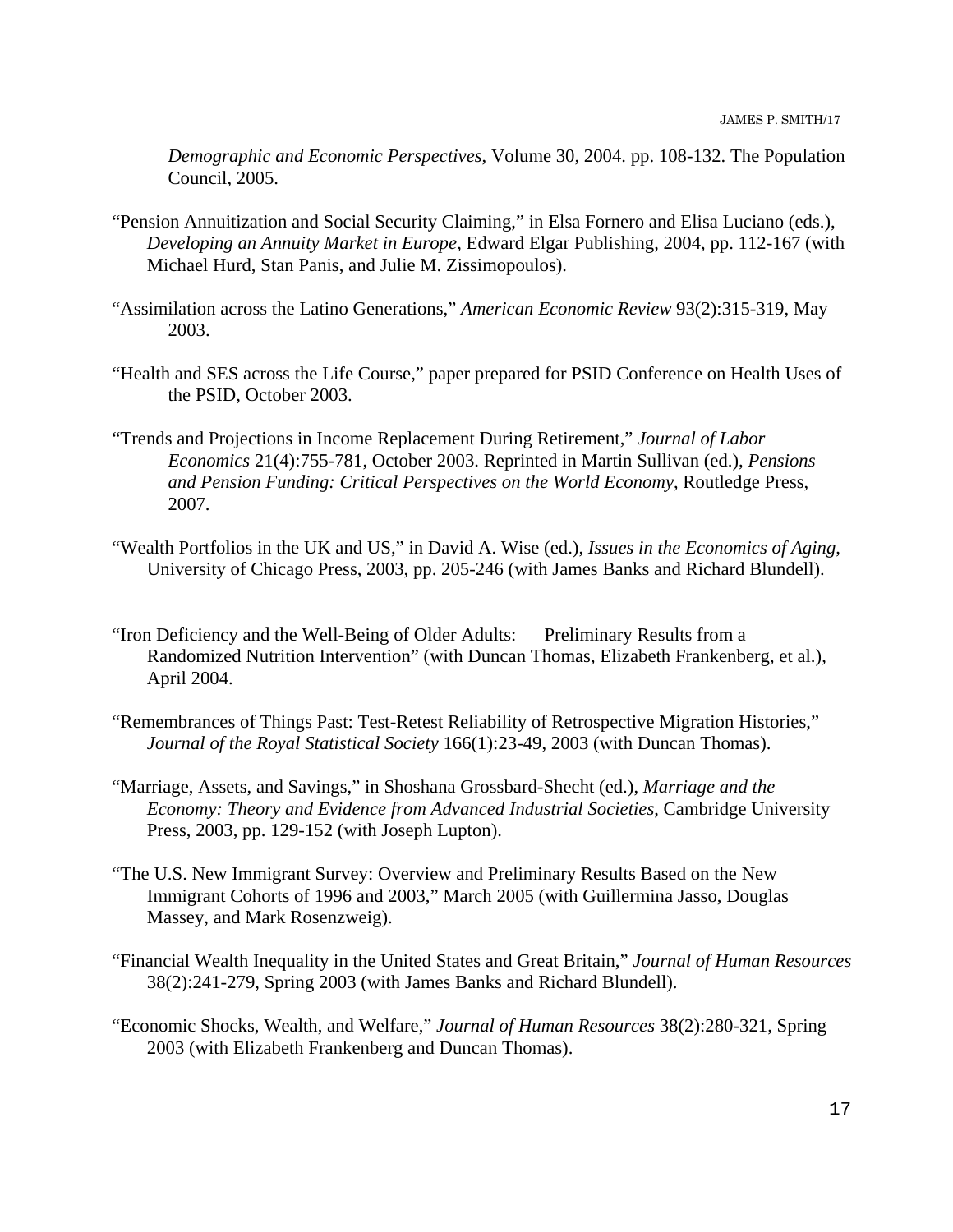- "Estimating Previous Illegal Experience Among New Legal Immigrants: Evidence from the New Immigrant Pilot Survey," May 2003 (with Guillermina Jasso, Douglas Massey, and Mark Rosenzweig).
- "Can Patient Self-Management Help Explain the SES Health Gradient?" *PNAS Proceedings of the National Academy of Sciences* 99(16):10929-10934, August 6, 2002 (with Dana Goldman).
- "Patterns of Bequests," unpublished paper, June 2002 (with Michael Hurd).
- "Expected Bequests and Their Distribution," NBER Working Paper No. 9142, 2002 (with Michael Hurd).
- "Enhancing the Quality of Data on Income: Recent Innovations from the HRS," *Journal of Human Resources* 38(3):758-772, Summer 2003 (with F. Thomas Juster and Michael Hurd).
- "Comment on 'The Impact of Demographic Change on U.S. Labor Markets,'" by Jane S. Little and Robert K. Triest, in *Seismic Shifts: The Economic Impact of Demographic Change*, Federal Reserve of Boston Conference Series No. 46, June 2001, pp. 175-178.
- "Healthy Bodies and Thick Wallets: The Dual Relation Between Health and Economic Status," *Journal of Economic Perspectives* 13(2):145-167, Spring 1999; reprinted in A. Culyer (ed.), *Health Economics: Major Themes in Health and Social Welfare*, Routledge, July 2006.
- "Savings and Wealth: Then and Now," paper presented at Conference on Health and Retirement, Amsterdam, October 1999 (with F. Thomas Juster, Joseph Lupton, and Frank Stafford).
- "Private Wealth and Income Security: International Comparisons," in Commission on Behavioral and Social Sciences and Education, *Preparing for an Aging World: The Case for Cross-National Research*, National Academy of Sciences, 2001, pp. 102-154 (with Arie Kapteyn).
- "Measurement of Late-Life Income and Wealth," in Stephen Crystal and Dennis Shea (eds.), *Annual Review of Gerontology and Geriatrics*, Volume 22: *Economic Outcomes in Later Life: Public Policy, Health, and Cumulative Advantage*, 2002, pp. 95-115.
- "Assets and Wealth," in David J. Ekerdt et al. (eds.), *Macmillan Encyclopedia of Aging*, Macmillan, 2002.
- "Commentary: Methodological Biases in Estimating the Burden of Out-of-Pocket Expenses," *Health Services Research* 35(6):1357-1365, February 2001 (with Dana Goldman).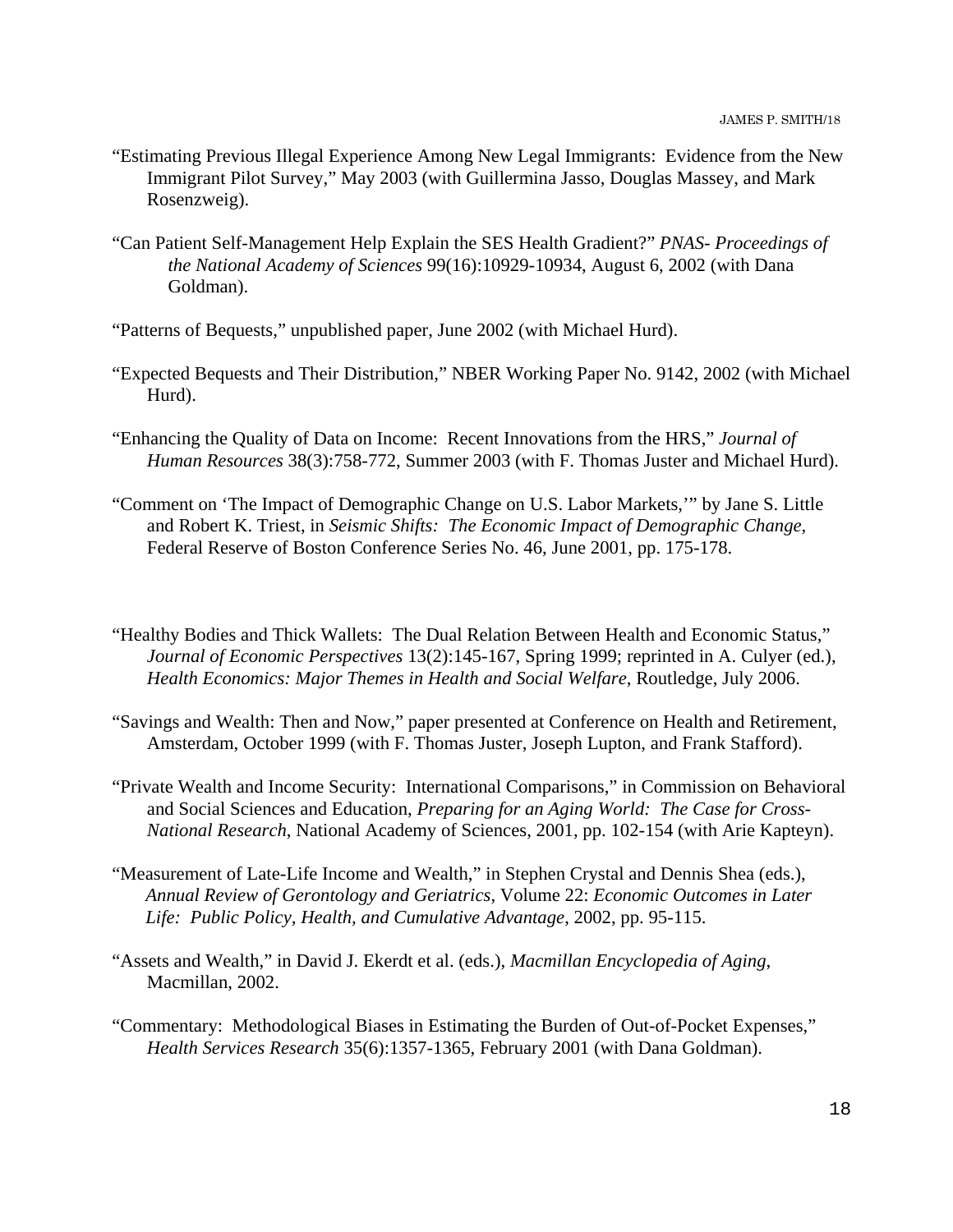- "Wages, Employment, and Economic Shocks: Evidence from Indonesia," *Journal of Population Economics* 15(1):161-193, January 2002 (with Duncan Thomas, Elizabeth Frankenberg, Kathleen Beegle, and Graciela Teruel).
- "Anticipated and Actual Bequests," in David Wise (ed.), *Themes in the Economics of Aging*, University of Chicago Press, 2001, pp. 357-393 (with Michael D. Hurd).
- "The Changing Skill of New Immigrants to the United States: Recent Trends and Their Determinants," in George J. Borjas (ed.), *Issues in the Economics of Immigration*, University of Chicago Press, 2000, pp. 185-225 (co-authored with Guillermina Jasso and Mark R. Rosenzweig).
- "Race and Ethnicity in the Labor Market: Trends Over the Short and Long Run," in Neil J. Smelser, William Julius Wilson, and Faith Mitchell (eds.), *America Becoming: Racial Trends and Their Consequences, Volume II*, National Academy of Sciences, 2001, pp. 52- 97.
- "Factors Affecting Economic Security: Lessons from Major U.S. Surveys," in E. Chen, A. Hermalin, S. Hu, and J. P. Smith (eds.), *Emerging Social Economic Welfare Programs for Aging in Taiwan in a World Conte*xt, Academia Sinica, Taipei, July 1999, pp. 127-155.
- "The New Immigrant Pilot Survey (NIS-P): Overview and New Findings About U.S. Immigrants at Admission," *Demography* 37(1):127-138, February 2000 (with Guillermina Jasso, Douglas Massey, and Mark Rosenzweig).
- "Exploring the Religious Preferences of Recent Immigrants to the United States: Evidence from the New Immigration Survey Pilot," in Yvonne Yazbeck Haddad, Jane I. Smith, and John L. Esposito (eds.), *Religion and Immigration: Christian, Jewish and Muslim Experiences in the United States*, AltaMira Press, 2004, pp. 217-253 (with Guillermina Jasso, Douglas S. Massey, and Mark Rosenzweig).
- "Lost But Not Forgotten: Attrition and Follow-Up in the Indonesia Family Life Survey," *Journal of Human Resources* 36(3):556-592, Summer 2001 (with Duncan Thomas and Elizabeth Frankenberg).
- "The Economic Performance of Immigrants," in Neil J. Smelser and Paul B. Baltes (eds.), *International Encyclopedia of Social and Behavioral Sciences*, Elsevier Science, 2001.
- "Comment on 'Mortality, Education, Income and Income Inequality Among American Cohorts,'" by Angus Deaton and Christina Paxson, in David Wise (ed.), *Themes in the Economics of Aging*, University of Chicago Press, 2001, pp. 165-170.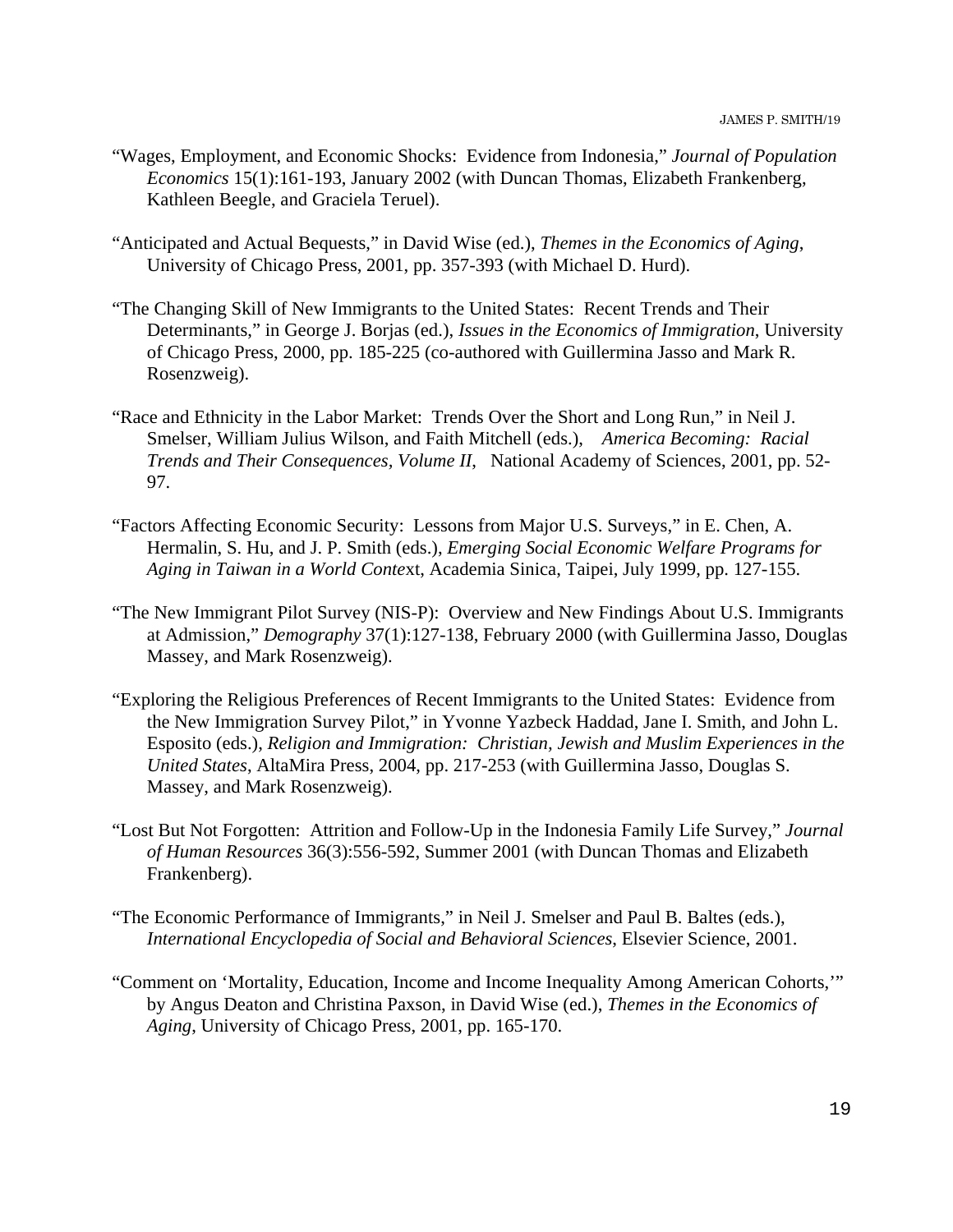- "Why is Wealth Inequality Rising?" in Finis Welch (ed.), *Increasing Income Inequality in America: The Facts, Causes, and Consequences*, University of Chicago Press, 2000, pp. 83- 116.
- "Comment on 'Can Medical Cost-Effectiveness Analysis Identify the Value of Research?'" by David Meltzer, in Kevin M. Murphy and Robert H. Topel (eds.), *Measuring the Gains from Medical Research: An Economic Approach*, University of Chicago Press, Spring 2003.
- "The Associations Between Self-Related Vision and Hearing and Functional Status in Middle Age," *Ophthalmology* 106(2):401-406, February 1999 (with Paul Lee and Raynard Kington).
- *Wealth, Work, and Health: Innovations in Measurement in the Social Sciences*, University of Michigan Press, 1999 (co-editor with Robert Willis).
- *Emerging Social Economic Welfare Programs for Aging in Taiwan in a World Conte*xt, Academia Sinica, Taipei, July 1999 (co-editor).
- "Inheritances and Bequests," in James P. Smith and Robert Willis (eds.), *Wealth, Work, and Health: Innovations in Measurement in the Social Sciences*, University of Michigan Press, 1999, pp. 121-149.
- "The Unique Relationships of Self-Rated Vision and Hearing to Functional Status and Well-Being Among Seniors 70 and Over," *American Journal of Ophthalmology* 127(4):447-452, April 1999 (with Paul Lee and Raynard Kington).
- "Comment on 'Recent Trends in the Size Distribution of Wealth,'" *Journal of Economic Perspectives* 13(2):242-244, Spring 1999.
- "The Measurement and Structure of Household Wealth," *Labour Economics* 6(2):253-275, June 1999 (with F. T. Juster and Frank Stafford).
- "Assortative Mating Among Married New Immigrants to the United States: Evidence from the New Immigrant Survey Pilot Study," *International Migration Review* 34(2):443-459, Summer 2000 (with Guillermina Jasso, Douglas S. Massey, and Mark R. Rosenzweig). Reprinted in Recent Developments in the Economics of International Migration. Edited by Barry R. Chiswick and Paul W. Miller. 2011. Edward Elgar Publications.
- "The Effects of Interview Payments and Periodicity on Sample Selection and Attrition and Respondent Memory: Evidence from the Pilot Study of the New Immigrant Survey," PSID Board Conference on Data Quality in Longitudinal Surveys (with Guillermina Jasso and Mark Rosenzweig).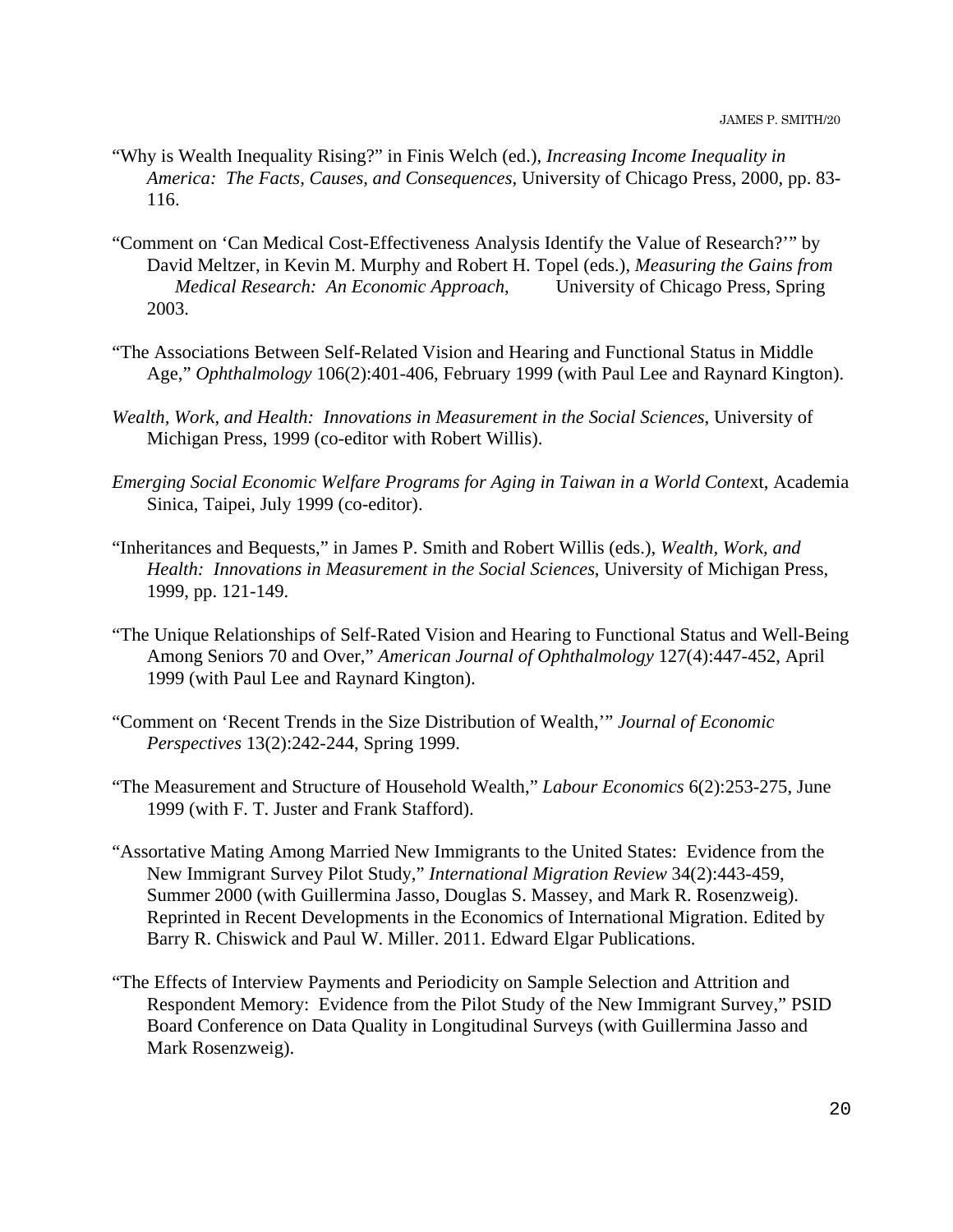*The Immigration Debate: Studies in Economic, Demographic, and Fiscal Effects of Immigration*, National Academy Press, March 1998 (editor).

"Socioeconomic Status and Health," *American Economic Review* 88(2):192-196, May 1998.

- "Comment on 'Consumption and Savings Balances of the Elderly: Experimental Evidence on Survey Response Bias,'" by Hurd et al., in David Wise (ed.), *The Economics of Aging*, University of Chicago Press, 1998.
- "Family, Schooling, Religiosity, and Mobility Among New Legal Immigrants to the United States: Evidence from the New Immigrant Survey Pilot.," in Lydia Tomasi and Mary Powers (eds.), *Immigration Today: Pastoral and Research Challenges*, New York: Center for Migration Studies, 2000, pp. 52-81 (with Guillermina Jasso, Douglas S. Massey, and Mark R. Rosenzweig).
- "Determinants of Immigrants' Economic Gains from Immigration," March 1998 (with Guillermina Jasso and Mark Rosenzweig).
- "On the Road: Marriage and Mobility in Malaysia," *Journal of Human Resources* 33(4):805-832, Fall 1998 (with Duncan Thomas).
- " Forty years of the Micro-Census. :Wirtschaft und Statistik 53 (3), 160-74 (co-authored with Dieter Emmerling, Thomas Riede, D Thomas, SH Preston, IT Elo, Q Stewart, SH Sweeney, M Bell, M Stratton, CE Simkins, SI Rajan, P Mohanachandran, D Wight, P West, L Cerbara, G Iacovacci)
- "Comment on `Population Forecasting for Fiscal Planning: Issues and Innovation,'" by Ronald Lee and Shripad Tuljapurkar, in Alan J. Auerbach and Ronald D. Lee (eds.), *Demo*g*raphic Change and Fiscal Policy*, Cambridge University Press, 2001, pp. 69-72.
- "The Dynamic Transitions of New Legal Immigrants: Preliminary Results," April 1998 (with Guillermina Jasso, Douglas Massey, and Mark Rosenzweig).

*Introduction: The Immigration Debate*, National Academy Press, April 1998, pp. 1-12.

"Progress Across the Generations," August 1998.

.

"Comment on 'Household Wealth of the Elderly Under Alternative Imputation Procedures,'" by Hilary Hoynes, Michael Hurd, and Harish Chand, in David Wise (ed.), *Inquiries in the Economics of Aging*, University of Chicago Press, 1998, pp. 254-257.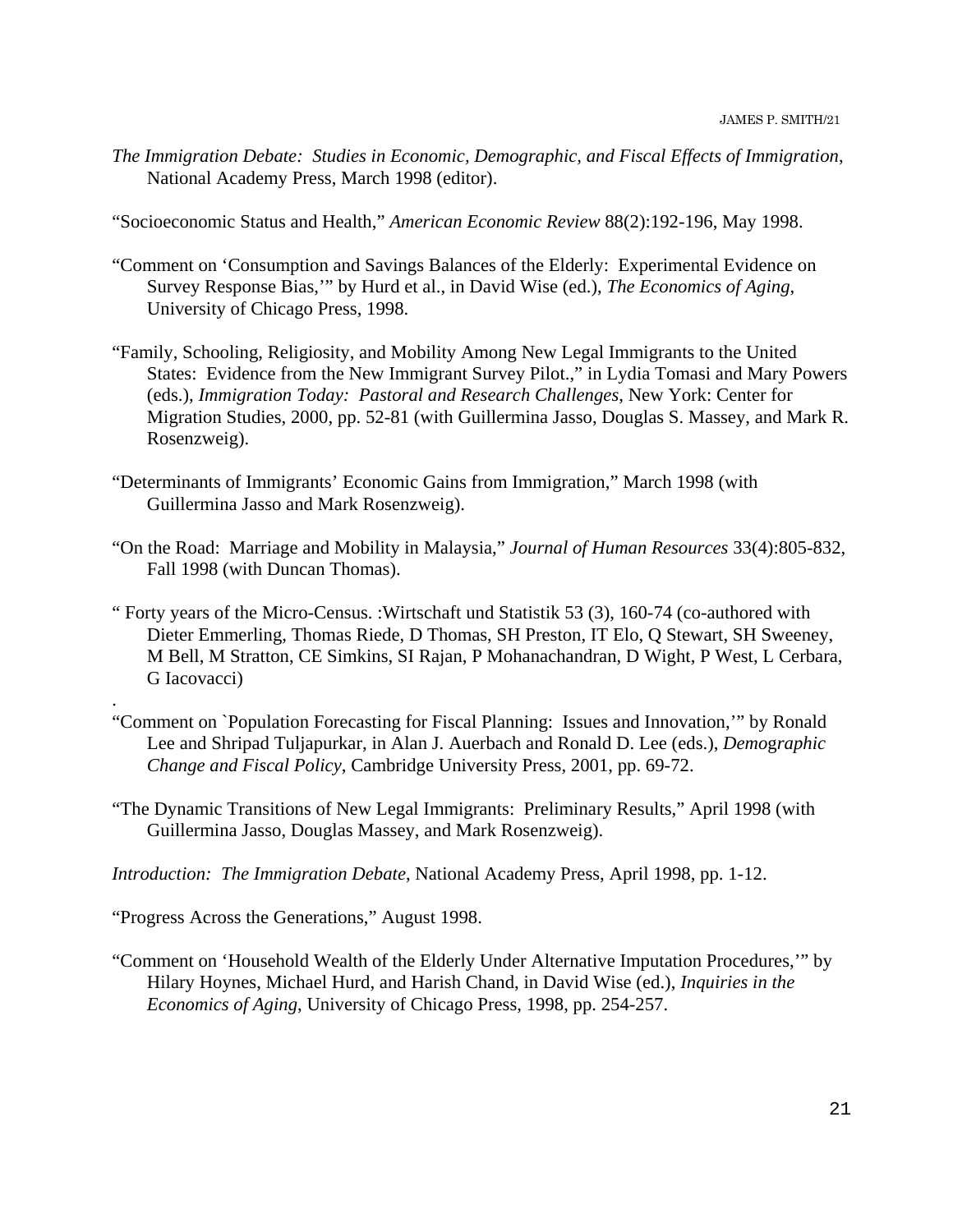- "Comment on 'Caring for the Elderly: The Role of Adult Children,'" by Kathleen McGarry, in David Wise (ed.), *Inquiries in the Economics of Aging*, University of Chicago Press, 1998, pp. 164-166.
- *The New Americans: The Economic, Demographic, and Fiscal Consequences of Immigration*, National Academy Press, October 1997. James P. Smith and Barry Edmonson.
- "Improving the Quality of Economic Data: Lessons from HRS and AHEAD," *Journal of the American Statistical Association* 92(440):1268-1278, December 1997 (with F. Thomas Juster).
- "Race, Socioeconomic Status, and Health in Late Life," in Linda G. Martin and Beth J. Soldo (eds.), *Racial and Ethnic Differences in the Health of Older Americans*, National Academy Press, Washington, DC, 1997, pp. 106-162 (with Raynard Kington).
- "Wealth Inequality Among Older Americans," *Journal of Gerontology* 52B:74-81, May 1997.
- "Socioeconomic Status and Racial and Ethnic Differences in Functional Status Associated with Chronic Diseases," *American Journal of Public Health* 87(5):805-810, May 1997 (with Raynard S. Kington).
- "The Changing Economic Circumstances of the Elderly: Income, Wealth, and Social Security," Center for Policy Research Policy Brief No. 8/1997, Syracuse University, Syracuse, NY, 1997.
- "The Economic Status of the Elderly on the Eve of Social Security Reform," Progressive Policy Institute, November 1998 (with Timothy Smeeding).
- "Demographic and Economic Correlates of Health in Old Age," *Demography* 34(1):159-170, February 1997 (with Raynard Kington).
- "Wealth Accumulation Between the Waves," paper presented at University of Michigan Workshop on HRS Surveys, November 1995.
- "Racial and Ethnic Differences in Wealth in the Health and Retirement Study," *Journal of Human Resources* 30:S158-S183, December 1995.
- "Unequal Wealth and Incentives to Save," RAND Corporation, Documented Briefing, DB-145- RC, May 1995.
- "Evaluating Health Care Reform Using the Health and Retirement Survey: A Case Study of the Health Security Act of 1993," RAND Labor and Population Program Working Paper Series 94-06, March 1994 (with Dana Goldman and Paul Gertler).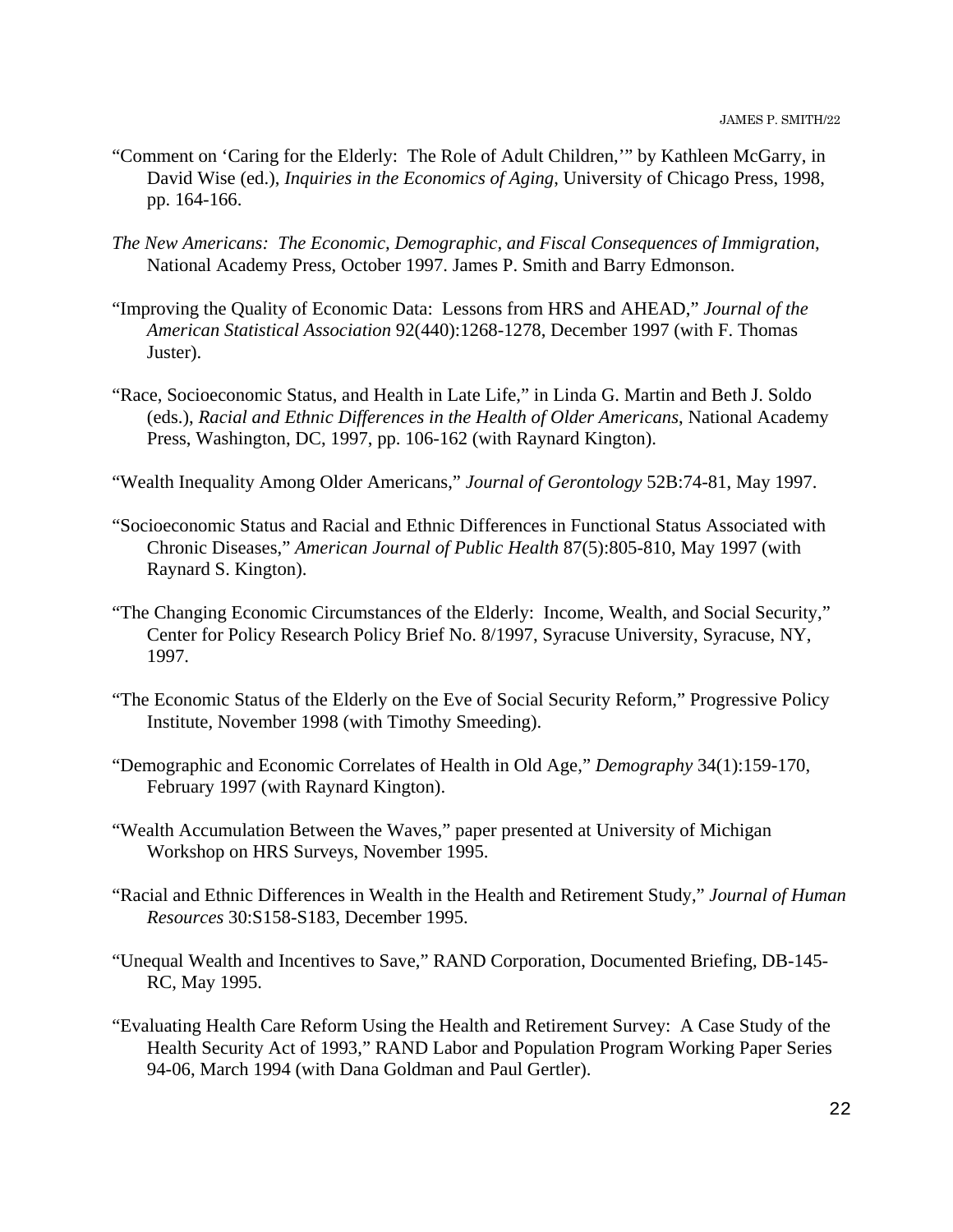- *Hispanics and the American Dream: An Analysis of Hispanic Male Labor Market Wages 1940-1990*, unpublished book.
- "The Impact of Regulation and Financial Incentives on Cost-of-Illness." RAND Labor and Population Program Working Paper Series 94-06, March 1994 (with Dana Goldman and Paul Gertler).
- "New Directions in Socioeconomic Research on Aging," in Ronald P. Abeles, Helen Gift, and Marcia Ory (eds.), *Aging and the Quality of Life*, Springer, 1994, pp. 275-294.
- "Measuring Health and Economic Status of Older Adults in Developing Countries," *The Gerontologist* 34(4):491-496, August 1994.
- "Affirmative Action and the Racial Wage Gap," *American Economic Review* 83(2):79-84, May 1993.
- "Comment on 'Pension Plan Provisions and Retirement: Men & Women, Medicare, and Models,' and 'Retirement Modeled Jointly with Saving: The Experience in a Large U.S. Corporation,'" in David A. Wise (ed.), *Studies in the Economics of Aging*, University of Chicago Press, 1994, pp. 165-170.
- *Migration in Retrospect: Differences Between Men and Women*, unpublished paper (with Duncan Thomas and Lynn A. Karoly), 1993.
- "Do Increment-Decrement Worklife Models Really Work," unpublished paper (with Michael Ward).
- "Data Confidentiality: A Researcher's Perspective," *1991 Proceedings of the American Statistical Association, Social Statistics Section*, pp. 117-120.
- *An American Resolution: Education's Role in Black Economic Progress*, unpublished book (coauthored).
- "Labor Markets and Economic Development in Malaysia," in T. Paul Schultz (ed.), *Research in Population Economics*, Vol. 7, JAI Press, 1990, pp. 131-156.
- "Black Economic Progress After Myrdal," *Journal of Economic Literature* 27(2):519-564, June 1989 (with Finis Welch). Reprinted in Orley Ashenfelter (ed.), *Labor Economics*: *Worth Series in Outstanding Economic Contributions*, Worth Publishers, December 1998.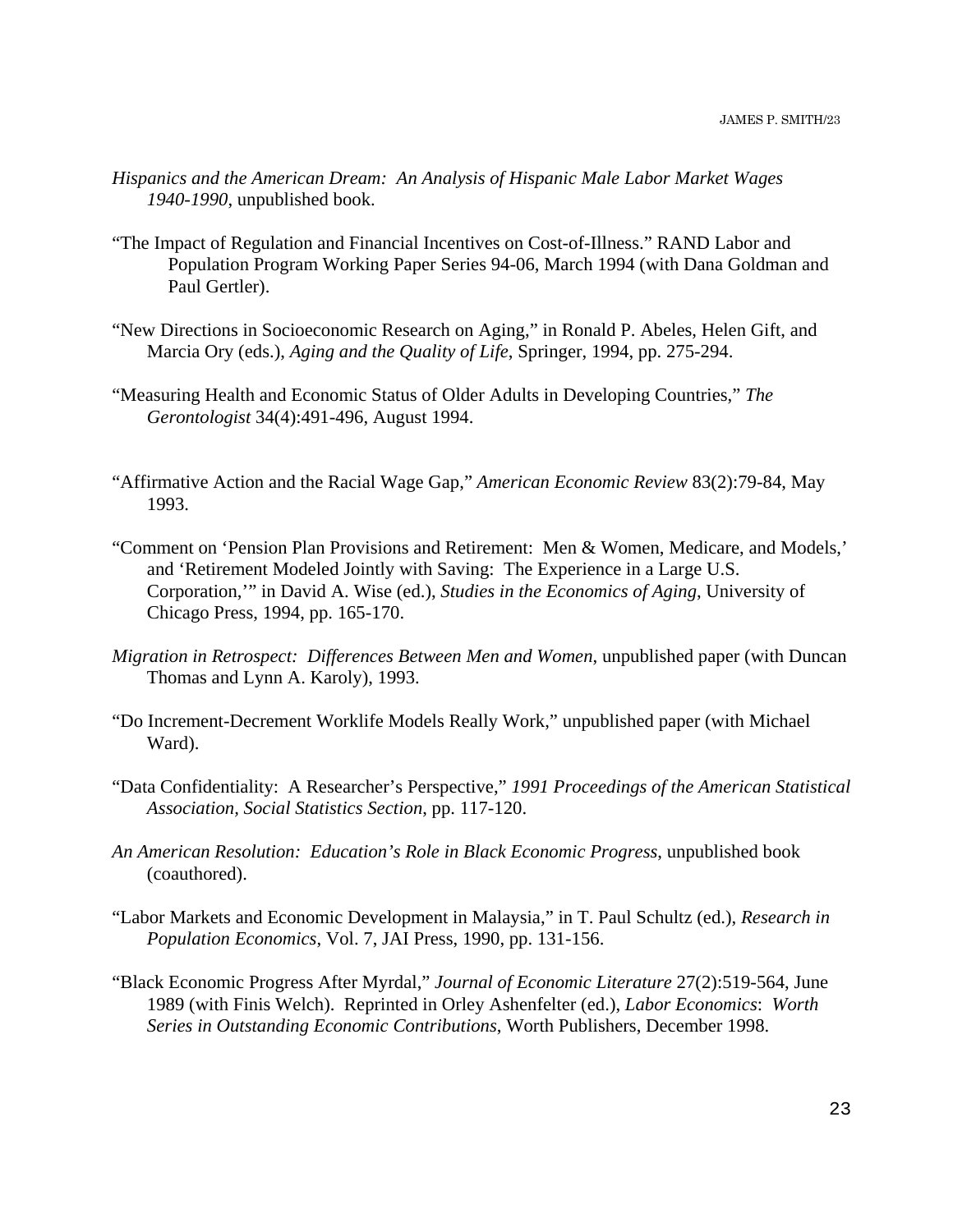"Commentary on 'Occupational Segregation, Compensating Differentials, and Comparable Worth,'" by Randall K. Filer, in Robert Michael and Heidi Hartman (eds.), *Pay Equity: Empirical Inquiries*, National Academy Press, 1989, pp. 171-175.

"Children Among the Poor," *Demography* 26(2):235-248, May 1989.

- "Women in the Labor Market and in the Family," *Journal of Economic Perspectives* 3(1):9-24, Winter 1989.
- "Career Wage Mobility," in Stephen Shulman and William Darity, Jr. (eds.), *The Question of Discrimination*, Wesleyan University Press, 1989, pp. 109-125.
- "After the Crash: Compensation and Economic Loss Following Aviation Accidents," unpublished paper (coauthored with Elizabeth King).
- "A History of Black Schools," unpublished paper.
- "Poverty and the Family," in Gary Sandefur and Marta Tienda (eds.), *Divided Opportunities*, Plenum, New York, 1988, pp. 141-172.
- "Racial Discrimination: A Human Capital Perspective," in *Three Worlds of Labor Economics*, M. E. Sharpe, Inc., 1988, pp. 95-116 (with Finis Welch).
- "Race and Poverty: A Forty Year Record," *American Economic Review* 77(2):152-158, May 1987 (with Finis Welch).
- *Dispute Resolution Following Airplane Crashes*, RAND Corporation, R-3585-ICJ, 1988 (coauthored).
- *Economic Loss and Compensation in Aviation Accidents*, RAND Corporation, R-3551-ICJ, 1988 (coauthored with Elizabeth King).
- *Computing Economic Loss in Cases of Wrongful Death*, RAND Corporation, R-3549-ICJ, 1988 (coauthored with Elizabeth King).
- "Women, Mothers, and Work: A U.S.-Japanese Comparison," in M. Ozawa (ed.), *Women's Life Cycle: Japan-U.S. Comparison in Income Maintenance*, Tokyo University Press, Tokyo, 1988; reprinted in *Women's Life-Cycle and Economic Insecurity: Problems and Proposals*, Greenwood Press, 1989, pp. 42-70.
- "Race and Human Capital: A Reply," *American Economic Review* 76(5):1225-1229, December 1986.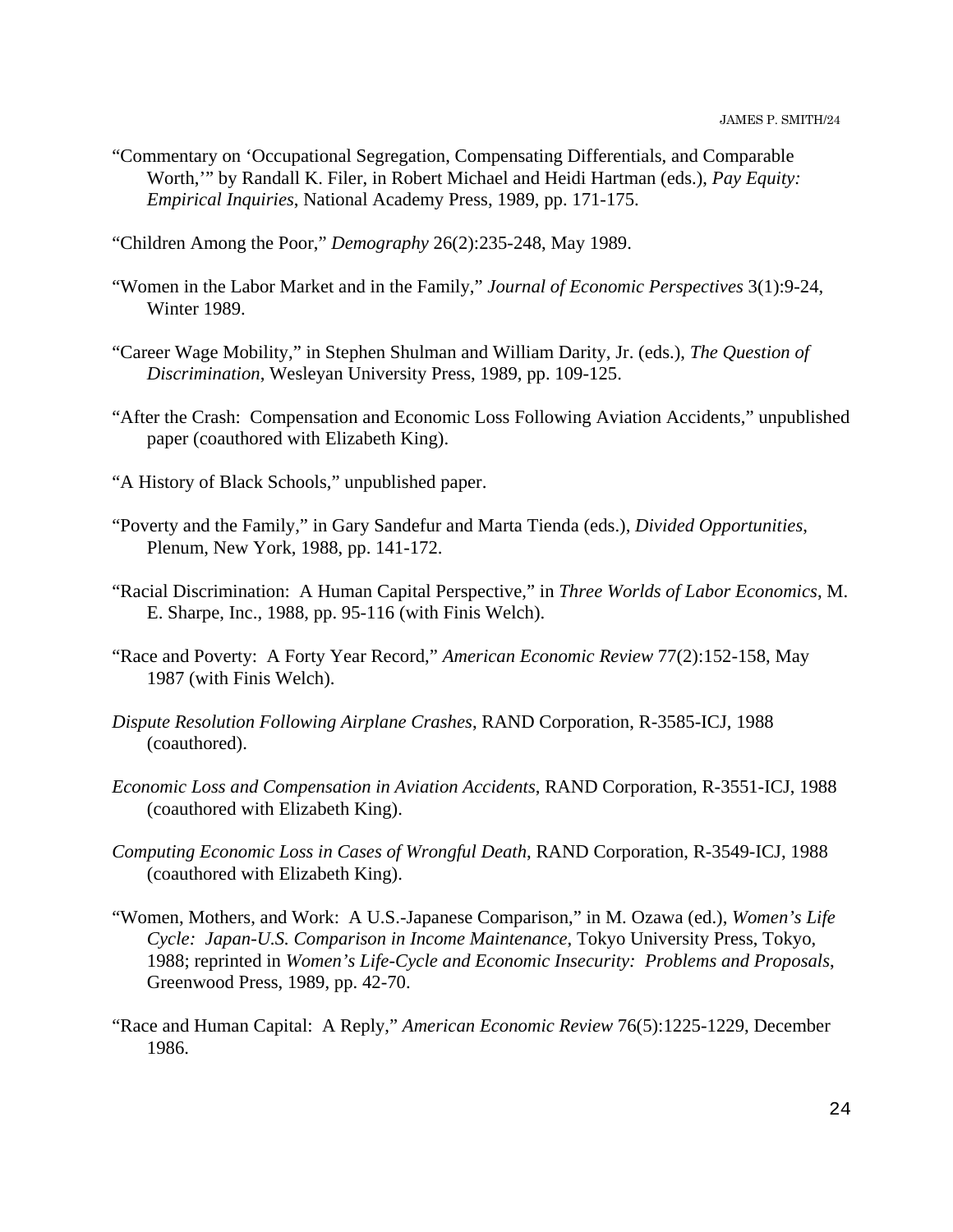- "What Do We Really Know About Wages: The Importance of Non-Reporting and Census Imputation," *Journal of Political Economy* 94(3):489-506, June 1986 (with Lee Lillard and Finis Welch).
- "The Acceleration in Women's Wages," unpublished paper (with Michael Ward).
- *Closing the Gap: Forty Years of Economic Progress for Blacks*, RAND Corporation, R-3330-DOL, February 1986 (with Finis Welch).
- "Time Series Growth in the Female Labor Force," *Journal of Labor Economics* 3(1):S59-S90, January 1985 (with Michael Ward)).
- "Race and Human Capital," *American Economic Review* 74(4):685-698, September 1984. Reprinted in Human Capital. Pedro Teixeira, editor. November 2013 Routledge.
- *Women's Wages and Work in the Twentieth Century*, RAND Corporation, R-3119-NICHD, October 1984 (with Michael Ward).
- "Affirmative Action and Labor Markets," *Journal of Labor Economics* 2(2):269-302, April 1984 (with Finis Welch).
- *Income and Growth in Malaysia*, RAND Corporation, R-2941-AID, May 1983.
- "Background Notes for a Labor Economist's Perspective on Age Discrimination," in *Age Discrimination*, Harcourt, Brace, and Jovanovich, New York, 1982, pp. 126-136.
- "Who Gets Ahead: A Review," *Economics of Education Review* 1(4):421-436, Fall 1981.
- "No Time To Be Young," *Population and Development Review* 7(1):71-84, March 1981 (with Finis Welch).
- "Asset Accumulation and Family Size," *Demography* 17(3):243-260, August 1980 (with Michael Ward).
- *Assets and Labor Supply*, RAND Corporation, R-1728-HEW, May 1975; also in James P. Smith (ed.), *Female Labor Supply: Theory and Estimation*, Princeton University Press, 1980, pp. 166-205.
- *Female Labor Supply: Theory and Estimation*, Princeton University Press, 1980 (editor).
- "The Distribution of Family Earnings," *Journal of Political Economy* 87(5):S163-S192, October 1979.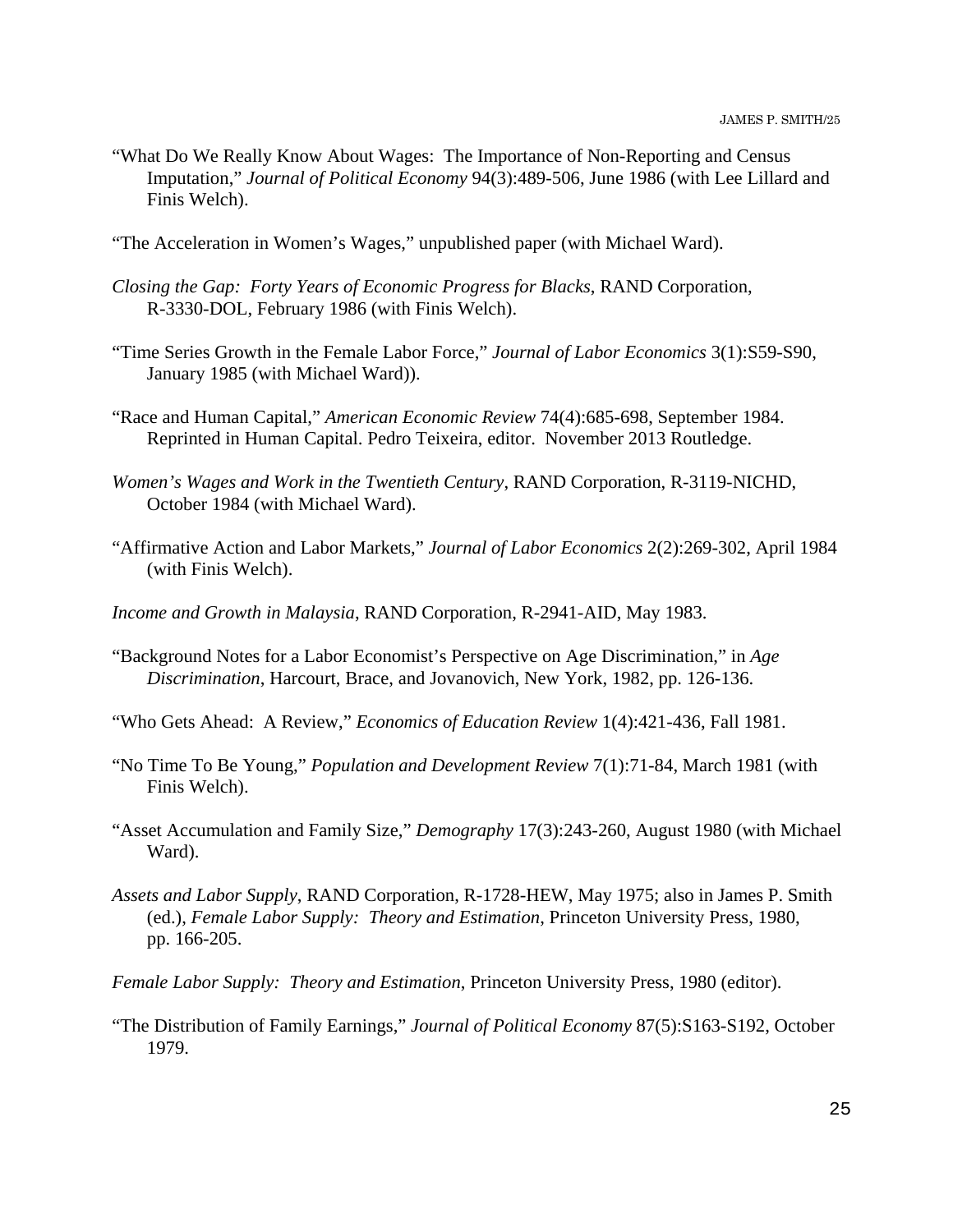- "Inequality: Race Differences in the Distribution of Earnings," *International Economic Review* 20(2):515-526, June 1979 (coauthored with Finis Welch).
- "The Overeducated American? A Review," *Proceedings of the National Academy of Education* (5):49-83, 1979 (with Finis Welch).
- "Race Differences in Earnings: A Survey and New Evidence," in P. Mieszkowski and M. Strasszheim (eds.), *Issues in Urban Economics* Vol. 2, 1979, pp. 40-73 (co-authored with Finis Welch).
- "The Convergence to Racial Equality in Women's Wages," in Cynthia B. Lloyd, Emily S. Andrews, and Curtis L. Gilroy (editors). *Women in the Labor Market*, 1979, pp. 173-215.
- "Local Labor Markets and the Demand for College Educated Manpower," *The Econometrics of Panel Data, Annales de l'Insee*, No. 30-31:559-630, Paris, April-September 1978, pp. 599- 630 (with Finis Welch).
- "The Improving Economic Status of Black Americans," *American Economic Review* 68(2):171- 178, May 1978.
- "Assets, Savings, and Labor Supply," *Economic Inquiry.* Volume 15(4): pp, 551-573, October 1977.
- "Black-White Male Wage Ratios: 1960-1970," *American Economic Review* 67(3):323-338, June 1977 (with Finis Welch).
- *Black-White Male Earnings and Employment: 1960-1970*, RAND Corporation, R-1666-DOL, June 1975; also in Thomas Juster (ed.), *The Distribution of Economic Well-Being*, National Bureau of Economic Research, 1977, pp. 233-296 (with Finis Welch).
- "Family Labor Supply over the Life Cycle," National Bureau of Economic Research, *Explorations in Economic Research* 4(2):205-276, Spring 1977.
- "A Critique of the Tax Based Cost/Benefit Ratios," U.S. Department of Labor, Technical Analysis Paper 40, 1976.
- "On the Labor Supply Effects of Age-Related Income Maintenance Programs," *Journal of Human Resources* 10(1):25-43, Winter 1975.
- *Family Decisionmaking Over the Life Cycle: Some Implications for Estimating the Effects of Income Maintenance Programs*, RAND Corporation R-1121-EDA/OEO, November 1973.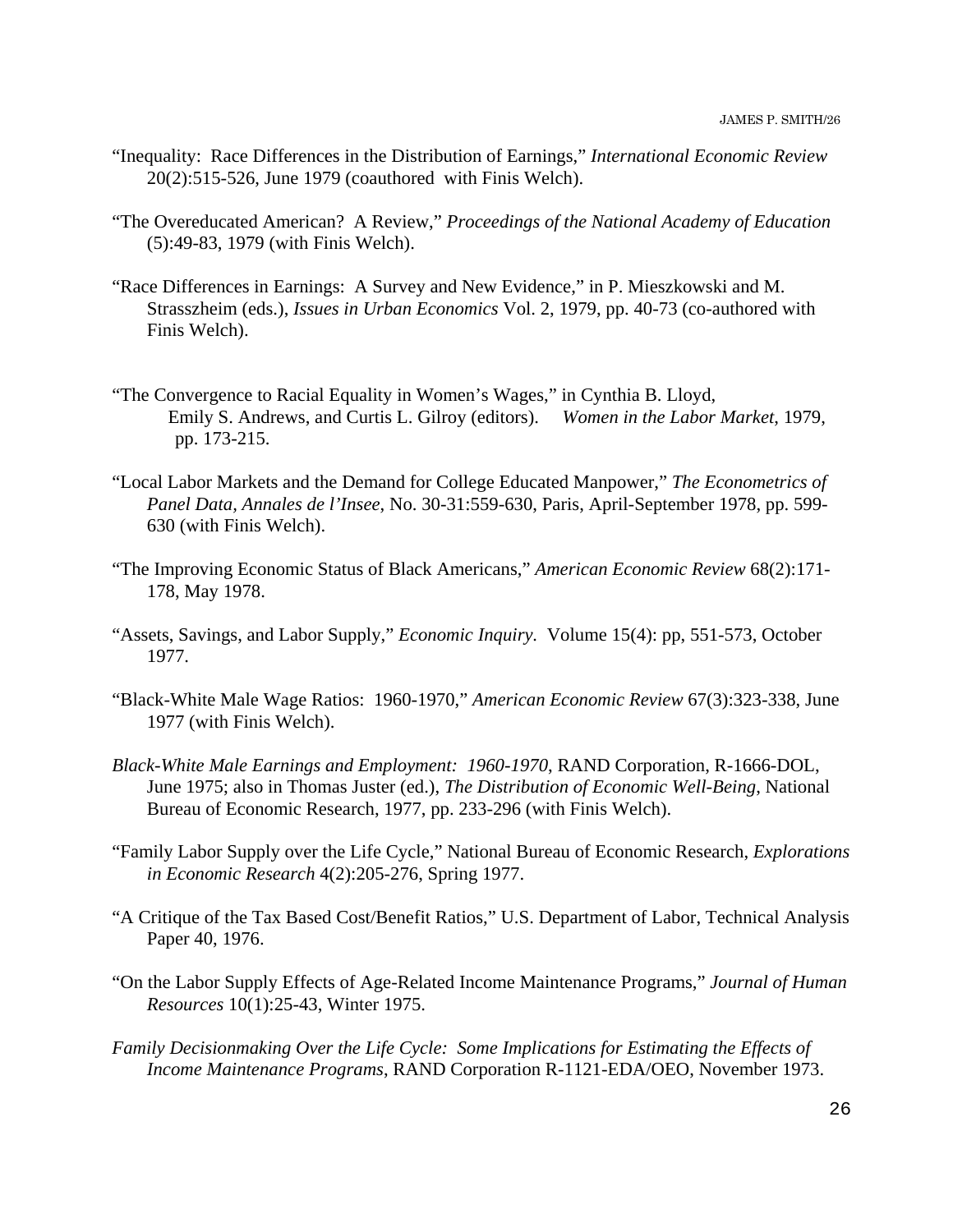"Life-Cycle Allocation of Time in a Family Context," Ph.D. Dissertation, University of Chicago, 1972.

#### **SEMINARS**

- April 2016- Madison Wisconsin- invited lecture- Center for research on Poverty and related things- Poverty Institute
- Jan 2016- Washington DC- Chair of NIA scientific advisory committee meeting for HRS- Outlining the Future

December 2016- New Delhi India- Presentation for the LASI survey.

- October 2015- Brisbane Australia- Early life health conditions and later life outcomes.. Invited Keynote address- Australian Health Economics Association
- September 2015- Sydney Australia- invited Keynote address- Australia and the HRS international Research Community- Australian Ageing in the Asia-Pacific Research Symposium
- August 2015- New Delhi India- Presentation to the All India Technical Advisory Committee for the LASI survey.
- July 2015- Washington DC- chair of the Data Monitoring Committee of the Health and Retirement Study
- July 2015- Santa Monica Ca. comments on papers presented at the Rand Summer Institute Conference on comparisons of aging around the world
- May 2015- Mexico City Mexico- Health and Retirement Studies around the World- the Case for South America
- May 2015- Dublin Ireland TILDA meeting- chair of the international scientific advisory committee
- May 2015- Boulders Ariz- NBER conference on economics of aging. House price volatility and the housing ladder
- May 2015- Boulders Ariz- NBER conference on economics of aging. Discussant of Three Measures of Disease Prevalence: The Good, the Bad, and the Ugly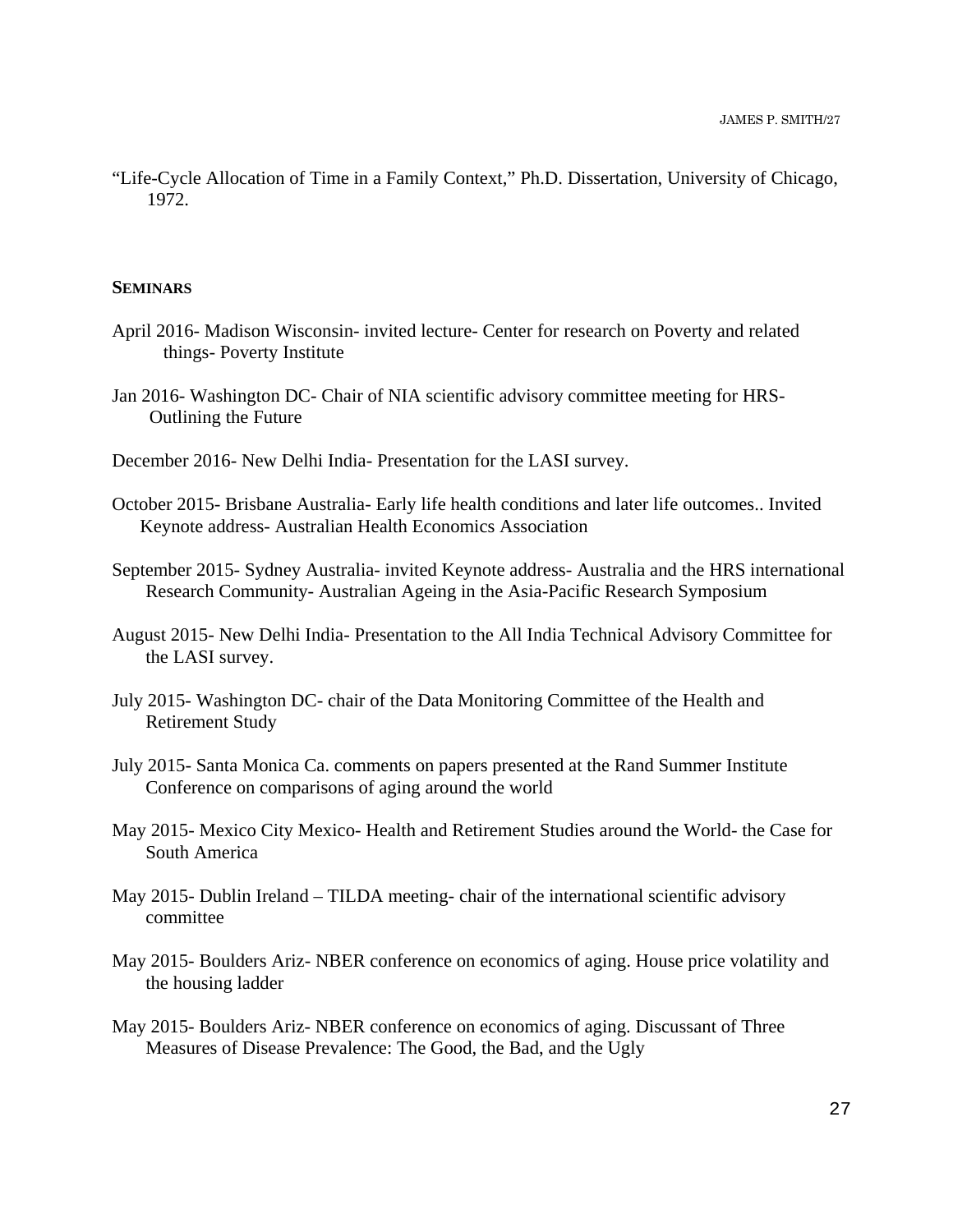- April 2015- Los Angeles Ca- Life-Cycle Consumption Patterns at Older Ages in the US and the UK- seminar to be presented at Center for Social and Economic Policy – University of Southern California
- April 2015- Oakland Ca- Retrospective Stress- Stress Network meeting for the National Institute of Aging
- April 2015- Washington DC- HRS harmonization meeting of HRS around the world surveys– chair of the meeting
- March 2015- London England- keynote address- Early Life Conditions and Later Life Outcomes. Centre for Longitudinal Studies Cohort Studies Research Conference 2015 Cohort studies conference 2015: the value of cohort studies for social investigation
- March 2015- London England. NBER/ Sloan Foundation conference on Disability and Work at older ages
- March 2015- London England- Fiscal Studies conference on health and wealth- Health, disability and mortality differences at older ages between the US and England - a tale of two countries
- Dec 2014- Washington DC- Chair of NIA scientific advisory committee meeting for HRS- Outlining the Future
- November 2014- Santa Barbara Ca. Invited lecture Acquiring Human Capital Through the Generations Through Migration- University of California Santa Barbara Economics Department Lecture
- October 2014- London England- Sixth ELSA launch meeting- University College London and Institute for Fiscal Studies
- October 2014- Nanjing China- Healthy Ageing in China- Pathways for the Future- Ministry of Health Conference
- October 2014- Beijing China- Early Life Conditions and Later Life Outcomes-Invited seminar-National School of Development Peking University
- September 2014- Boston Ma. Subjective Well Being in China- Invited lecture –Harvard Center for Population and Development Studies Population Center **-** Harvard University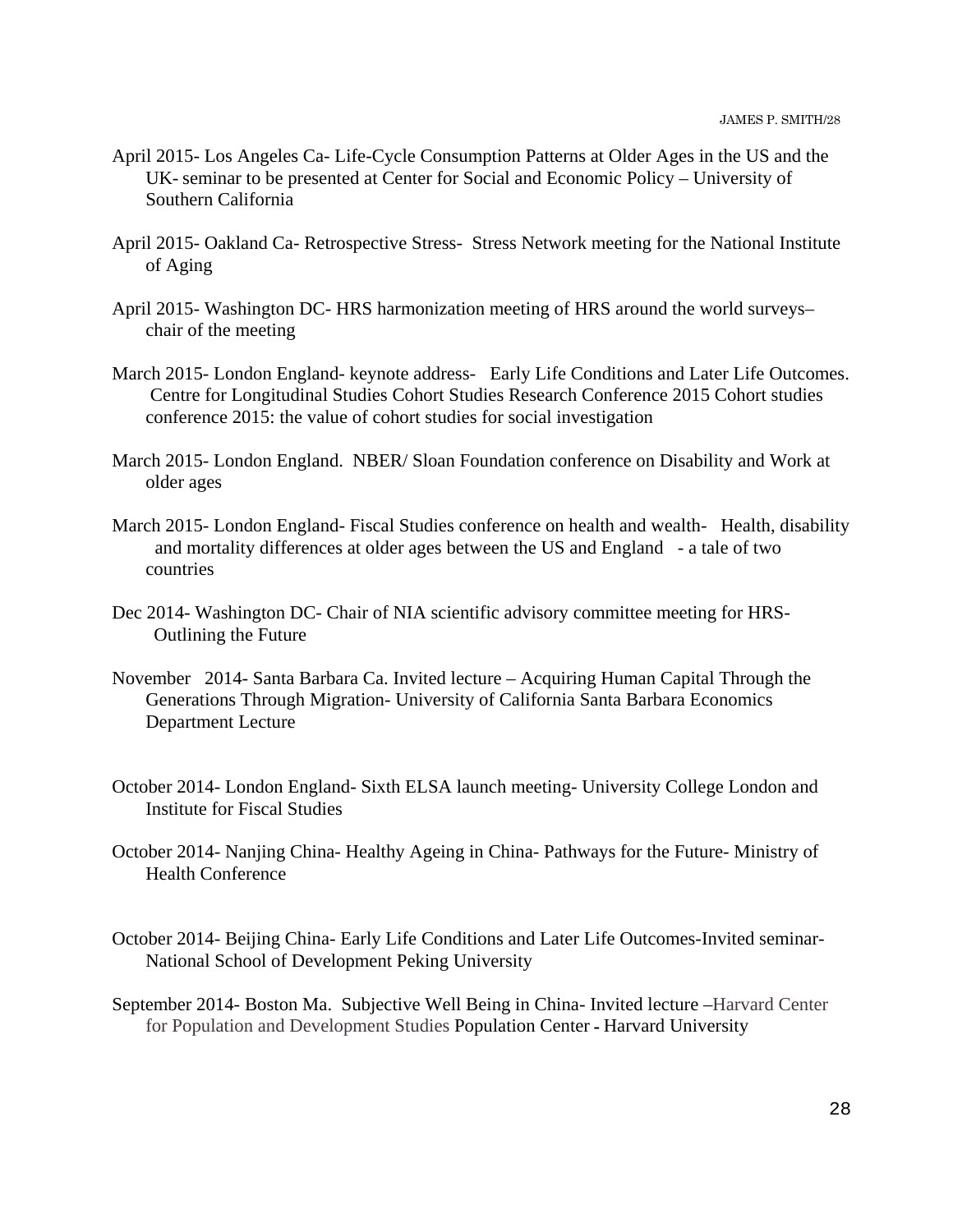- August 2014- Lugano Switzerland Keynote Lecture- Early Life Conditions and Later Life Outcomes- International Institute of Public Finance IIPF August 20-23
- July 2014- Dublin Ireland- Keynote address- Plenary Incident Mortality and Disease Onset- International Health Economists Association (IHEA) Annual Meeting
- May 2014- Boston Mass. Chair-Invited Lecture on early childhood education- Population Association of America Annual Meetings
- April 2014- Beijing China -Aging issues in China- CCER conference in honor of CCER 20<sup>th</sup> anniversary
- April 2014- Hong Kong- Ageing Research around the world- The Case of China- keynote address at Conference on Challenges of Population Aging in Asia- University of Hong Kong meeting
- April 2014- Los Angeles Ca- Childhood Health -- Determinants and subsequent adult outcomes in US and UK – UCLA- NBER conference on cohort studies
- February 2014- Washington DC-Using International Country Data to Learn about Health conference in honor of Richard Suzman- keynote address
- Dec 2013- Washington DC- Doing Family Life Histories in the HRS family surveys- NIA scientific advisory committee meeting for HRS
- Dec 2013- Washington DC-Harmonization in the HRS set of surveys around the world- NIA scientific advisory committee meeting for HRS
- Nov 2013- Chicago Ill. Discussant on Paper "The Prison Boom and Black-White Progress after Smith and Welch" Becker-Friedman Institute Conference in Honor of Finis R Welch
- November 2013- Beijing China- Public Policy Responses on Aging of Populations around the World. CCER Invited Lecture - Peking University
- November 2013- Beijing China- Early Life Conditions and Later Life Outcomes- CCER Invited Lecture - Peking University
- November 2013- Beijing China- Constructing Life Histories- CCER Invited Lecture- Peking University
- October 2013- Dublin Ireland- Early Life Conditions and Later Life Outcomes- Geary Lecture-ESRI seminar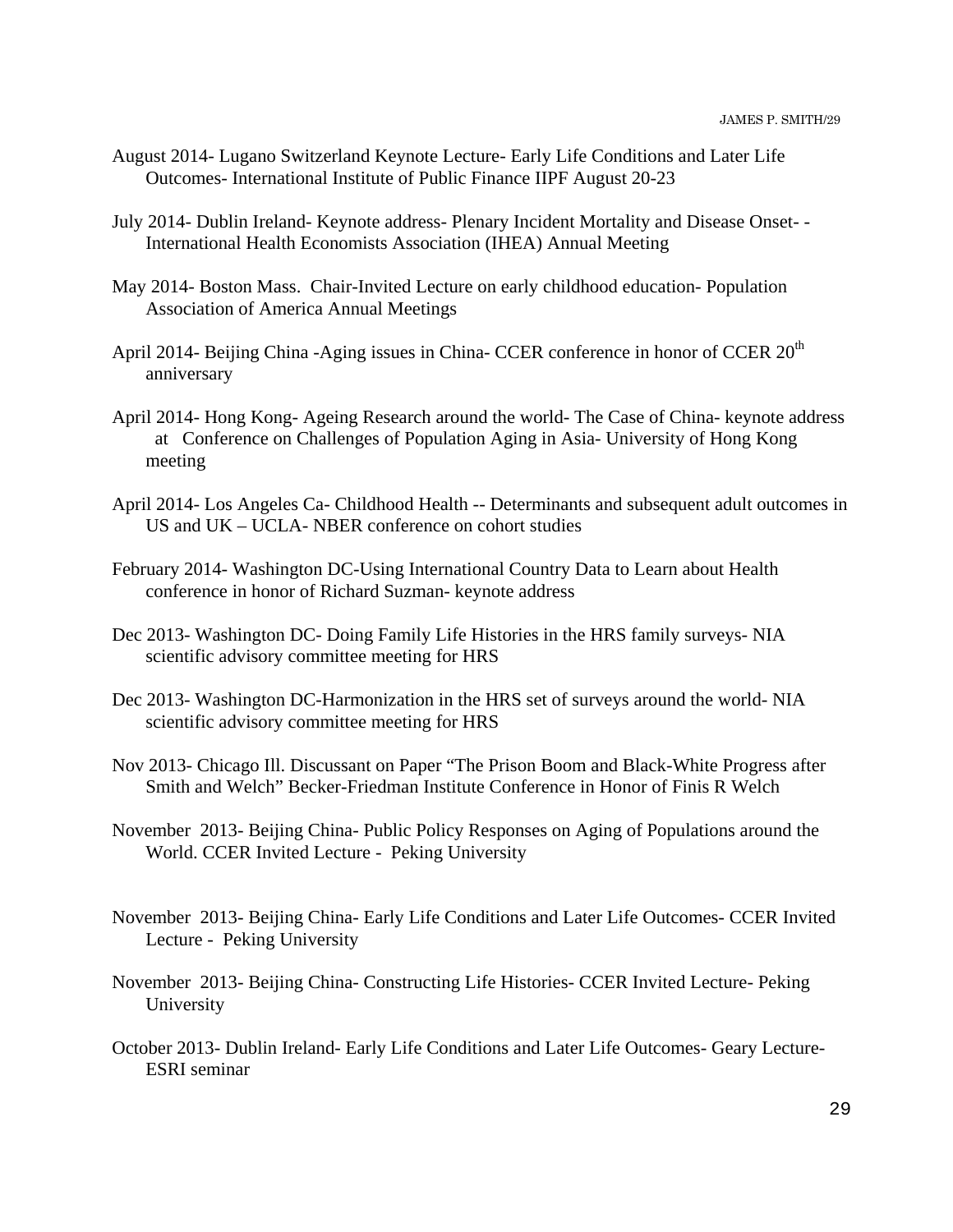- October 2013- Dublin Ireland- Disease Incidence and Mortality in Panel Data ESRI invited seminar
- September 2013- Austin Texas- Generational Change for Latino Immigrants- University of Texas Conference on Latino Population change
- July 2013- Delhi India- Social Support and Health Outcomes- Harmonization Meeting of the HRS surveys around the world
- July 2013- Delhi India- India and the HRS International Aging Research Community Harmonization Meeting of the HRS surveys around the world
- July 2013- Santa Monica Ca. Early Life Conditions and Later Life Outcomes- presented at Rand Summer Institute
- June 2013- Stirling Scotland- Keynote Speaker and Receipt of Honorary Degree at the University of Stirling.
- June 2013- Seoul South Korea- South Korea and the HRS International Aging Research Community- KEIS Invited Seminar
- June 2013- Seoul South Korea- Unraveling the SES-Health Connection in the HRS surveys around the world- KEIS Invited Seminar
- May 2013- Bonn Germany- Acquiring Human Capital through Migration- Migration and Human Capital Workshop
- May 2013- Bonn Germany- Discussant on Return Migration Paper- Migration and Human Capital Workshop
- May 2013- Boulders Arizona- Spousal Health Effects- The Role of Selection- NBER Economics of Aging Conference
- April 2013- New Orleans La- Gender Differences in Cognition in China and Reasons for Change over Time: Evidence from the CHARLS study- Population Association of America- Annual Meetings
- March 2013- Stanford California- Gender Differences in Cognition in China and Reasons for Change over Time: Evidence from CHARLS- Invited Seminar- Stanford University.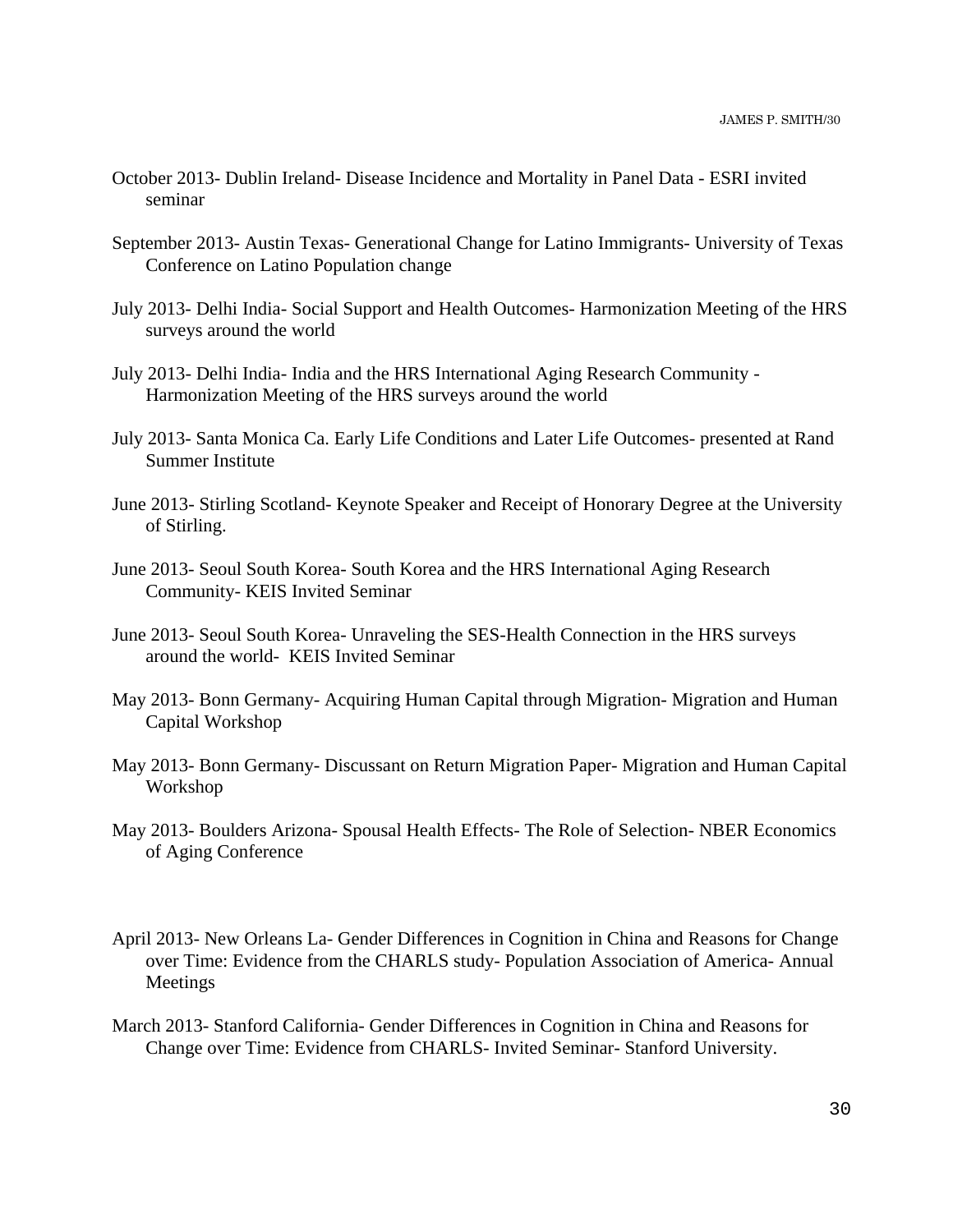- February 2013- Munich Germany- Disease Incidence and Mortality in Panel Data- Invited seminar University of Munich
- December 2012. Los Angeles Ca. The Effects of World War II on Economic and Health Outcomes across Europe. Invited seminar University of Southern California
- November 2012. Rio de Janerio. Brazil Measuring economic status in the HRS around the world surveys Workshop of the Brazilian Longitudinal Study of Aging (ELSI-BRASIL)
- November 2012. Rio de Janerio. Brazil. The Mexican Health and Aging Study. Workshop of the Brazilian Longitudinal Study of Aging (ELSI-BRASIL)
- April 2012- Santa Monica- The Economic Impacts of World War II- (joint with Iris Kesternich)
- February 2012- Sydney Australia- Economic Consequences of Childhood Health- Invited Keynote Address Australian CAER Summer Workshop in Health Economics
- October 2011- Rio de Janerio Brazil- The Health and Retirement Study (HRS) Around the World-Workshop of the Brazilian Longitudinal Study of Aging (ELSI-BRASIL)
- October 2011- Rio de Janerio Brazil **-** China Health and Retirement Longitudinal Study (CHARLS)- Workshop of the Brazilian Longitudinal Study of Aging (ELSI-BRASIL)
- July 2011. Tokyo Japan. International Research on Health- the English-American case. REITI-Rand conference on aging
- July 2011- Santa Monica Ca Effects of Childhood Mental and Physical Health on Adult Health and SES. Rand Summer Institute
- May 2011- Tilburg the Netherlands- Exporting Poor England- the Irish in England in the  $20<sup>th</sup>$ century- invited seminar- Economics Department Tilburg University.
- May 2011- Carefree Arizona- Childhood health and differences in late-life health outcomes between England and the United States. NBER conference on the economics of Aging.
- May 2011- Los Angeles Ca- Retrospective Measures of Childhood Health at Meeting on Harmonization of Methods and Measures in Longitudinal Studies- University of Southern California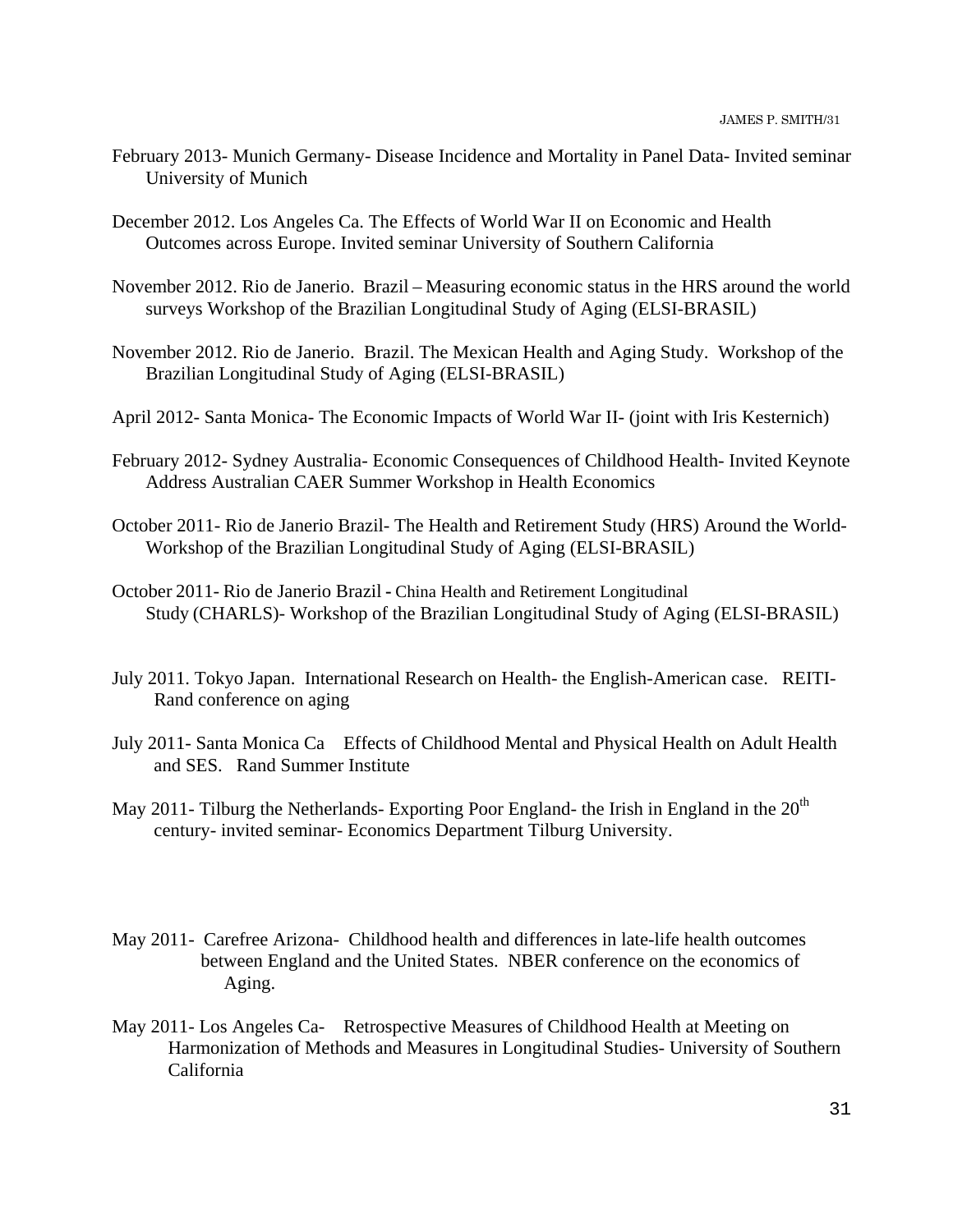- April 2011- Princeton New Jersey-- Childhood Health- Trends and Consequences over the Life Course- Future of Children Conference- Princeton University
- March 2011- New Delhi India- keynote address Preparing for Population Aging in Asia: Strengthening the Scientific Basis of Policy Development in Policy Research and Data Needs to Meet the Challenges and Opportunities of Population Aging in Asia" at INSA, New Delhi
- February 2011- San Francisco- Comparative cross-National Studies: What's explaining the differential health in the US/UK. NIA/UCSF Stress Management Workshop
- February 2011- San Francisco- Developing Retrospective Measures of childhood health, and issues of validation. NIA/UCSF Stress Management Workshop
- December 2010. Beijing China. Research on Aging in Asia. National Academy of Sciences meeting on Preparing for the Challenges of Population Aging in Asia- keynote speaker at the conference.
- September 2010. Ann Arbor Mich. HRS 20<sup>th</sup> Anniversary- Keynote Address at HRS event marking the 20<sup>th</sup> year of the Health and Retirement Survey.
- August 2010- Beijing China- Childhood Health and its legacies in China- International Conference on CHARLS
- August 2010- Beijing China- The use of Vignettes in Economics- training conference for young Chinese scholars on the use of CHARLS data
- June 2010- Santa Monica Ca- Aging and China- Rand Corporation seminar to members of the Chinese Consulate
- June 2010- Geneva Switzerland. Measuring economic and wealth status among older adults- the HRS experience
- May 2010 -Washington DC. Childhood Health and its legacies in China- Festschift in Honor of T. Paul Schultz
- May 2010- Ann Arbor Michigan- Effects on Childhood Mental and Physical Health on Adult SES- invited seminar Univ of Michigan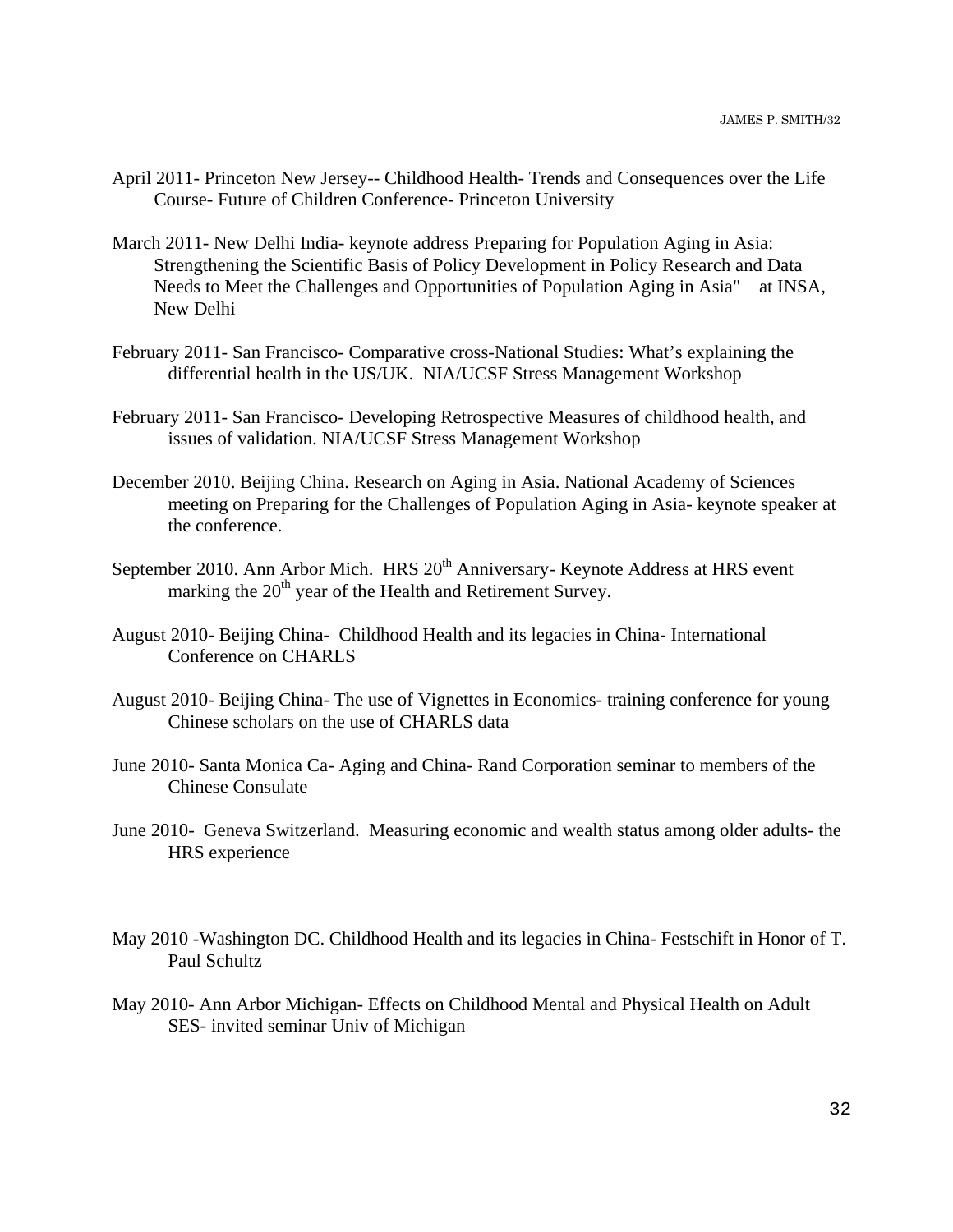- May 2010 Washington DC- Why do Middle Age Americans Get so Sick? Health Economics NIH Research Priorities for Health Care Reform
- April 2010- Lund Sweden- The Impact of Childhood Mental and Physical Health on Adult Economic Outcomes.
- April 2010- Belfast, Northern Ireland- The Use of Vignettes in Economics- Edgeworth Lecture-Irish Economic Association Meetings
- April 2010- Dallas- Transfers across the generations- Population Association of America Meetings.
- March 2010- Santa Monica- Aging in Asia- Social Consequences- Rand wide seminar

-

- March 2010- Munich Germany- Response Consistency and Vignettes- HRS internet interview conference
- March 2010- Munich Germany- Disease Prevalence, Disease Incidence, and Mortality in England and the United States. Ifo/CESifo and University of Munich Conference on Health Economics
- February 2010- Rio Brazil- Brazil and the HRS landscape of Aging Surveys- invited speaker at the conference on Brazil in the HRS network
- January 2010- Atlanta Georgia. Housing Mobility, the Family and Health at Older Ages in England and the United States- invited talk American Economic Association annual meetings
- December 2009- Washington DC-Health and the Value of Education- An Economists' Viewpoint-NIH Symposium on Understanding Factors that Influence Health through the Tools of the Social Science- Education and Health
- October 2009- Dublin Ireland- Ulysses Medal Lecture- University College Dublin
- July 2009. Beijing China. CHARLS Embedded in the World Wide HRS Surveys- invited lecture at Peking University.
- July 2009. Santa Monica, CA. Disease Prevalence, Disease Incidence, and Mortality in England and the United States. Rand Summer Institute.
- June 2009. Chicago, IL. Aging in Asia—Social Consequences. Center for Asian Pacific Policy Board Meeting.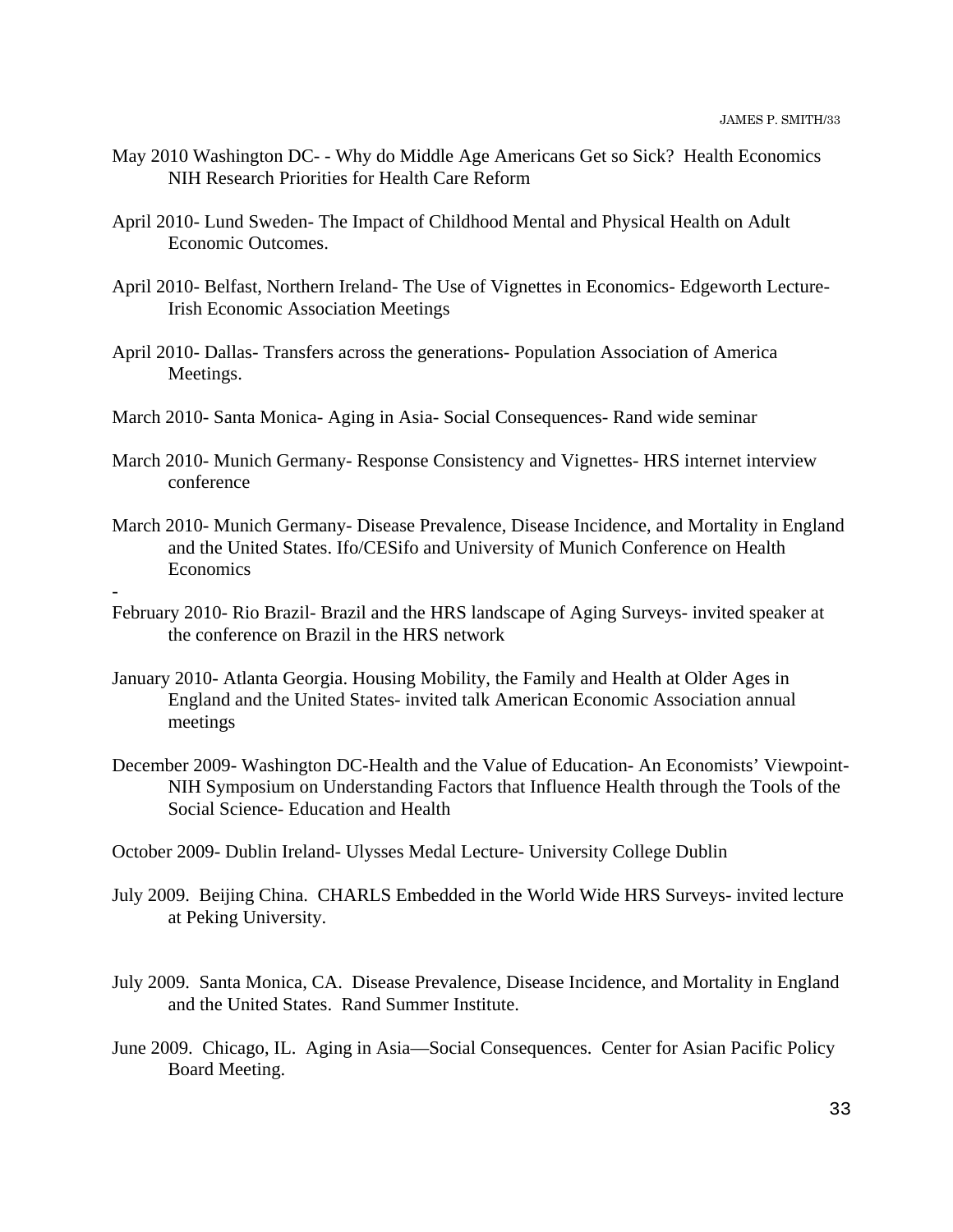- May 2009. Carefree, AZ. Cognition and Economic Outcomes in the Health and Retirement Survey. NBER Economics of Aging Conference.
- May 2009. Carefree, AZ. Discussant of "Religiosity, Ageing, and Growth." NBER Economics of Aging Conference.
- May 2009. Carefree. AZ. Work Disability, Work, and Justification Bias in Europe and the U.S. NBER Economics of Aging Conference.
- May 2009. Ann Arbor, MI. Mobility at Older Ages in Britain and the United States. Conference on Proximity, Co-residence, and Intergenerational Transfers.
- March 2009. Cambridge, England. Housing Choice, Consumption Smoothing, and Mobility at Older Ages in Great Britain and the United States. Cambridge University Invited Seminar.
- March 2009. London, England. Effects of Attrition and Non-Response in the Health and Retirement Study. University College London Invited Seminar.
- March 2009. Ann Arbor, MI. The Impact of Childhood Health on Adult Economic Outcomes. Invited Seminar, University of Michigan.
- January 2009. San Francisco, CA. Cognition and Economic Outcomes in the Health and Retirement Survey. American Economic Association Annual Meetings.
- January 2009. San Francisco, CA. Housing Trajectories at Older Ages in Britain and the United States. American Economic Association Annual Meetings.
- January 2009. San Francisco, CA. The Increasing Value of Education to Health. American Economic Association Annual Meetings.
- January 2009. San Francisco, CA. Are Two Cheap, Noisy Measures Better Than One Expensive, Accurate One?Invited Discussant, American Economic Association 2009 Annual Meetings.
- December 2008. Rotterdam, The Netherlands. The Impact of Childhood Health on Adult Economic Outcomes. Invited Seminar and Keynote Speaker, Netspar.
- November 2008. New York, NY. The Impact of Childhood Health on Adult Economic Outcomes. Invited Seminar, Columbia University.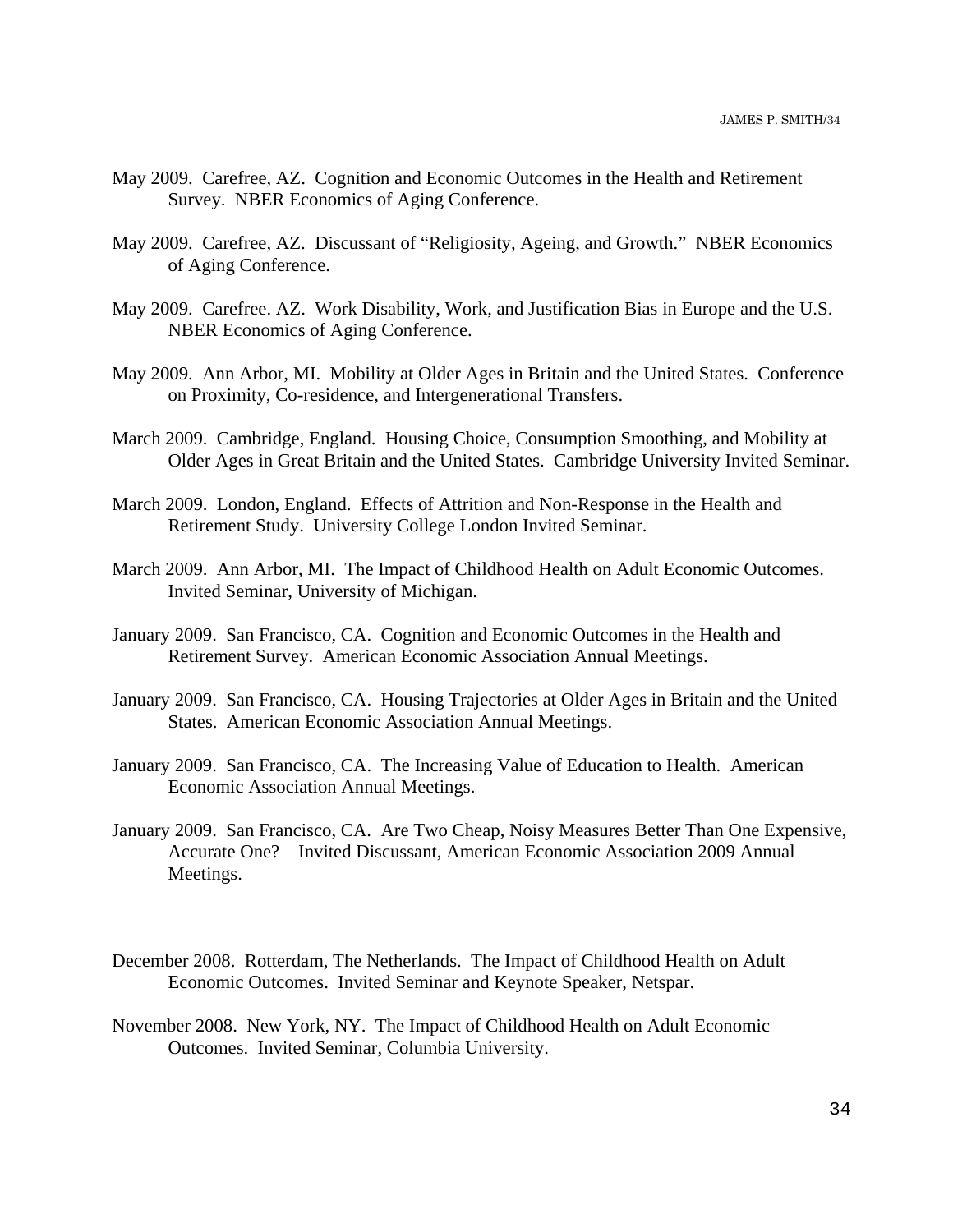- October 2008. St. Louis, MO. The Impact of Childhood Health on Adult Economic Outcomes. Invited Seminar, Washington University in Saint Louis.
- September 2008. Boston, MA. The Impact of Childhood Health on Adult Economic Outcomes. Invited Seminar, Harvard University.
- August 2008. Zeist. The Netherlands. Are Americans Really Sicker than the English? Invited Lecture, MESS Workshop on the Use of the Internet.
- July 2008. Dublin, Ireland. The Impact of Childhood Health on Adult Economic Outcomes. Invited Lecture, Geary Institute, University College Dublin.
- July 2008. Santa Monica, CA. Vignettes in the Social Sciences. Invited Lecture, RAND Corporation Summer Institute for Economics and Demography of Aging.
- June 2008. Shanghai China. The Impact of Childhood Health on Adult Economic Outcomes. Invited Seminar, Shanghai University of Finance and Economics.
- June 2008. Beijing, China. The Impact of Childhood Health on Adult Economic Outcomes. Invited Seminar, CCER, Peking University.
- June 2008. Singapore. The Impact of Health Shocks on Labor Force Activity and Economic Resources in the United States. Invited seminar, Social and Health Challenges of Population Aging, IARU Network, Singapore National University.
- June 2008. Taormina, Sicily. The Impact of Childhood Health on Adult Economic Outcomes. Invited Lecture, Early Life/ Later Life Workshop on Mortality.
- May 2008. New York, NY. Chair and Discussant of Immigration Session, Society of Labor Economists Annual Meetings.
- March 2008. Santa Monica, CA. The Value of International Comparative Research. Invited Seminar, RAND Corporation.
- January 2008. Mumbai, India. Mapping India onto the International Landscape of Aging Studies. Invited Lecture, IIPS.
- November 2007. Bethesda, MD. Are Americans Really Sicker than the English? Invited Speaker, National Institutes of Health.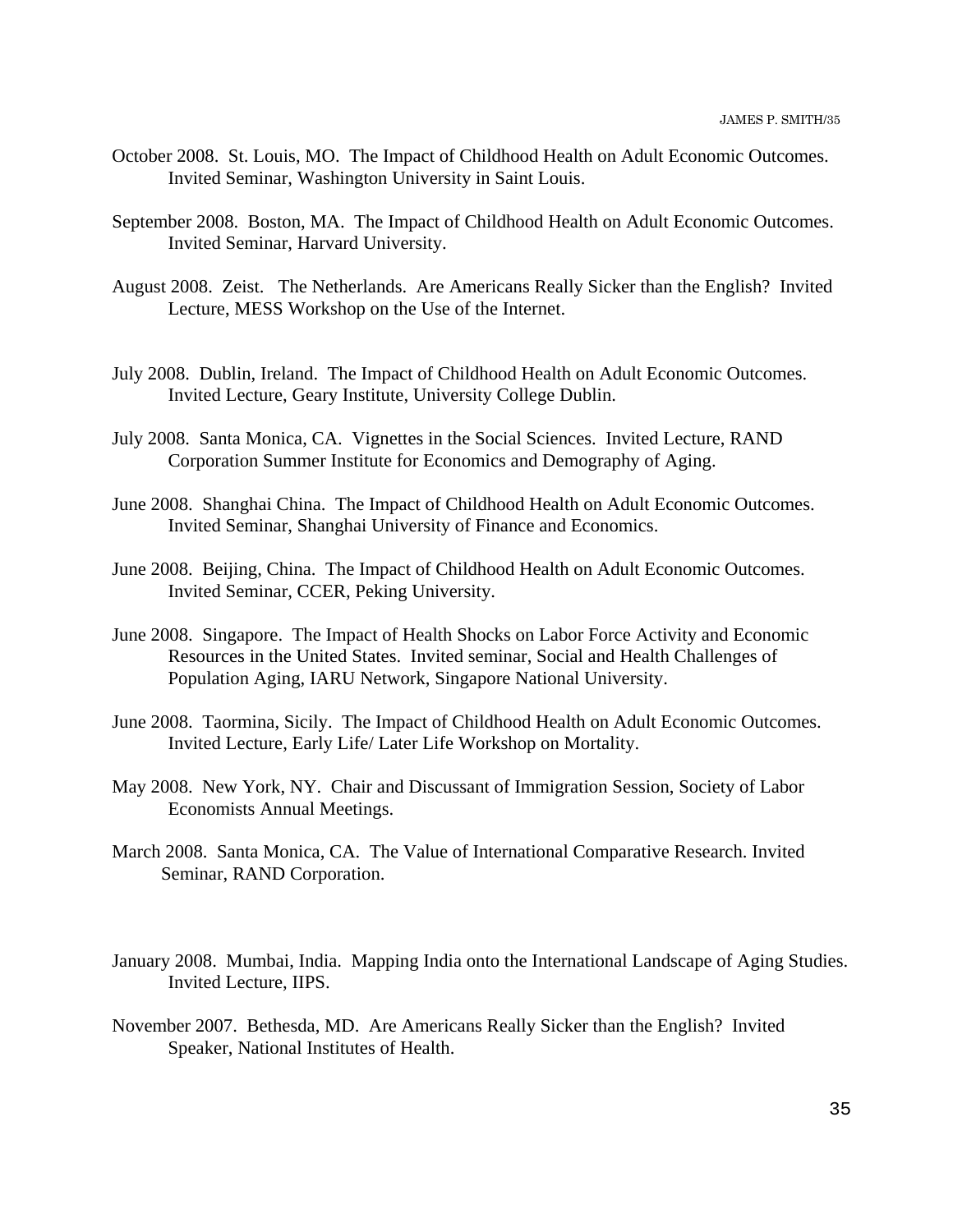- November 2007. Pittsburgh, PA. The Impacts of Immigration on America. Invited Speaker, Business Forum–Duquesne Club.
- November 2007. Pittsburgh, PA. The Economics of Immigration. Pop City Town Hall, Invited Forum.
- October 2007. Washington, DC. Reconstructing Childhood Health Histories Using Internet Panels. IATUR.
- October 2007. Princeton, NJ. Why Do Some Irish Drink So Much? Invited Seminar, Center for Health and Welfare, Princeton University.
- October 2007. Princeton, NJ. The Division of Bequests. OPR Population Research Center, Invited Seminar, Princeton University.
- September 2007. Den Bosch, The Netherlands. Measuring Childhood Health Histories over the Internet.
- August 2007. Beijing China. International Research on Aging. Invited Lecture, Peking University School of Business.
- June 2007. Dublin, Ireland. Housing Price Volatility and Downsizing in Later Life. Invited Lecture, Geary Institute, University College Dublin.
- June 2007. Dublin, Ireland. The Impact of Health Shocks on Labor Force Activity, Retirement, and Economic Resources in the United States. Invited Lecture, Trinity College.
- June 2007. Washington, DC. International Comparisons Using the HRS. Part of symposium on "Growing Older in America: What You Need to Know about the Health & Retirement Study."
- May 2007. Washington DC. International Data for Policy and Research on Aging. Congressional, United States Senate.
- May 2007. Santa Monica, CA. Immigrants and the Los Angeles Labor Force. Mayor's Committee on Jobs and Economic Growth
- May 2007. Carefree, AZ. Housing Downsizing in England and the United States. NBER Economics of Aging Conference.
- May 2007. Carefree, AZ. Labor Market Status and Transitions during the Pre-Retirement Years: Learning from International Differences. NBER Economics of Aging Conference.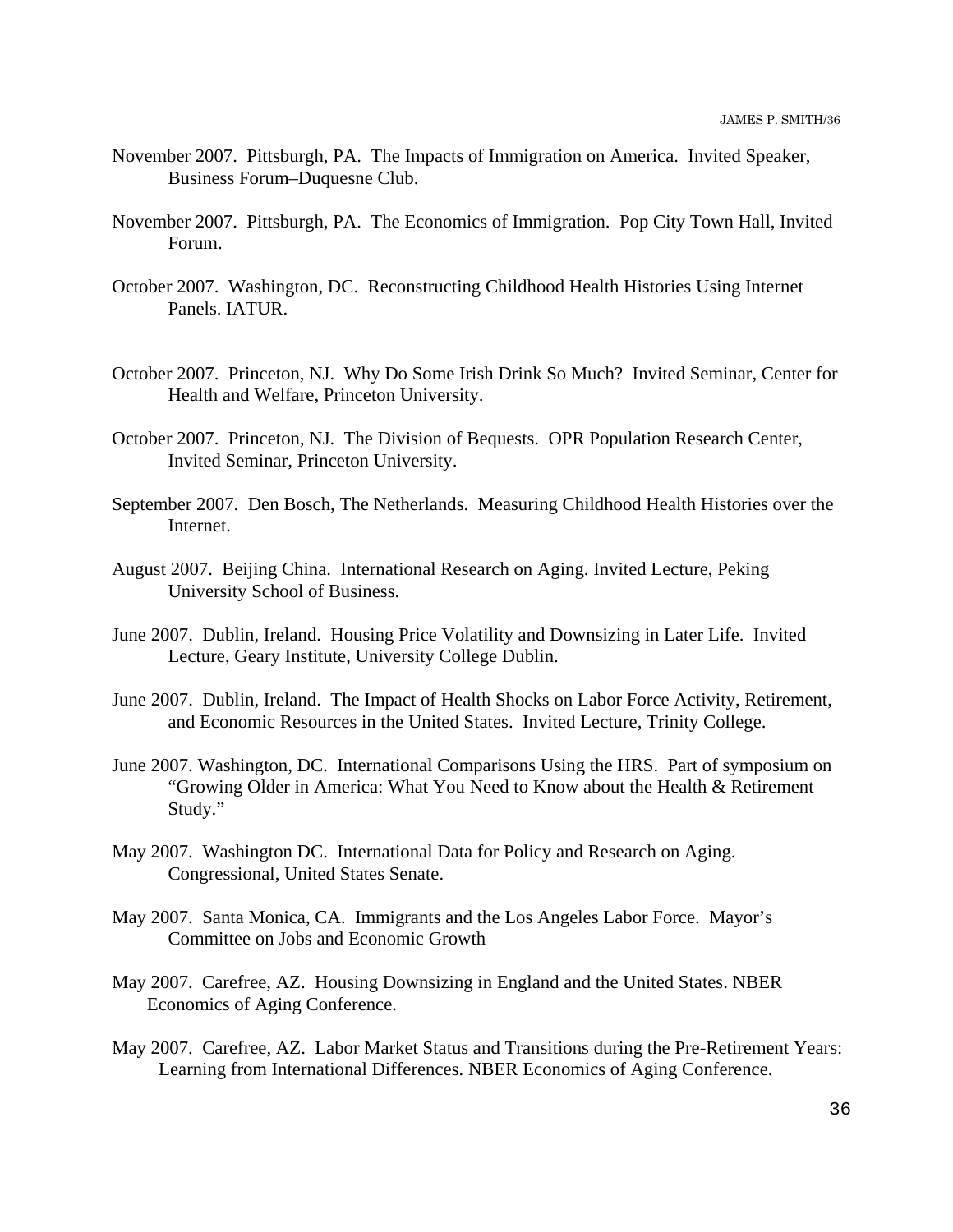- April 2007. Santiago, Chile. Keynote Address on SES and Health Inequalities, IUSSP Seminar on Ageing in Developing Countries: Building Bridges for Integrated Research Agendas.
- April 2007. Buenos Aires, Argentina. Doing an HRS in Argentina. Invited Lecture, Ministry of Health.
- April 2007. Washington, DC. Intergenerational Financial Transfers. Invited Seminar, MacArthur Network on Aging.
- April 2007. Washington, DC. The Value of International Comparative Studies of Health. Invited Seminar, OBSSR, National Institutes of Health.
- April 2007. Washington, DC. The International Landscape of HRS Aging Studies. Invited Seminar, Fogarty Institute, National Institutes of Health.
- March 2007. New York, NY. Inter-vivos Transfers over the Life-cycle. Population Association of America Annual Meetings.
- March 2007. New York, NY. Why are Americans so Sick? Invited panel on *JAMA* paper on Disease and Disadvantage in the United States and in England. Population Association of America Annual Meetings.
- March 2007. Beijing, China. Mapping China onto the International Landscape of Aging Studies. CCER Conference on Aging in China.
- February 2007. Chiang Mai, Thailand. Harmonization Meeting of International Surveys in Aging.
- February 2007. Bangkok, Thailand. Mapping Thailand onto the International Landscape of Aging Studies. NIDA Conference on Aging in Thailand.
- January 2007. London, England. Enhancements to the British Cohort Studies.
- November 2006. Irvine, CA. What are the Important New Issues on Immigration? Invited Lecture, DBASSE meeting of the National Academy of Sciences.
- November 2006. Chicago, IL. Diabetes and the Rise of the SES Health Gradient. University of Chicago, Festschrift in Honor of Professor Robert Fogel
- October 2006. Woodstock, VT. SSA-NBER Retirement Income Conference. Invited Discussant.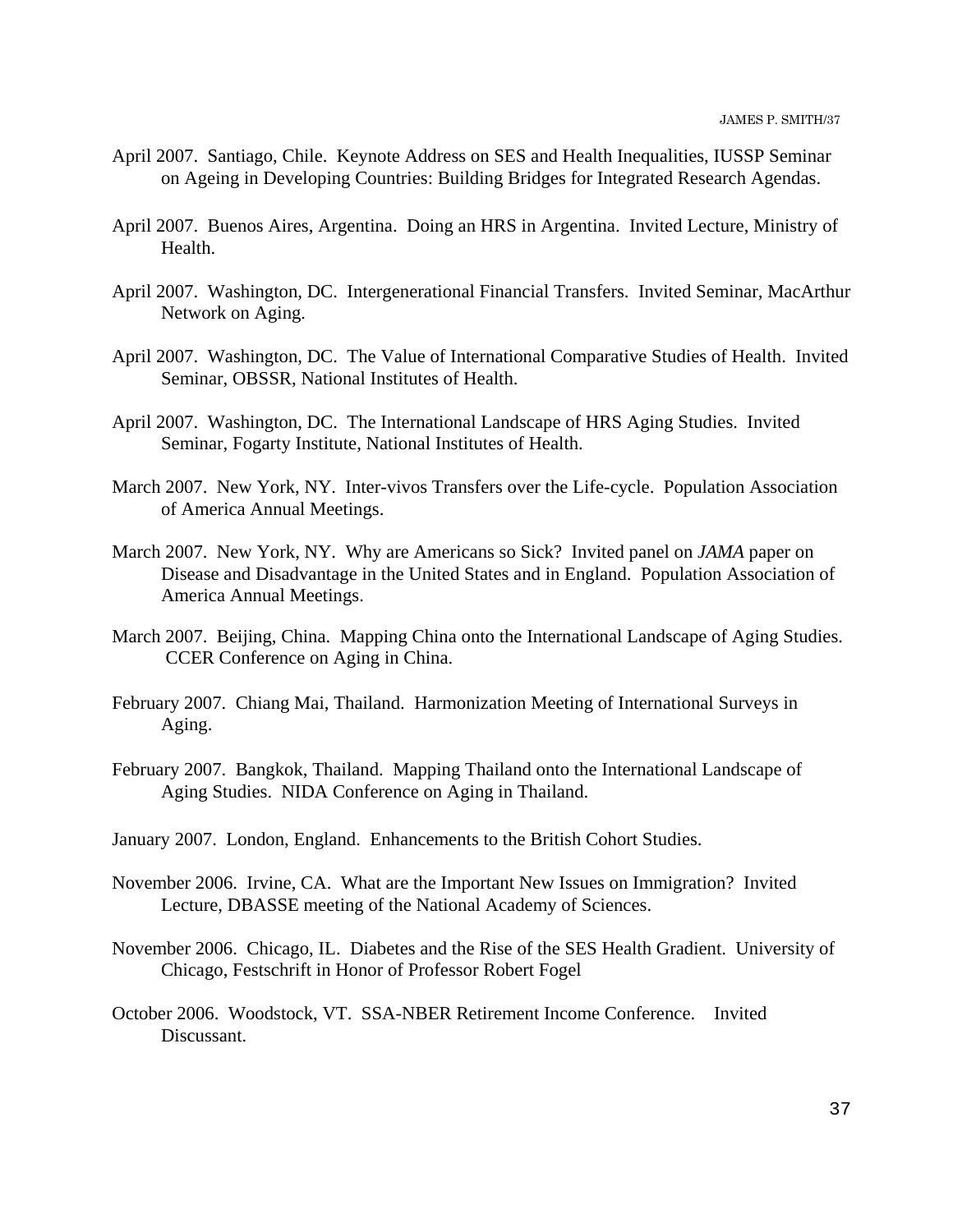- September 2006. Washington. DC. Are Americans Really Sicker than the English? Invited Lecture to the Council of the National Institute on Aging.
- September 2006. Saint Louis, MO. Vignettes and Self-Reported Work Disability. Invited Workshop, Washington University in Saint Louis, Department of Economics.
- August 2006. Beijing, China. How China Fits into the International Landscape of Research on Aging.
- August 2006. Bangkok. Thailand. How Thailand Fits into the International Landscape of Research on Aging.
- August 2006. Washington, DC. The Dynamics of Work-Related Health and *Labor Market* Status: An International Comparison. NBER-University of Michigan Retirement Conference on Pathways to a Secure Retirement.
- August 2006. Washington, DC. Invited Discussant: NBER-University of Michigan Retirement Conference on Pathways to a Secure Retirement.
- August 2006. Washington, DC. Effects of Attrition and Non-Response in the Health and Retirement Study. SSA Meeting.
- August 2006. Tokyo, Japan. Developing the Japanese HRS. Reiti Conference.
- July 2006. London, England. Are Americans Sicker than Britons? ELSA Launch of Round 2, University College London. Invited Lecture, The British Academy.
- June 2006. Prague, Czechoslovakia. The Influence of Early Life Events on Later Life Outcomes. SHARE Meeting.
- April 2006. Santa Monica, CA. Disease and Disadvantage in the United States and in England. Briefing to the Director of the National Institute on Aging.
- April 2006. Philadelphia, PA. Pennsylvania Vignettes and Self-Reported Work Disability. University of Pennsylvania Invited Workshop.
- March 2006. Chicago, IL. Vignettes and Self Reported Work Disability. Invited Seminar, The Economics and Bio-demography of Aging and Health Care Workshop, University of Chicago.
- February 2006. Paris, France. OECD Meeting on Disability Trends Around the World. Invited Expert Participant.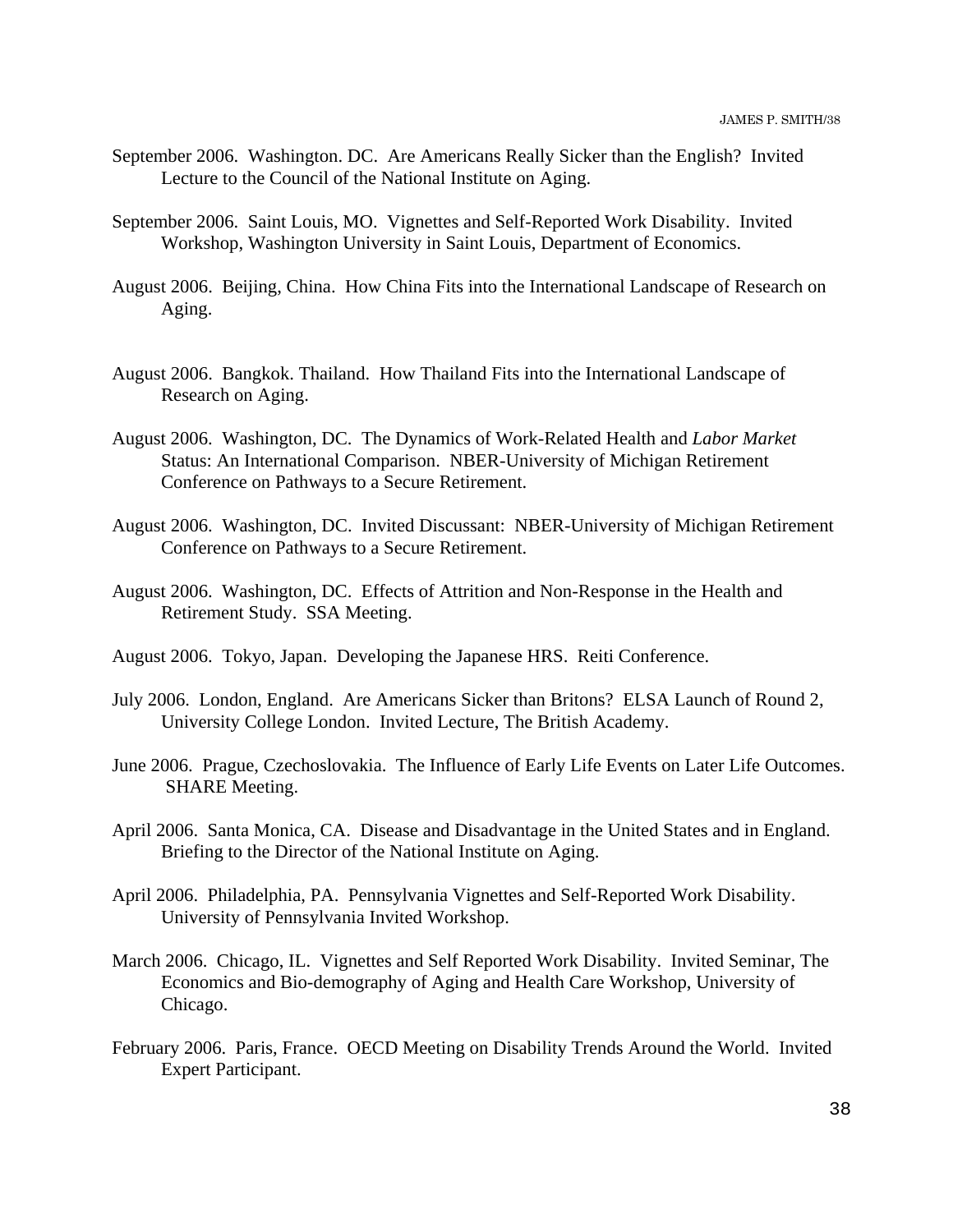February 2006. Varenna, Italy. AMANDA-SHARE Meeting on First Round Results.

- January 2006. Montreal, Canada. Health and Aging in Longitudinal Surveys. Conference on Longitudinal Social Surveys in an International Perspective.
- January 2006. Los Angeles, CA. Vignettes and Their Use in the Social Sciences. University of Southern California Invited Lecture.
- December 2005. Paris, France. The Impact of Health on Economic Resources. UNESCO Conference on "Do Health and Longevity Create Wealth?"
- December 2005. Santa Monica, CA. Internet Interviewing, Calendars, and Retrospective Health. RAND-University of Michigan Conference on Internet Interviewing.
- November 2005. San Francisco, CA. Vignettes and Self Reported Work Disability. Invited Lecture, Public Policy Institute of California.
- October 2005. Venice, Italy. Vignettes and Their Use in Economic Research. RTN Conference on Aging.
- September 2005. Seoul, South Korea. Mapping KloSA onto the International Landscape of Aging Studies. Korean Institute of Labor.
- June 2005. Irvine, CA. Immigrants and the Labor Market. Invited Lecture, SSRC/University of California at Irvine Immigration Institute.
- June 2005. Copenhagen, Denmark. Housing Price Risk, Downsizing, and Wealth Portfolios.
- May 2005. Carefree, AZ. The SES Health Gradient on Both Sides of the Atlantic. NBER Conference on the Economics of Aging.
- May 2005. Washington, DC. Self-reported Work Disability in the US and the Netherlands. Urban Institute Conference on Measuring Work Disability.
- May 2005. San Diego, CA. The Impact of SES on Health over the Life Course. Department of Economics Invited Seminar, University of California, San Diego.
- March 2005. Philadelphia, PA. The Impact of SES on Health Over the Life Course. Population Association of America Annual Meetings.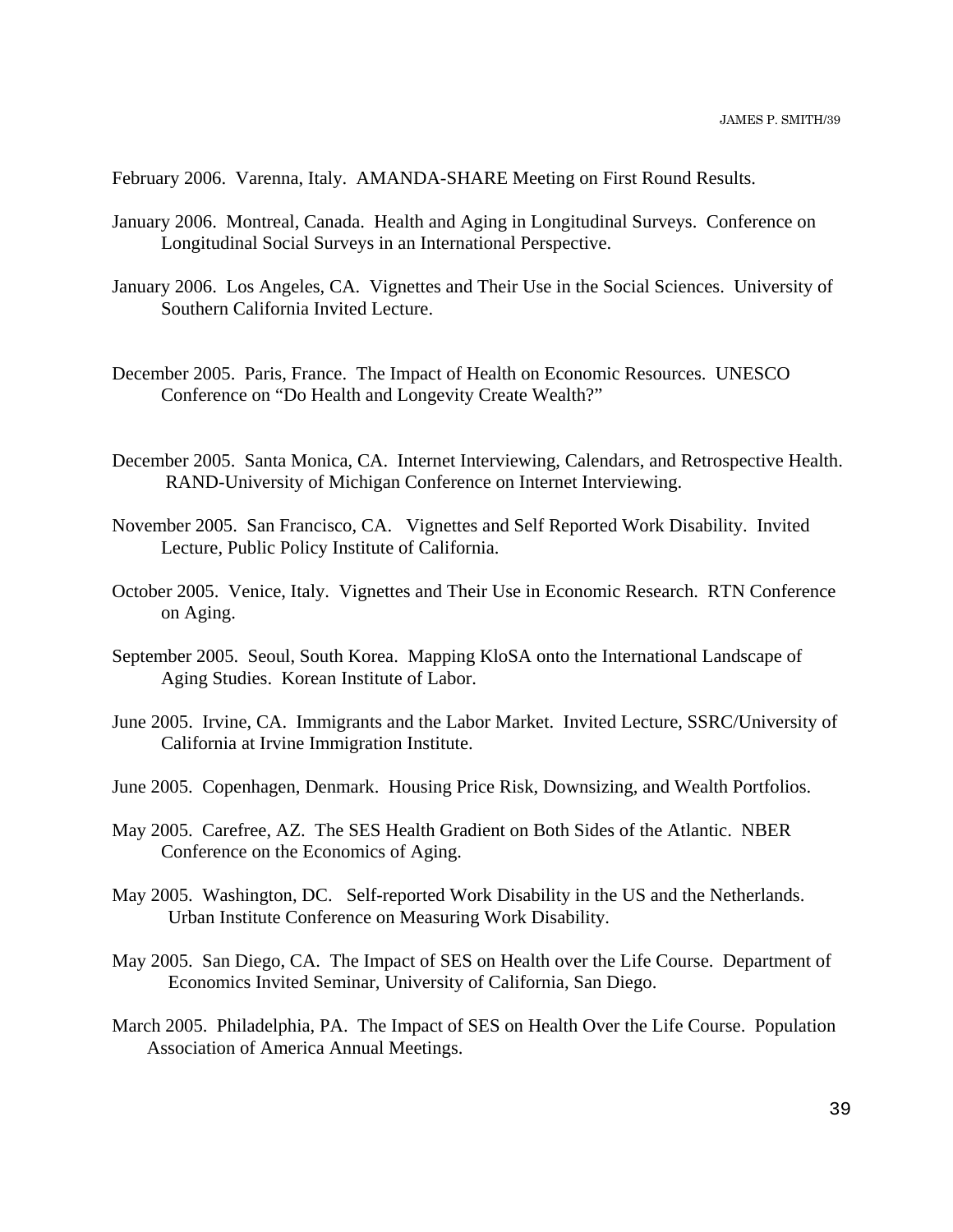- January 2005. Williamsburg, VA. The Changing Face of America. Invited Speaker, Dinner Speech to Newly Elected Members of Congress, organized by the Congressional Research Service.
- January 2005. Philadelphia, PA. Socioeconomic Differences in the Diffusion of New Medical Technologies. American Economic Association Annual Meetings.
- December 2004. Paris, France. SHARE Launch Workshop, Cite University.
- December 2004. London, England. Workshop of Wave 3 of ELSA, University College London.
- December 2004. London, England. SES and Health over the Life Course. Invited Seminar at Centre for Research on Wider Benefits of Learning, Institute of Education, University of London.
- November 2004. San Diego, CA. Immigrants and the U.S. Labor Market: Are They Succeeding or Failing? Invited Speaker, Center for Comparative Immigration Studies, University of California at San Diego.
- November 2004. Berkeley, CA. Housing Price Volatility, the Demographic Ladder and Housing Choice. Invited Speaker, Demography Workshop, University of California at Berkeley.
- October 2004. New York, NY. The Impact of SES on Health over the Life Course. Invited Seminar, Population Council.
- October 2004. Bronx, NY. Immigrants in America. Invited Lecture at Fordham College Alumni and Frontier Social Science Research Symposium.
- October 2004. Los Angeles, CA. The Impact of SES on Health over the Life Course. Invited Speaker, California Population Research Workshop, University of California, Los Angeles.
- October 2004. Jackson Hole, WY. International Differences in Work Disability. NBER Economics of Aging Conference on Disability.
- September 2004. New York, NY. Solving the Health and SES Mystery. National Institute on Aging Journalists Seminar.
- September 2004. Princeton, NY. The Impact of SES on Health Over the Life-Course. Invited Seminar, Princeton University.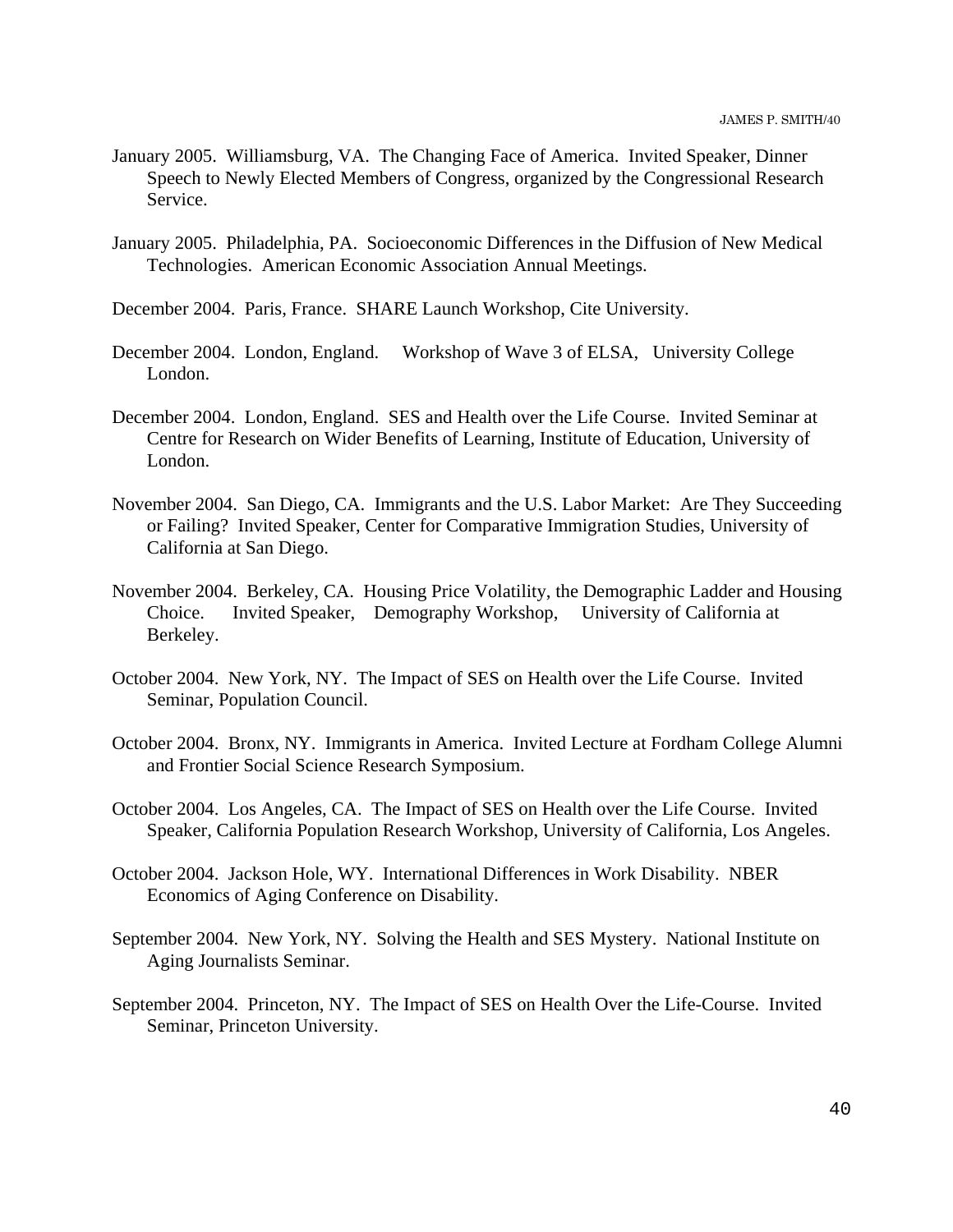- September 2004. Houston, TX. Undocumented Immigrants and the Labor Market. James A. Baker III Institute for Public Policy Conference on Immigration. Texas A and M University talk
- September 2004. Houston, TX. Housing Price Volatility and Housing Choice. Invited Speaker, University of Houston/Rice University Joint Micro Workshop.
- June 2004. Ann Arbor, MI. Immigration and Poverty. Invited Presentation, University of Michigan Poverty Center.
- May 2004. Davis, CA. SES and Health over the Life Course. Health and Income Conference, University of California at Davis.
- May 2004. San Antonio, TX. Immigrants and the Labor Market. Al Rees Invited Lecture, Society of Labor Economists Annual Meeting.
- April 2004. Santa Monica, CA. Immigrants and the Labor Market. Presentation at Labor and Population Brown Bag Series.
- April 2004. Boston, MA. The Division of Bequests. Population Association of America Annual Meetings.
- April 2004. Boston, MA. Iron Deficiency and the Well Being of Older Adults: Preliminary Results from a Randomized Nutrition Intervention. Population Association of America Annual Meetings.
- March 2004. Crete, Greece. Creating Health Vignettes in Household Surveys, SHARE Project.
- February 2004. Cambridge, MA. Unraveling the SES-Health Connection. Robert Wood Johnson Core Seminar Session, Harvard University.
- February 2004. Isle of Palms, SC. Alternative Measures of Disability. National Bureau of Economic Research (NBER) Conference on Disability.
- February 2004. Santa Fe, NM. Unequal Distribution of Bequests. Health and Retirement Study Research Conference on Older Families.
- October 2003. Ann Arbor, MI. SES and Health Over the Life Course, Invited Seminar, University of Michigan.
- October 2003. Berkeley, CA. Unraveling the SES-Health Connection. Invited Seminar, Demography Department, University of California at Berkeley.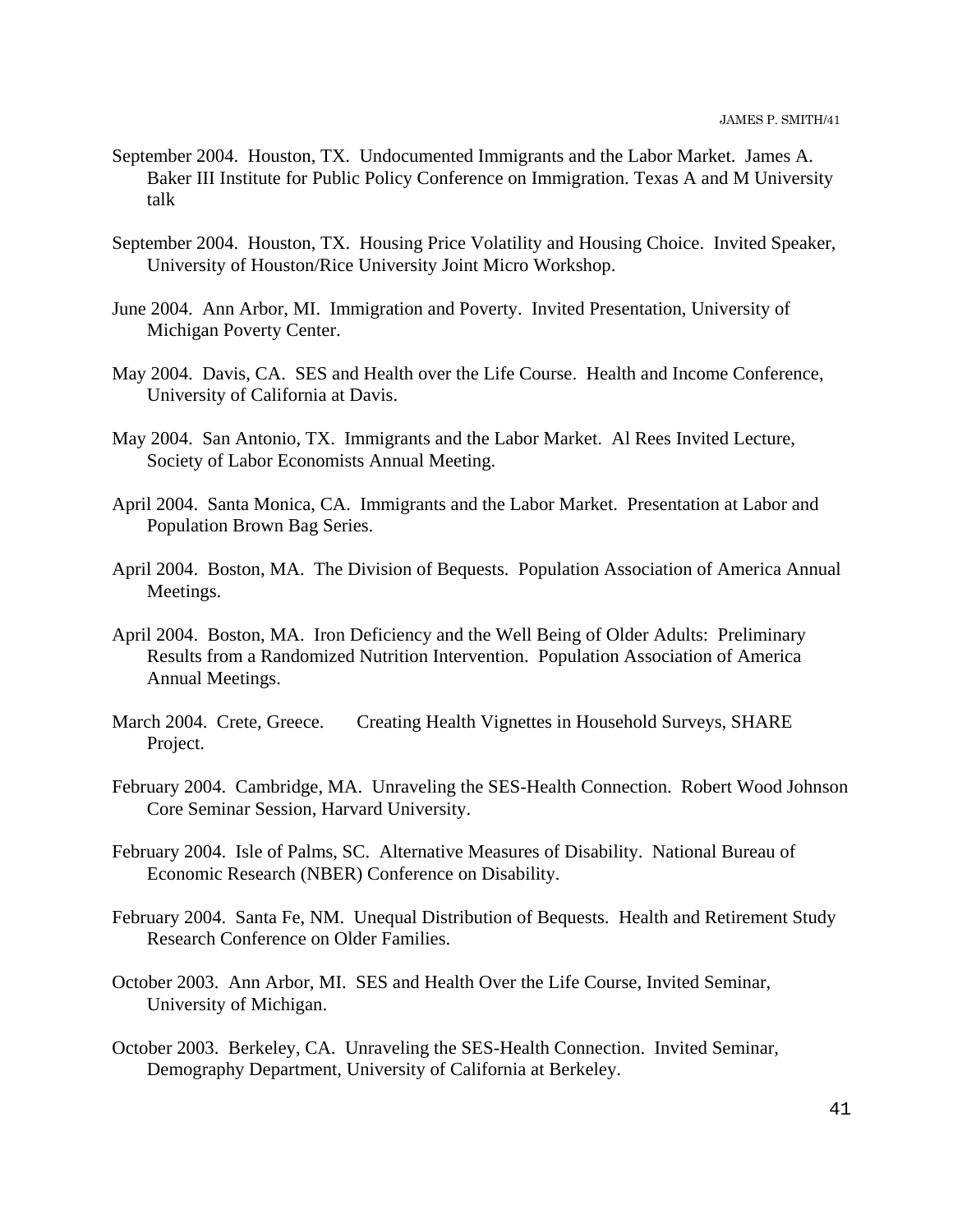October 2003. London, England. The Relationship Between Health and Socioeconomic Status. RTN Project on the Economics of Aging, hosted by the Institute for Fiscal Studies, London.

September 2003. Edesheim, Germany. Discussant of SHARE Project.

- July 2003. Santa Monica, CA. Socioeconomic Status and Health. Invited speaker, RAND Corporation Summer Institute, Workshop on Aging Agenda.
- May 2003. Naples, Italy. Housing Wealth over the Life-Cycle in the Presence of House Price Volatility. RTN Project on the Economics of Aging, hosted by the University of Salerno, Italy.
- May 2003. Boulders, AZ. Consequences and Predictors of New Health Events. National Bureau of Economic Research (NBER) Conference on the Economics of Aging.
- April 2003. Madrid, Spain. Migration and Health. Fundación Ramón Areces Conference on Current Research on the Economics of Immigration.
- April 2003. Hamilton, Ontario, Canada. Immigrant Health. Featured speaker, SEDAP Conference on Moving Towards an Older Society.
- April 2003. Hamilton, Ontario, Canada. Panelist, Preparing for Tomorrow's Social Policy Agenda: Life-Course Flexibility and Employment. SEDAP Conference on Moving Towards an Older Society.
- March 2003. College Station, TX. Immigrants and Their Education. Handbook of Education Conference.
- March 2003. Edesheim, Germany. Midway Meeting of SHARE Project.
- January 2003. Washington, DC. Immigrants, Their Assimilation and Success. American Economic Association Annual Meetings.
- October 2002. Copenhagen, Denmark. Expected Bequests and Their Distribution. AGE RTN Inaugural Conference at Centre for Applied Microeconometrics.
- September 2002. Washington, DC. Can Patient Self-Management Explain the SES Health Gradient? National Institutes of Health Invited Seminar.
- September 2002. Ann Arbor, MI. Expected Bequests and Their Distribution. Economics of Aging Seminar, University of Michigan.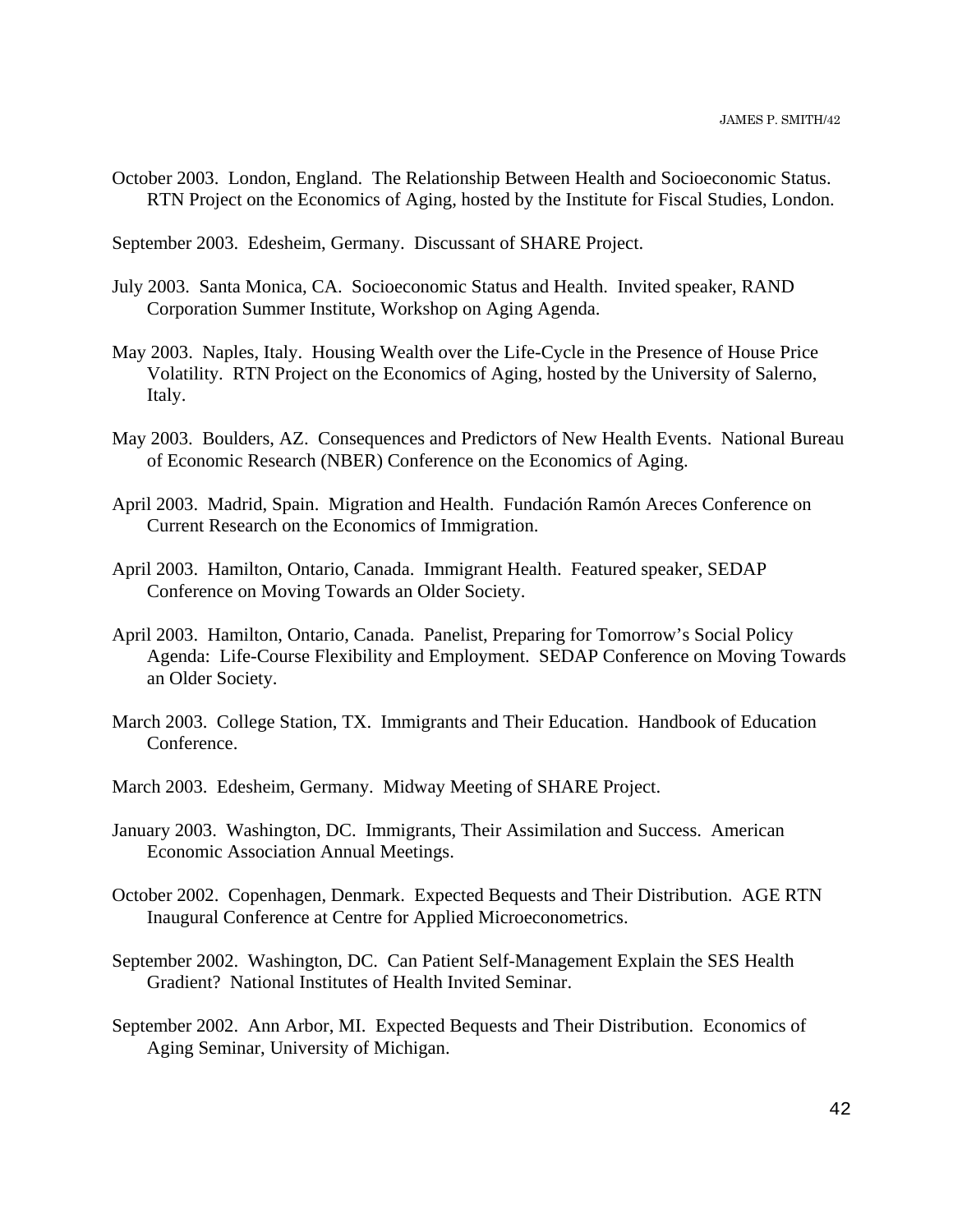- September 2002. Berkeley, CA. Expected Bequests and Their Distribution. Demography Brown Bag Seminar, University of California at Berkeley.
- September 2002. Leicester, England. Immigrant Health—Selectivity and Acculturation. University of Leicester, The BA Festival of Science.
- May 2002. Atlanta, GA. Expected Bequests and Their Distribution. Population Association of America Annual Meetings.
- May 2002. Atlanta, GA. The Effects of Subjective Survival on Retirement and Social Security Claiming. Population Association of America Annual Meetings.
- March 2002. Washington, DC. Immigrant Health—Selectivity and Acculturation- What roles do they play. National Academy of Sciences Conference on Racial and Ethnic Differences in Health.
- March 2002. Madrid, Spain. Participant and Discussant, Share Conference on Data on Aging in Europe.
- March 2002. Madrid, Spain. Participant and Discussant, Conference on Pension Systems in Europe.
- January 2002. Bethesda, MD. Presenter, Economic Measures in Health Surveys Workshop.
- January 2002. Washington, DC. Trends and Projections in Income Replacement During Retirement. Department of Labor Conference.
- December 2001. San Diego, CA. Invited Keynote Speaker, Grant Makers Conference on Strengthening Immigrant Families and American Communities.
- October 2001. San Francisco, CA. The New Immigrant Survey. Invited Speaker, Public Policy Institute of California.
- October 2001. Los Angeles, CA. Immigration Policy Before and After September 11. Invited Speaker, Federal Reserve Bank of Los Angeles.
- October 2001. London, England. Discussant, ELSA (English Longitudinal Study of Ageing) Pilot Results. University College, London.
- September 2001. Santa Monica, CA. Legal Immigrants: Findings from the Pilot Test of the New Immigrant Survey. One RAND Symposium.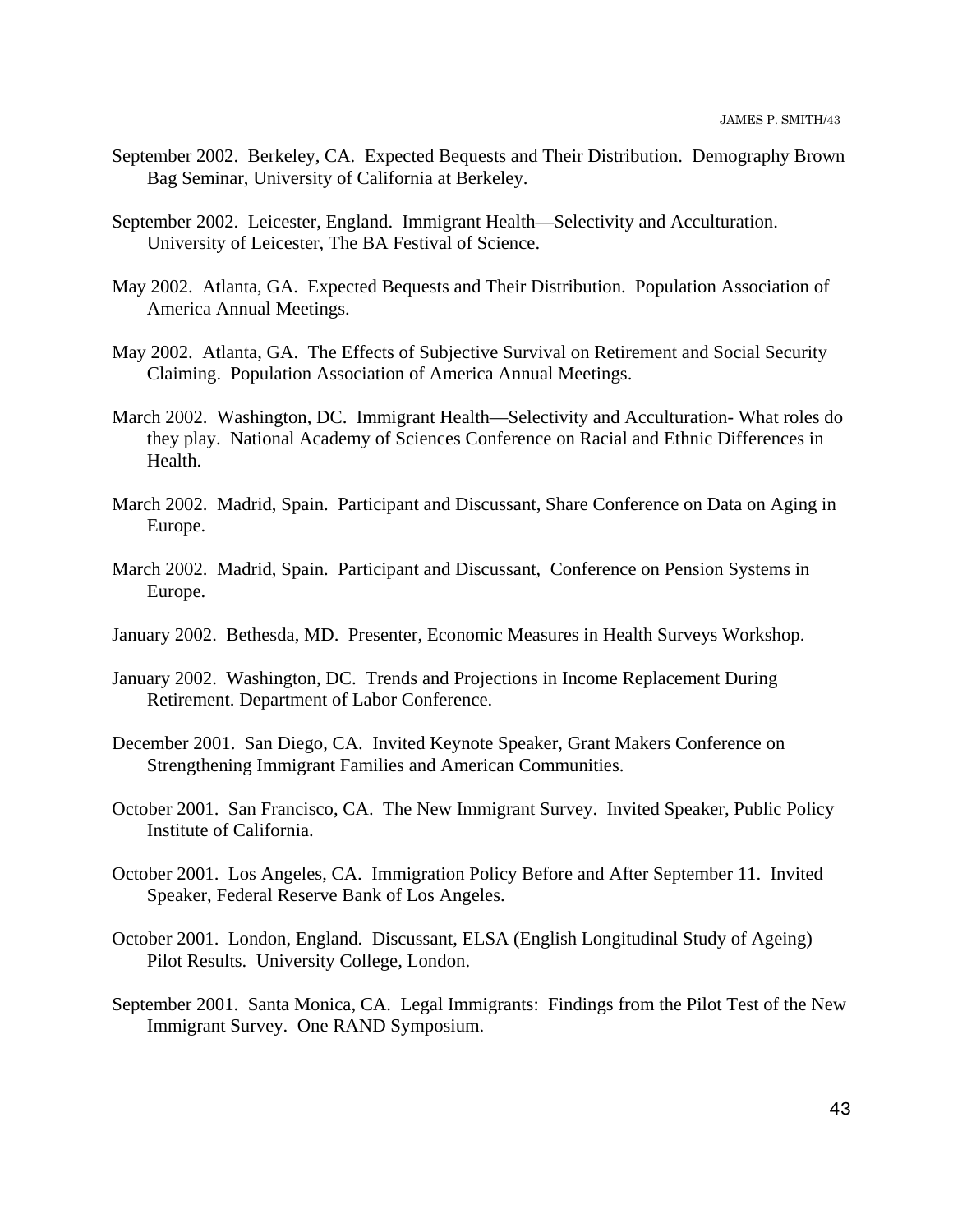- August 2001. Evian, France. Discussion Leader, Transfers and Family Structure. TMR Savings and Pensions Workshop
- June 2001. Chatham, MA. Discussant, Federal Reserve Bank of Boston 45<sup>th</sup> Economic Conference on "Seismic Shifts: The Economic Impact of Demographic Change."
- May 2001. Los Angeles, CA. SES Disparities in Diabetes, and the Role of Adherence to Treatment. University of Southern California, NIA Demography Centers, Health Disparities Workshop.
- May 2001. Carefree, AZ. Wealth Portfolios in the UK and the U.S. National Bureau of Economic Research Economics of Aging Conference.
- May 2001. Los Angeles, CA. Immigrants and the Labor Force: Poverty, Skills, and Impact. University of Southern California Conference on "Covering Immigration: The Changing Faces of Our Communities."
- April 2001. Chicago, IL. Discussant, University of Chicago Law School-Medical School Conference on "The Regulation of Medical Innovation and Pharmaceutical Markets."
- April 2001. Arlington, VA. Legal Immigrants: Findings from the Pilot Test of the New Immigrant Survey. Presented to the RAND Corporation Board of Trustees.
- March 2001. Cyprus. Joint Financial Wealth Inequality in the US and the UK. TMR-Hermes Conference on Savings, Portfolios, and Pensions.
- March 2001. London, England. Economic impacts. Presentation at Seminar on Skilled Worker Migration: Economic Impacts of Migration and Policy Considerations, British Home Office.
- March 2001. Los Angeles, CA. Financial Wealth Inequality in the United States and United Kingdom. Presented at California Center for Population Research Seminar, UCLA.
- February 2001. Venice, Italy. Participant, Joint U.S.-European Conference on Creating a Share Survey for Europe.
- January 2001. New Orleans, LA. Discussant, American Economic Association Annual Meetings.
- October 2000. Ann Arbor, MI. Wealth Inequality in the United States and United Kingdom. Presented at PSID Conference on Cross-national Comparative Research Using Panel Surveys around the world.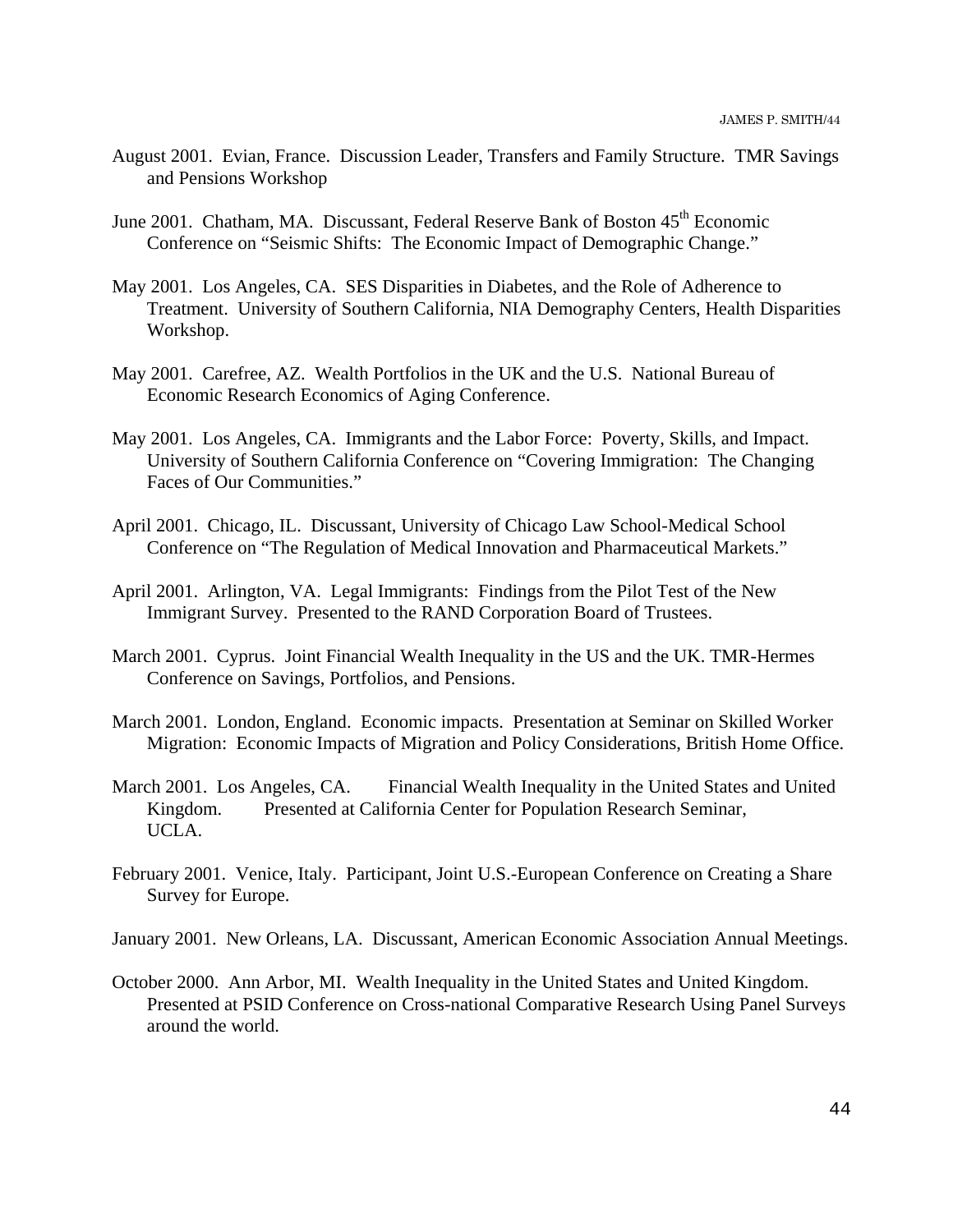- October 2000. Ann Arbor, MI. Economic Shocks, Wealth and Welfare. Presented at PSID Conference on Cross-National Comparative Research Using Panel Surveys.
- October 2000. Paris, France. Discussant, TMR Conference on Savings, Pensions, and Portfolio Choice.
- October 2000. College Station, TX. Savings and Wealth: Then and Now. Invited Seminar, Texas A&M University.
- October 2000. Chicago, IL. The New Immigrant Survey. Invited Seminar, University of Chicago Demography Workshop.
- June 2000. San Diego, CA. Immigration and the New Economy. Federal Reserve Bank of San Francisco.
- May 2000. Newport Beach, CA. Shifting Global Demographic Sands: Prospects for Immigration, Aging, Fertility and Wealth. Pacific Investment Management Company.
- April 2000. Deidesheim, Germany. Discussant, Saving and Reference Groups. University of Mannheim Conference on Savings, Pensions, and Portfolio Choice.
- March 2000. Los Angeles, CA. Employment and Economic Shocks. Population Association of America Annual Meetings.
- March 2000. Los Angeles, CA. Lost and Forgotten: Attrition and Recall Error in Indonesia. Population Association of American Annual Meetings.
- March 2000. Little Rock, AR. Demographics and the New Millennium. Invited Millennium Lecture, University of Arkansas.
- March 2000. Cambridge, MA. Savings and Wealth; Then and Now. Joint MIT-Harvard Public Finance Seminar.
- February 2000. Singapore. Economic Transitions in the HRS. Conference on Thinking Longitudinally: Issues in the Design and Analysis of Panel Data for Aging Research.
- January 2000. West Palm Beach, FL. Inequality and Health from an Economic Perspective. Invited Guest, MacArthur Network on SES and Health.
- November 1999. Chicago, IL. Savings and Wealth; Then and Now. Invited Seminar, Graduate School of Business, University of Chicago.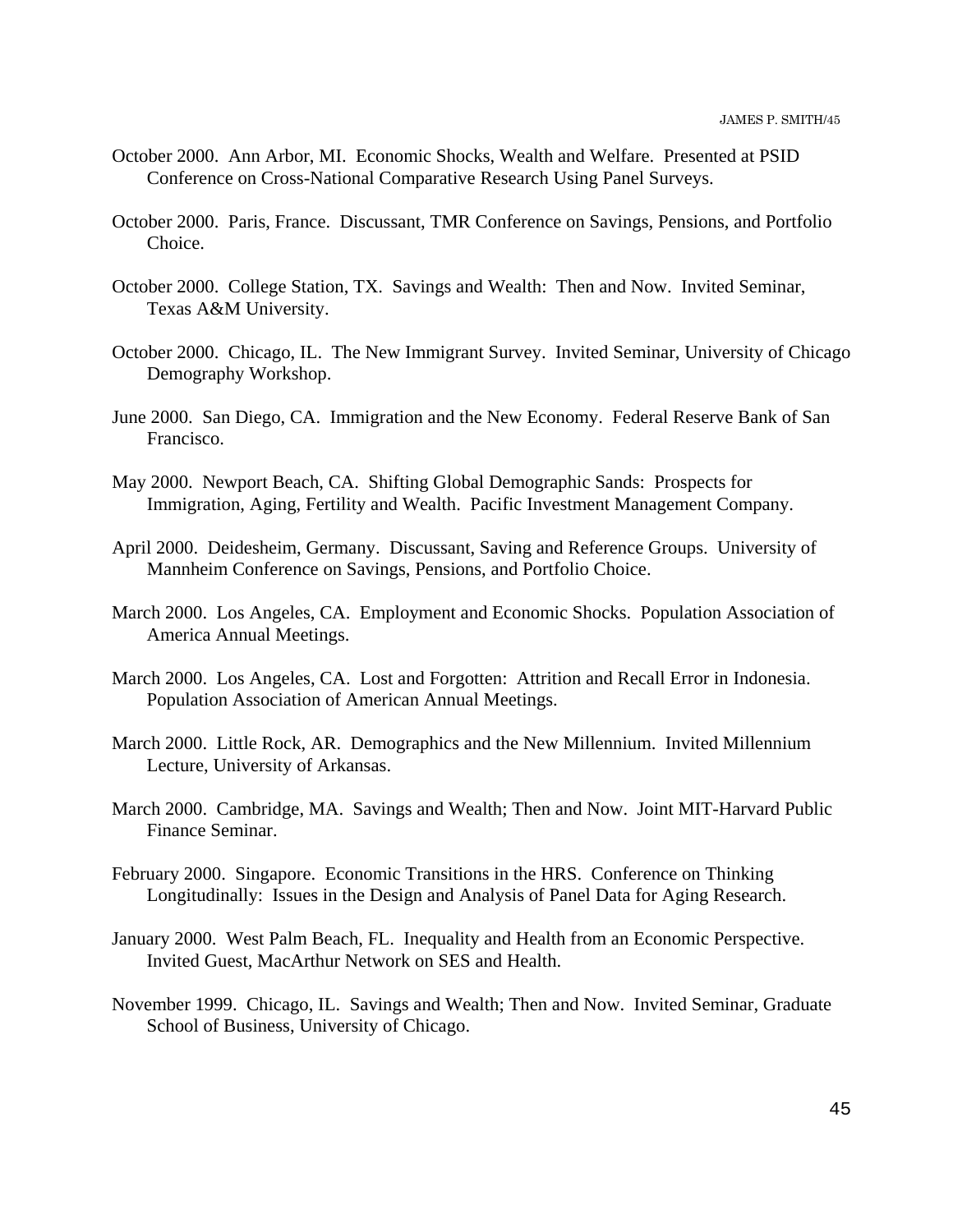- October 1999. Dublin, Ireland. Wages, Employment, and Economic Shocks: Evidence from Indonesia. Presented at Conference on Low Income Urban Labor Markets.
- October 1999. London, England. Deconstructing the Health Gradient. Conference on Low Income Labor Markets, MacArthur Network on Poverty and Inequality in Broader Perspectives.
- September 1999. Washington, DC. Panelist, Changing Distributions of Wealth in the United States. National Economists Club Educational Foundation.
- July 1999. Differdange, Luxembourg. International Comparisons of Wealth. Conference on the Consequences of Population Aging for Society.
- July 1999. Bellagio, Italy. Wealth Inequality Around the World. Conference on International Aging Research Priorities.
- June 1999. Uppsala, Sweden. Anticipated and Actual Bequests. Conference on Intergenerational Transfers, Taxes, and Distribution of Wealth.
- May 1999. Capetown, South Africa. Comparative Perspectives on Immigration and Migration: Southern Africa and the United States, Workshop co-hosted by SALDRU and SAMP with support of the National Academy of Sciences.
- May 1999. Carefree, AZ. Anticipated and Actual Bequests. National Bureau of Economic Research Economics of Aging Conference.
- April 1999. Berkeley, CA. Healthy Bodies and Thick Wallets: The Dual Relation Between Health and Economic Status. Health Economics Conference, University of California at Berkeley.
- March 1999. College Station, TX. Income and Accumulation of Wealth. Conference on Increasing Income Inequality, Texas A&M University.
- February 1999. Palo Alto, CA. Immigrants in the Labor Market. Invited Speaker, Morrison Colloquium, Stanford University.
- February 1999. Bethesda, MD. Health and Economic Outcomes of New Immigrants. National Institutes of Health Invited NIH Directors' Lecture.
- February 1999. London, England. Collecting Data for Aging Populations—the U.S. Perspective. British Treasury Department, Invited Speaker.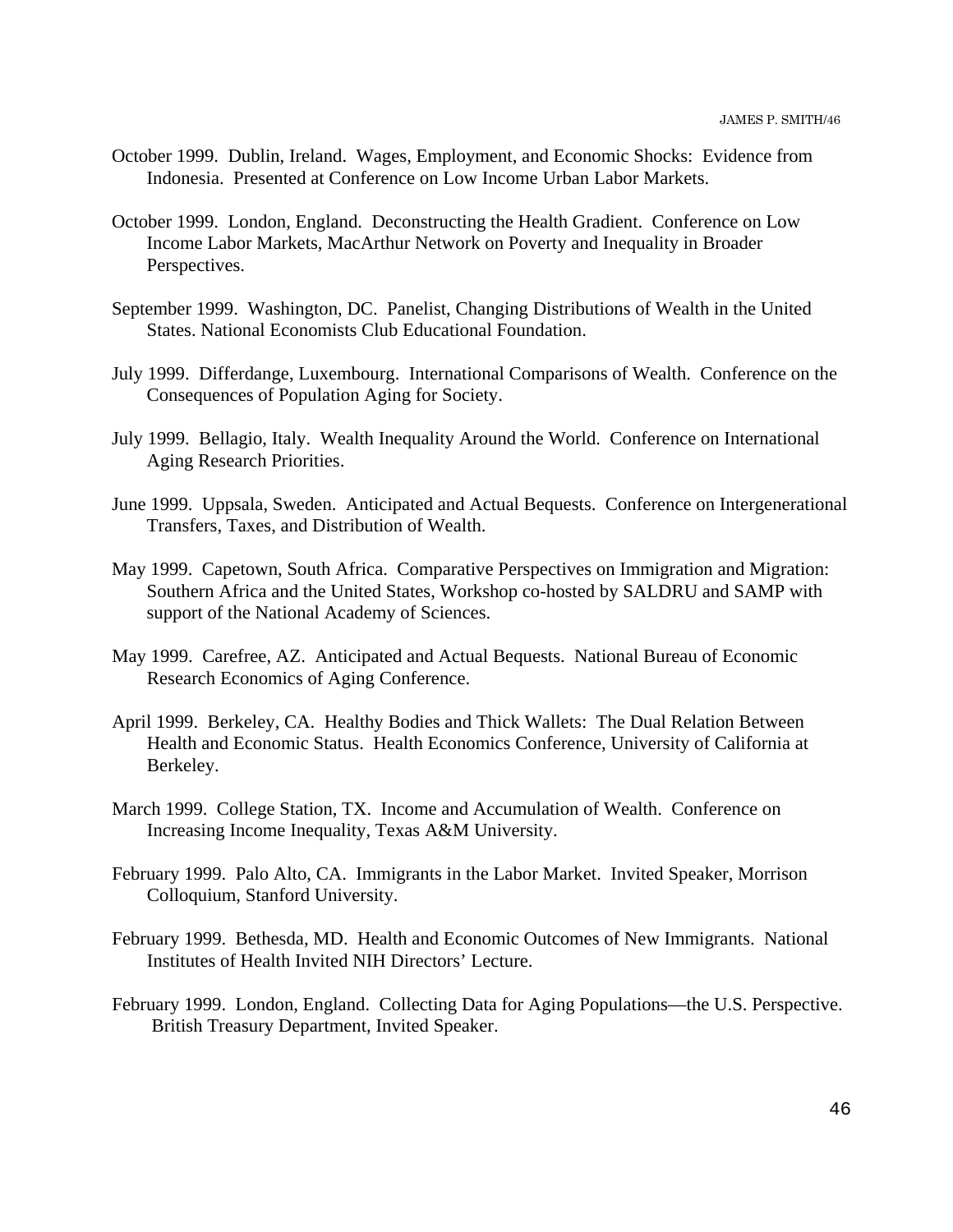- December 1998. Los Angeles, CA. Invited Speaker, Children in Immigrant Families: Issues for California's Future, Workshop sponsored by the Board on Children, Youth, and Families of the National Research Council/Institute of Medicine and the UCLA Center for Health Policy Research.
- October 1998. Ann Arbor, MI. Lost and Forgotten: Attrition and Recall Error in Indonesia. Presented at PSID Conference on Data Quality in Longitudinal Studies.
- October 1998. Ann Arbor, MI. The Effects of Interview Payments and Periodicity on Sample Selection and Attrition and Respondent Memory: Evidence from the Pilot Study of the New Immigrant Survey. Presented at PSID Conference on Data Quality in Longitudinal Studies.
- October 1998. Washington, DC. Race and Ethnicity in the Labor Market: Trends over the Short and Long Run. Presented at National Academy of Sciences Conference on Racial Trends in the United States.
- October 1998. Berkeley, CA. Discussant, Forecasting Population for Fiscal Analysis: Issues and Innovations, Conference on Demographic Change and Fiscal Policy.
- July 1998. Santa Monica, CA. Reasons for the Association Between SES and Health. Presented at RAND Corporation-NIA Summer Institute on Aging.
- July 1998. Tilburg, The Netherlands. The Measurement and Structure of Household Wealth. Invited seminar, Center for Economic Research, Tilburg University.
- June 1998. Washington, DC. Wealth, Income and Social Security. National Institute on Aging Press Conference on the "Economics of Aging."
- May 1998. Princeton, NJ. Measuring Wealth in Household Surveys. Presented at Conference on Measuring Consumption, Income, and Wealth, Princeton University.
- May 1998. Los Angeles, CA. Determinants of Immigrants' Economic Gains from Immigration. Presented at RAND Corporation/UCLA Joint Economics Seminar Series.
- April 1998. Philadelphia, PA. The Labor Market Consequences of Immigration. Presented at University of Pennsylvania's Eighteenth Annual Economics Day.
- April 1998. Princeton, NJ. The Determinants of the Economic Gains from Immigration. Invited Seminar, Princeton University.
- March 1998. Chicago, IL. New Immigrant Survey. Presented at Annual Meetings of the Population Association of America.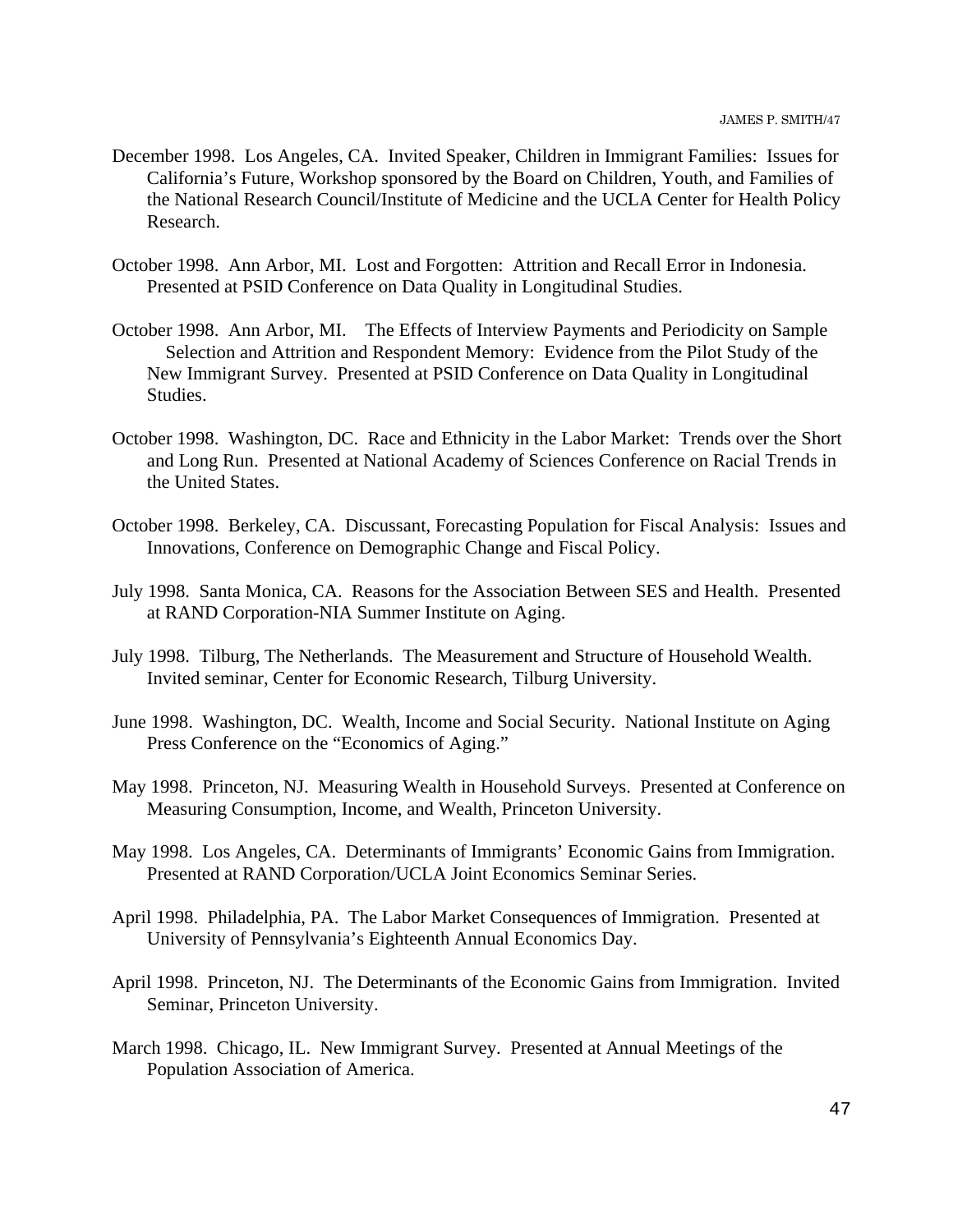- March 1998. Chicago, IL. The New Americans. Presented at Annual Meetings of the Population Association of America.
- March 1998. Tel Aviv, Israel. Determinants of the Economic Gains from Immigration. Presented at Conference entitled "Immigrants and Their Transition to a New Labor Market."
- March 1998. Tel Aviv, Israel. The Changing Skill of New Immigrants to the United States: Recent Trends and Their Determinants. Presented at Conference entitled "Immigrants and Their Transition to a New Labor Market."
- February 1998. Palm Beach, FL. Immigration and Its Effects. Presented at RAND Corporation Policy Forum.
- January 1998. Boston, MA. The Changing Skill of New Immigrants to the United States: Recent Trends and Their Determinants. Presented at NBER Conference on Immigration.
- January 1998. Phoenix, AZ. Invited Panelist, The President's Initiative on Race.
- January 1998. Chicago, IL. SES and Health. Presented at the American Economic Association Annual Meetings.
- January 1998. Chicago, IL. Progress Across the Generations. Presented at the American Economic Association Annual Meetings.
- January 1998. Chicago, IL. Opportunities for Research and Funding in Economics Aging Studies, American Economic Association Annual Meetings.
- November 1997. Wellington, New Zealand. Public Policy Issues on Immigration. Invited Seminar, Members of Parliament and Cabinet Ministers.
- November 1997. Wellington, New Zealand. The New Americans. Plenary Address, The Population Conference.
- November 1997. Wellington, New Zealand. Survey of Immigrants. Invited Seminar, Department of Labor and New Zealand Statistical Agency.
- October 1997. Los Angeles, CA. Immigration and Los Angeles. Invited Presentation to Mayor of Los Angeles and Los Angeles City Council.
- September 1997. Santa Monica, CA. The New Americans: Economic, Demographic, and Fiscal Effects of Immigration. Presentation to RAND Corporation/YPO Policy College.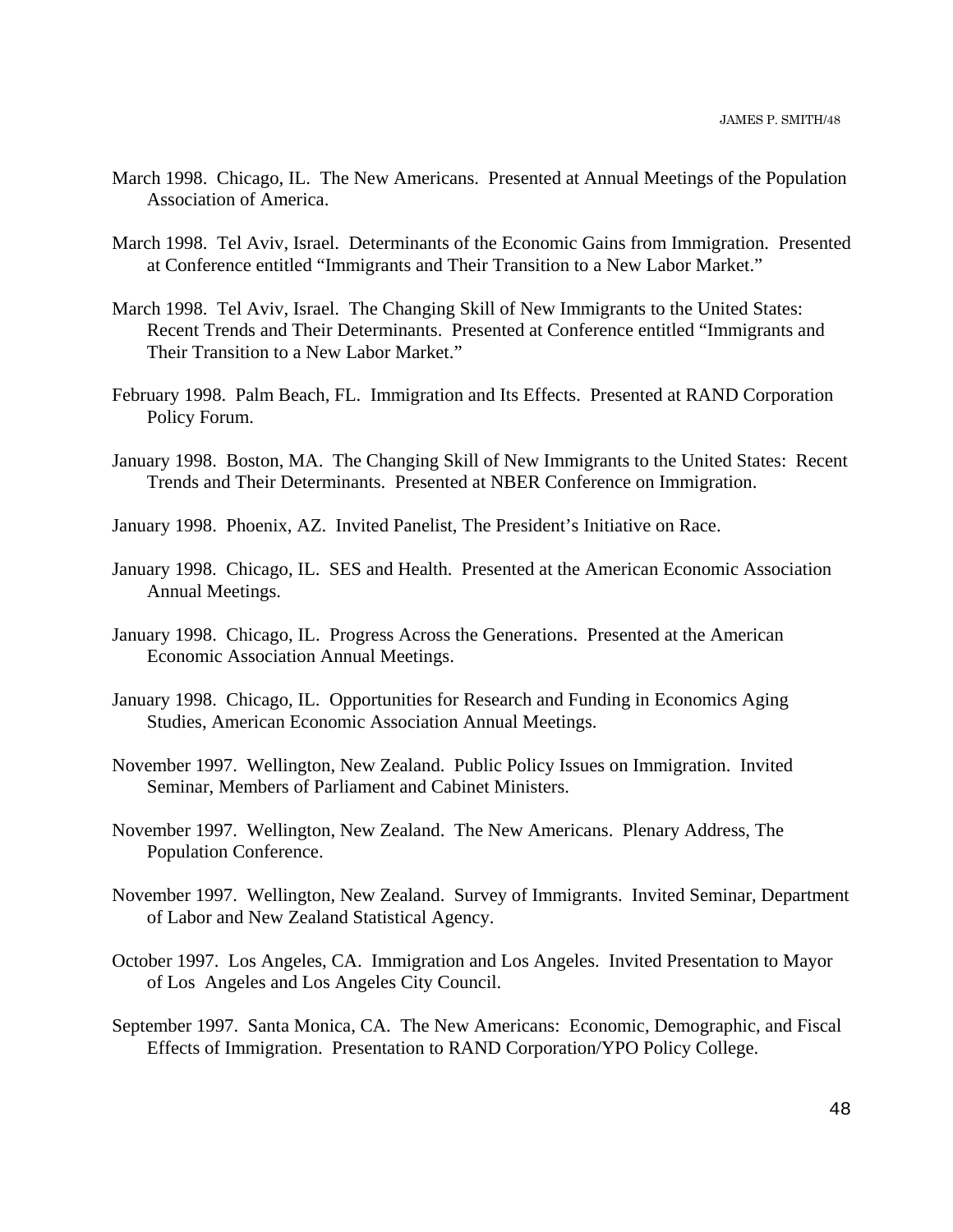- September 1997. Santa Monica, CA. The New Americans: Economic, Demographic, and Fiscal Effects of Immigration. Presentation to "Responding to the Challenges of Immigration," cosponsored by Creative Artists Agency and the RAND Corporation Institute on Education and Training.
- September 1997. Washington, DC. Testimony before Subcommittee on Immigration, Senate Committee on the Judiciary, concerning Demographic, Economic and Fiscal Impact of Immigration.
- August 1997. Adelaide, Australia. "International Data Sets in Aging," World Gerontology Conference.
- August 1997. Amsterdam. "Savings, Wealth, and Income: Then and Now," Conference on Income and Wealth.
- July 1997. Santa Monica, CA. Health and Wealth. Presented at NIA/RAND Corporation Summer Institute on the Demography, Economics, and Epidemiology of Aging.
- June 1997. Los Angeles, CA. The New Americans: Economic, Demographic, and Fiscal Effects of Immigration. Presentation at *Los Angeles Times*.
- June 1997. Washington, DC. The New Americans: Economic, Demographic, and Fiscal Effects of Immigration. Presented at "Immigration: Costs and Benefits," a Congressional Program, Rayburn Building.
- June 1997. Washington, DC. Wealth and Economic Security in Retirement. Presented at "Preparing for an Aging America: New Insights on Retirement, Economic Security, and Health," a Congressional Program in cooperation with the House Older American Caucus.
- June 1997. Washington, DC. Black Wealth, Social Security and Retirement. Presented at "Avoiding an Old Age Crisis in the  $21<sup>st</sup>$  Century: A Symposium for African-American Leaders," sponsored by Third Millennium and the National Urban League.
- June 1997. Santa Fe, NM. Distribution of Wealth: Collection of Wealth in a Panel Data Context. Presented at Conference on Income, Expenditures & Wealth: Panel Measurements and Behavior sponsored by Center for Adaptive Systems Applications
- June 1997. Washington, DC. The New Americans: Economic, Demographic, and Fiscal Effects of Immigration. Presented to U.S. Commission on Immigration Reform.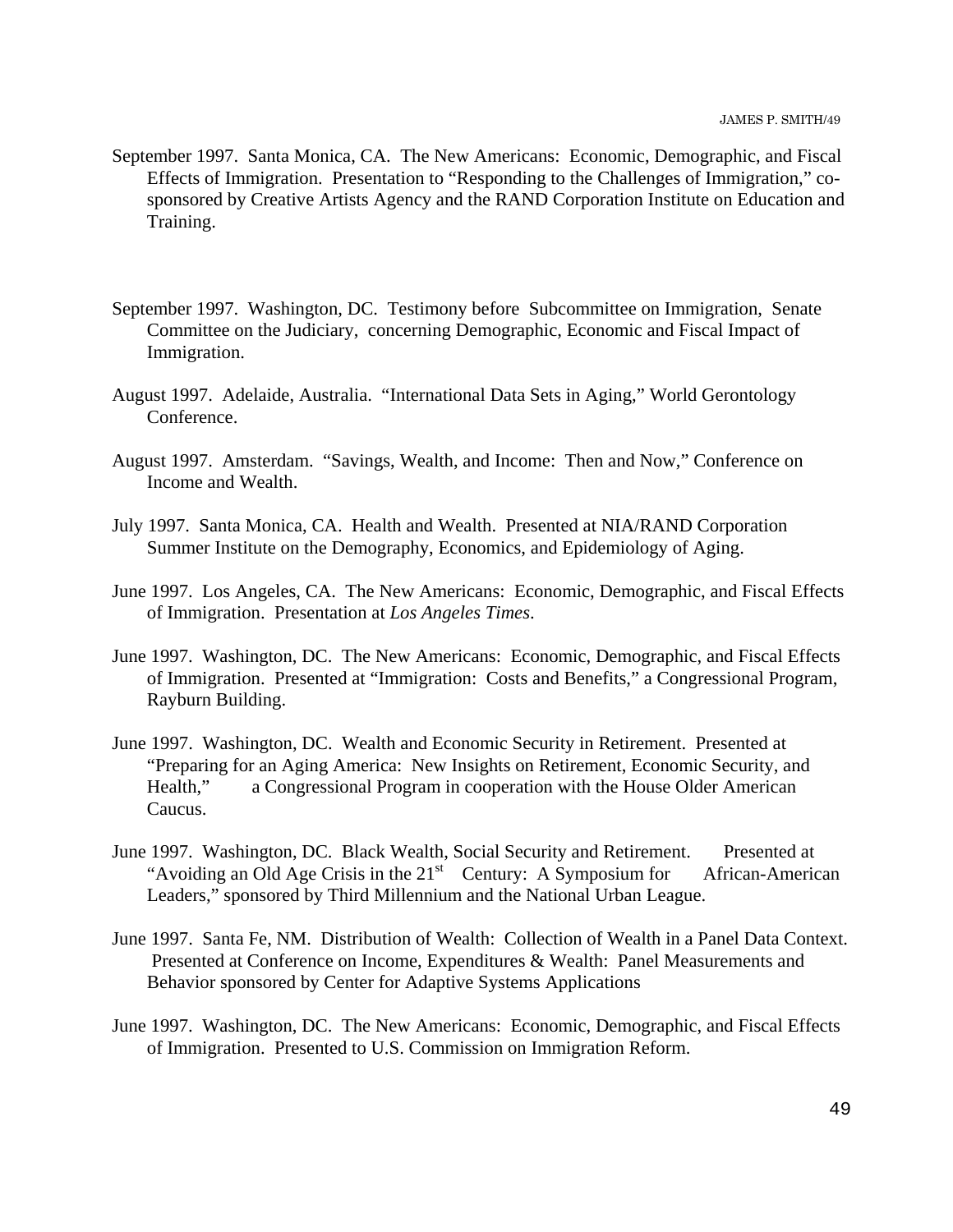- June 1997. Bethesda, MD. The New Americans: Economic, Demographic, and Fiscal Effects of Immigration. Invited seminar, National Institute on Aging.
- May 1997. Washington, DC. The New Americans: Economic, Demographic and Fiscal Effects of Immigration. Presented to the National Academy of Sciences.
- April 1997. Syracuse, NY. Healthier and Wealthier? The Changing Economic Circumstances of the Elderly," Public Lecture, Syracuse University.
- April 1997. Syracuse, NY. Inheritances and Bequests, Economics of Aging Seminar, Syracuse University.
- April 1997. Seattle, WA. Symposium on the Consequences of Immigration to American Society, University of Washington.
- March 1997. Berkeley, CA. Immigrants in the California Economy, presented at the University of California at Berkeley Conference on Poverty, Immigration and Aging.
- January 1997. Taipei, Taiwan. Factors Affecting Economic Security: Lessons from Major U.S. Surveys. Presented at Conference on Emerging Policy Issues on Aging in Asia and the Research Response.
- December 1996. Ann Arbor, MI. Inheritances and Bequests. Presented at "Symposium to Honor F. Thomas Juster," University of Michigan.
- December 1996. Washington, DC. Discussant, Assessing Social Security Reform Alternatives. Employee Benefit Research Institute Policy Forum on "Reforming Social Security: Evaluating the Proposals."
- December 1996. College Station, TX. New Directions in Immigration Research. Presented at Texas A&M Brown Bag Seminar.
- December 1996. College Station, TX. Wealth Accumulation Between the Waves. Presented at Texas A&M Economics Department Seminar.
- November 1996. Washington, DC. Wealth Accumulation Between the Waves. Presented at Gerontological Association of America Annual Meeting.
- June 1996. Washington, DC. Unequal Wealth and Incentives to Save. Presented at conference entitled "Toward An American National Thrift Plan," jointly sponsored by the National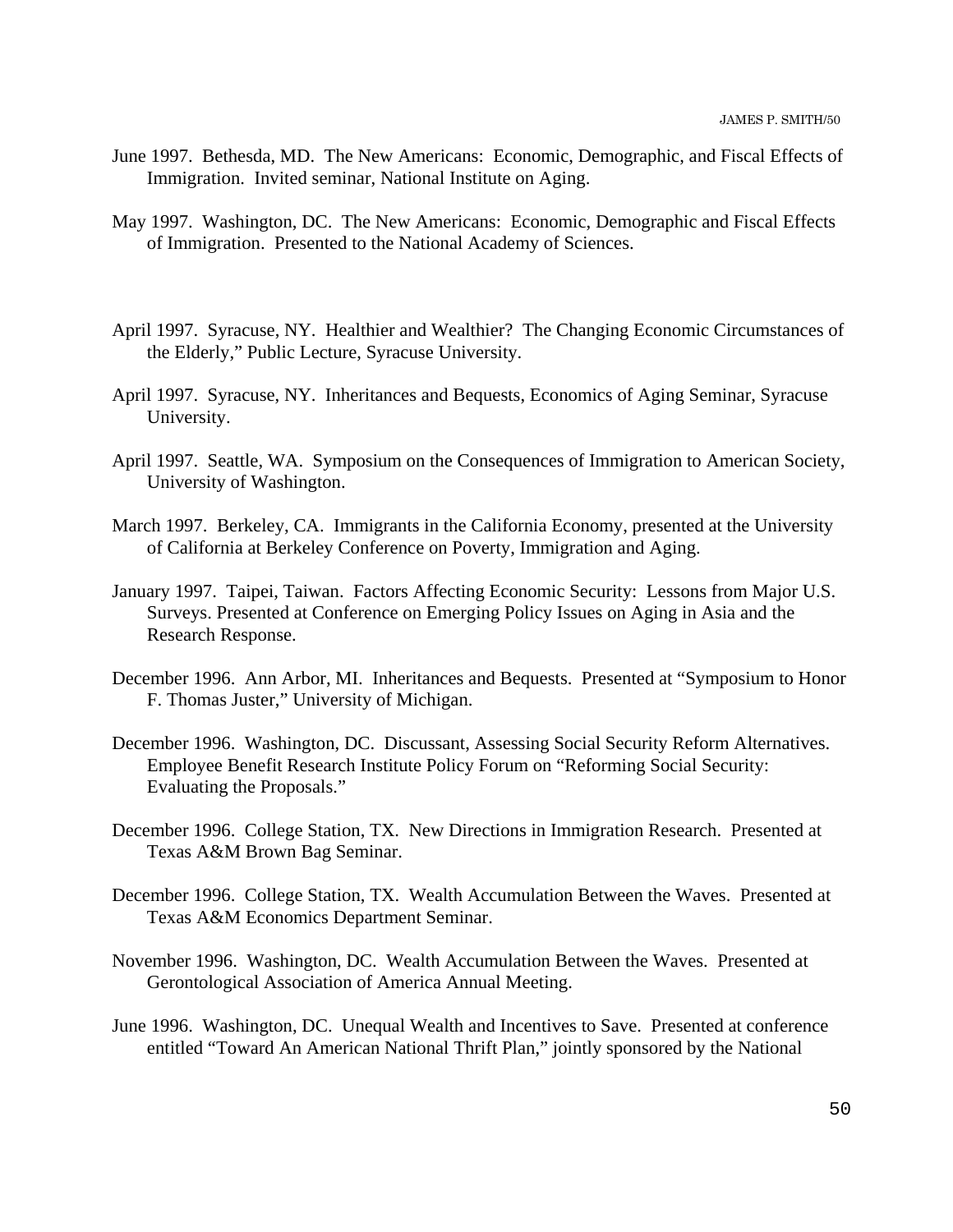Taxpayers Union Foundation and the Center for Public Policy and Contemporary Issues in Washington DC.

- May 1996. Chicago, IL. Wealth Accumulation Between the Waves. Presented at University of Chicago Seminar.
- May 1996. New Orleans, LA. Asset Accumulation Between the Waves. Presented at the Annual Meetings of the Population Association of America.
- March 1996. New York, NY. Unequal Wealth and Incentives to Save. Presented at the RAND Corporation New York Policy Forum.
- January 1996. San Francisco, CA. Economic Assimilation Across Generations. Presented at the Annual Meetings of the American Economic Association.
- January 1996. San Francisco, CA. Discussant, Session on Race in the Labor Market. Annual Meetings of the American Economic Association.
- November 1995. Los Angeles, CA. Economic Status and Racial and Ethnic Differences in Functional Status Among the Oldest Old with Chronic Diseases. Presented at the Annual Meetings of the Gerontological Association of America (co-authored with Raynard Kington).
- November 1995. East Lansing, MI. Wealth Accumulation Between the Waves. Presented at Michigan State University Economics Seminar.
- October 1995. Ann Arbor, MI. Wealth Accumulation Between the Waves. Presented at HRS Early Results Workshop.
- October 1995. Long Beach, CA. Economic Effects of Affirmative Action. Presented at California State University, Long Beach Affirmative Action Workshop.
- September 1995. Santa Monica, CA. Unequal Wealth and Incentives to Save. Presented at "Day at RAND" Seminar.
- August 1995. Santa Monica, CA. Racial and Ethnic Differences in Health and Wealth Among the Elderly. Presented at National Institute of Aging /RAND Corporation Summer Institute on the Demography, Economics, and Epidemiology of Aging (with Raynard Kington).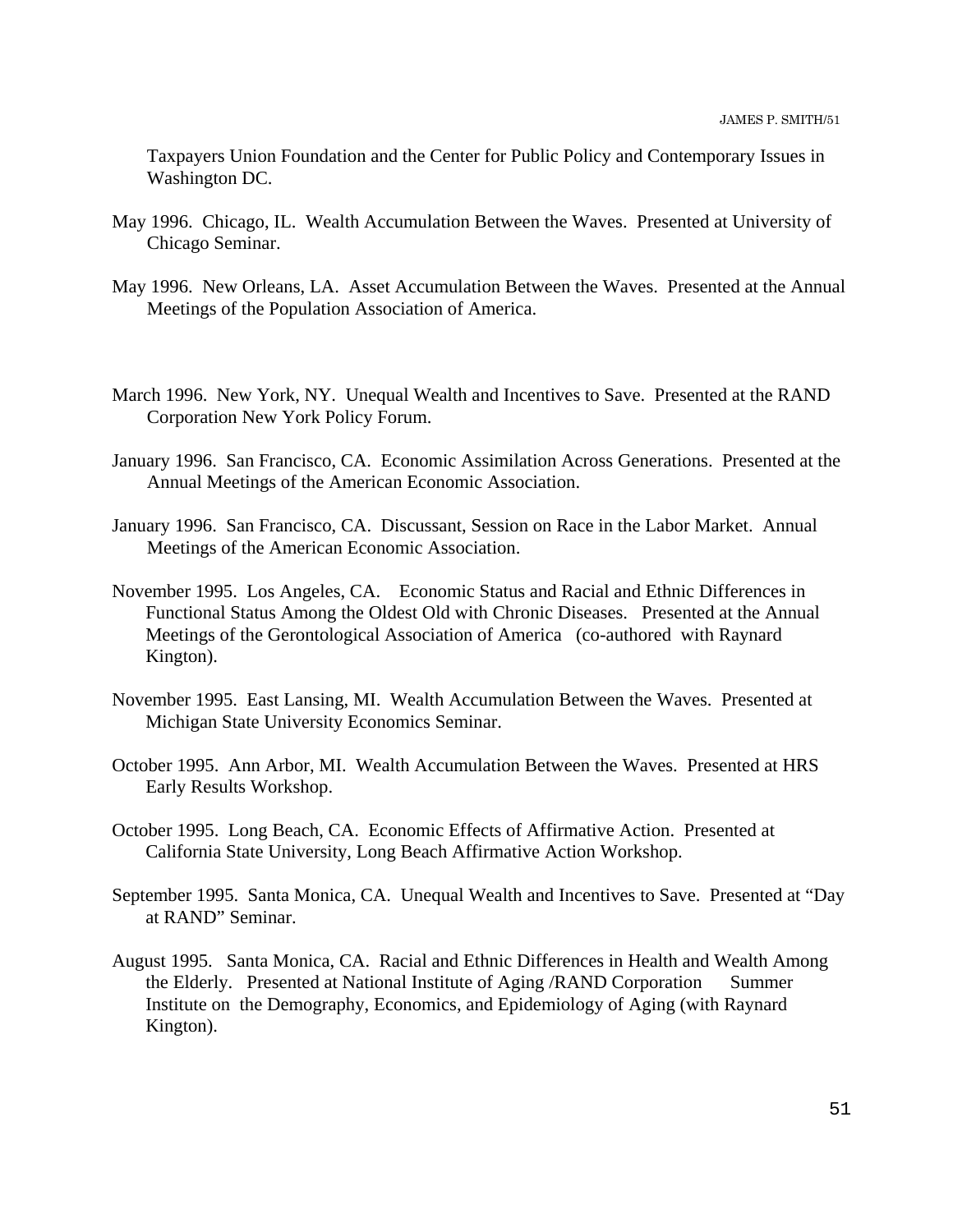- May 1995. Carefree, AZ. Discussant, Imputed Wealth, Subjective Survival Probabilities and Social Security Wealth, by Hoynes, Hurd and Chand. NBER Conference on the Economics of Aging.
- May 1995. Carefree, AZ. Discussant, Caring for the Elderly: Findings from the Asset and Health Dynamics Survey, by Kathleen McGarry. NBER Conference on the Economics of Aging.
- April 1995. Santa Monica, CA. Unequal Wealth and Incentives to Save. Presented at "Day at RAND" Seminar.
- April 1995. Washington, DC. Unequal Wealth and Incentives to Save. Presented to the RAND Corporation Board of Trustees.
- April 1995. San Francisco, CA. Wealth Inequality Among Older Americans. Presented at the annual meetings of the Population Association of America.
- April 1995. San Francisco, CA. A New Survey of Legal Immigrants and Nonimmigrants. Presented at the annual meetings of the Population Association of America.
- March 1995. Syracuse, NY. Race, Socioeconomic Status, and Health in Late Life. Presented at Syracuse University Aging Workshop.
- January 1995. Washington, DC. On the Road, Marriage and Mobility in Malaysia. Presented at the annual meetings of the American Economic Association.
- January 1995. Washington, DC. Reflections on Work and Health in the Health and Retirement Survey (HRS) . Presented at the 1995 annual meetings of the American Economic Association (AEA).
- December 1994. Washington, DC. Race, Socioeconomic Status, and Health in Late Life. Presented at National Academy of Sciences Workshop on Racial and Ethnic Differences in Health in Late Life.
- November 1994. New Orleans, LA. Data Needs for Health Care Reform. Presented at the annual meetings of the Gerontological Association of America.
- September 1994. Washington, DC. Health and Economic Status. Presented at a workshop jointly sponsored by The World Bank and the National Institute on Aging.
- September 1994. Ann Arbor, MI. Wealth Inequality Among Older Americans. Presented at National Institute on Aging AHEAD Conference, University of Michigan.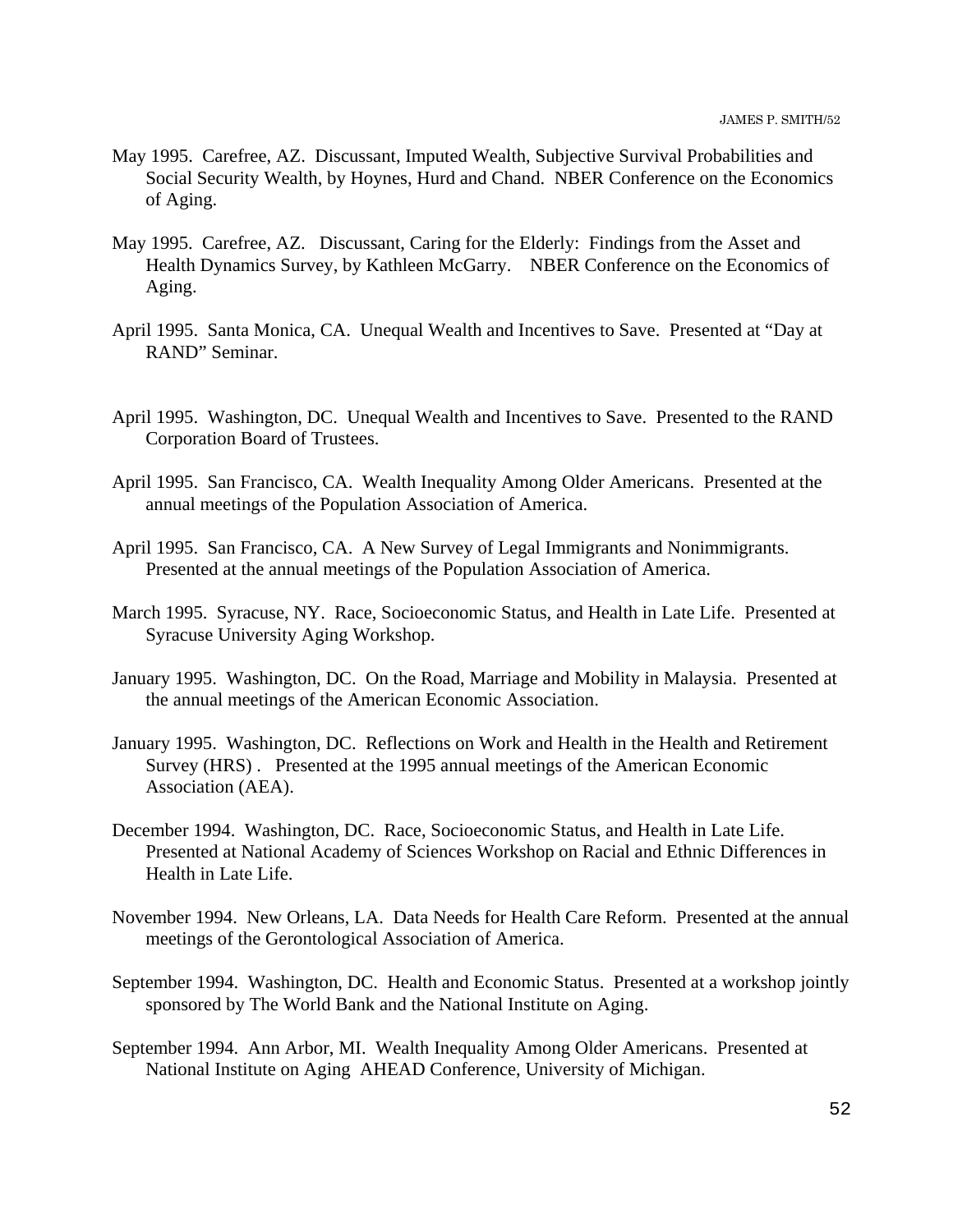- July 1994. Boston, MA. Marriage, Assets, and Savings. Presented at the National Bureau of Economic Research Summer Institute.
- July 1994. Boston, MA. Improving the Quality of Economic Data: Lessons from the HRS. Presented at the National Bureau of Economic Research Summer Institute (with F. Thomas Juster).
- May 1994. Miami, FL. Racial and Ethnic Differences in Wealth. Presented at the annual meetings of the Population Association of America.
- March 1994. Ann Arbor, MI. Marriage, Assets, and Savings. Presented at University of Michigan Economics Department Seminar.
- January 1994. Santa Monica, CA. Marriage, Assets, and Savings. Presented at RAND Corporation Population Center Conference on "Reshaping the Family: Social and Economic Changes, and Public Policy."
- January 1994. Boston, MA. Discussant, Session on "Rising Wage Inequality in the U.S.: Causes and Consequences," Annual meetings of the American Economic Association.
- November 1993. New Orleans, LA. Racial and Ethnic Differences in Wealth Using the HRS. Presented at the annual meetings of the Gerontological Society of America.
- September 1993. Ann Arbor, MI. Racial and Ethnic Differences in Wealth Using the HRS. Presented at the Health and Retirement Study Early Results Workshop.
- July 1993. Cambridge, MA. Participant, NBER Summer Institute on "The Economics of Aging."
- June 1993. Lake Tahoe, NV. Is the Black-White Wage Differential Narrowing? Presented at the annual meetings of the Western Economic Association.
- June 1993. Chandler, AZ. Affirmative Action and the Racial Wage Gap. Presented to National Association of Latino Elected and Appointed Officials.
- April 1993. College Station, TX. Affirmative Action and the Racial Wage Gap. Presented at Labor Workshop, Texas A&M University.
- April 1993. Santa Monica, CA. Affirmative Action and the Racial Wage Gap. Presented to RAND Corporation Board of Trustees.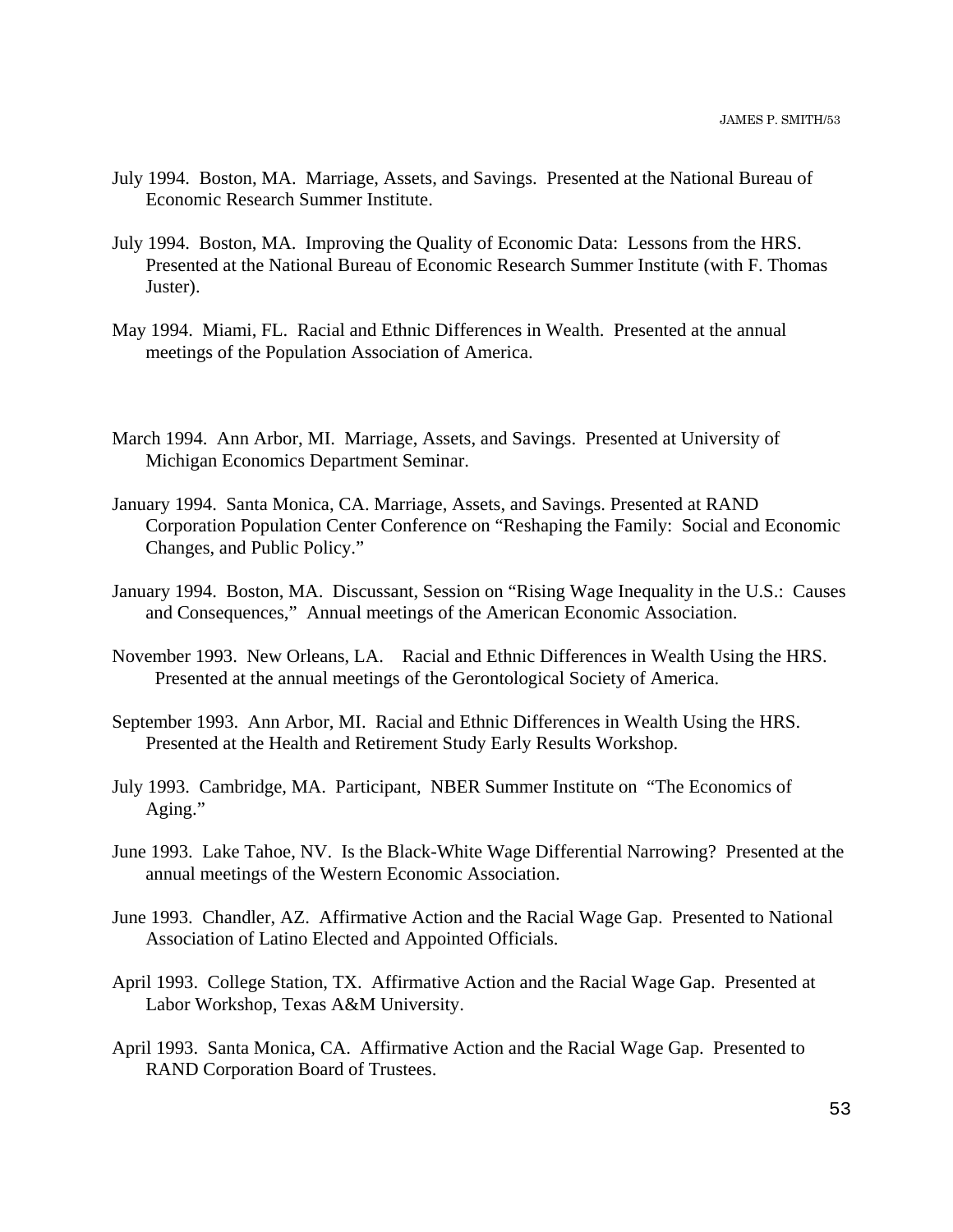- April 1993. Cincinnati, OH. On the Road: Marriage and Mobility in Malaysia. Presented at the annual meetings of the Population Association of America.
- April 1993. Cincinnati, OH. Hispanics Across the Generations. Presented at the annual meetings of the Population Association of America.
- February 1993. Washington, DC. Labor Markets and Development Policy. Presented at Workshop on "The Performance of Labor Markets in AID-Assisted Countries," sponsored by USAID Near-East Bureau.
- January 1993. Anaheim, CA. The Assimilation of Hispanic Immigrants in the Labor Market. Presented at the annual meetings of the American Economic Association.
- January 1993. Anaheim, CA. Affirmative Action and the Racial Wage Gap. Presented at the annual meetings of the American Economic Association.
- October 1992. Ann Arbor, MI. Panelist, "Resource Needs to Promote the Interdisciplinary Study of Health Status and Its Social Consequences," Conference on Aging, Health, and Health Care: An Interdisciplinary Approach, sponsored by the National Archive of Computerized Data on Aging.
- September 1992. Washington, DC. Participant, National Research Council Workshop on "U.S. Immigration Research: An Assessment of Data Needs for Future Research."
- July 1992. Cambridge, MA. Participant, National Bureau of Economic Research Summer Institute on Economics of Aging.
- July 1992. San Francisco, CA. Hispanics in America: Economic Realities and Prospects, presented at the Western Economic Association annual meetings.
- July 1992. New York, NY. Hispanics in America: Economic Realities and Prospects, presented at the First Teachers College Conference on Urban Education, Columbia University.
- June 1992. Ann Arbor, MI. Respondent, Session on the Urban Underclass Database, Conference on the Urban Underclass: Perspectives from the Social Sciences, sponsored by Social Science Research Council.
- May 1992. Caneel Bay, Virgin Islands. Discussant, Conference on the Economics of Aging, sponsored by the National Bureau of Economic Research.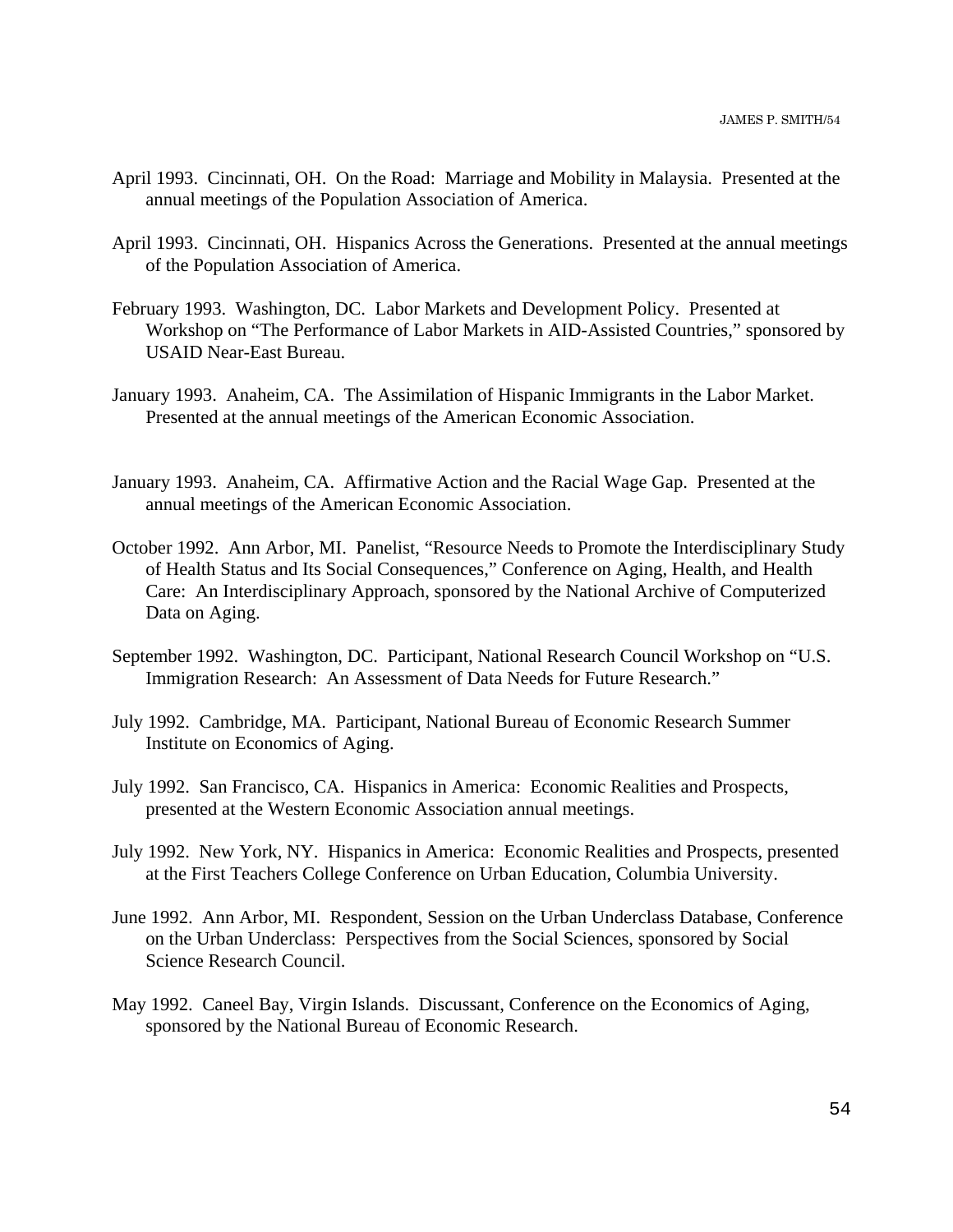- May, 1992. Bellagio, Italy. Migration in Retrospect: Differences Between Men and Women (with Duncan Thomas and Lynn A. Karoly), presented at Conference on Women's Human Capital and Development, sponsored by The Rockefeller Foundation.
- April 1992. Denver, CO. Hispanics and the American Dream: An Analysis of Hispanic Male Labor Market Wages 1940-1980, presented at Population Association of America annual meetings.
- April 1992. Denver, Co. Economic Determinants of Migration in Malaysia (coauthored with Duncan Thomas and Lynn A. Karoly), presented at Population Association of America annual meetings.
- March 1992. Santa Monica, CA. Participant, RAND Corporation Conference on Economic and Demographic Aspects of Intergenerational Relations.
- February 1992. Palo Alto, CA. Acculturation of Second- and Third-Generation Hispanic Immigrants, Invited Lecture presented at Winter Colloquium of the Morrison Institute, Stanford University.
- February 1992. Washington, DC. Socioeconomic Status of Healthy Older Adults, presented at conference on "Aging: The Quality of Life," sponsored by the Christopher Columbus Medical Sciences Committee of the National Institutes of Health.
- November 1991. San Diego, CA. Economic Assimilation of Hispanics, presented at University of California at San Diego seminar.
- October 1991. Chicago, IL. Participant, Social Science Research Council, Chicago Urban Poverty and Family Life Conference.
- October 1991. Moscow, Russia. Participant in International Conference on Demographic Trends.
- August 1991. Atlanta, GA. Panelist, Who Can You Trust?--A Discussion of the Tensions Between Data Use and Data Protection, annual meetings of the American Statistical Association.
- March 1991. Cape Town, South Africa. Participant, Economic Initiative Conference and the end of the academic boycott.
- February 1991. Philadelphia, PA. Economic Assimilation of Hispanics, presented at University of Pennsylvania seminar.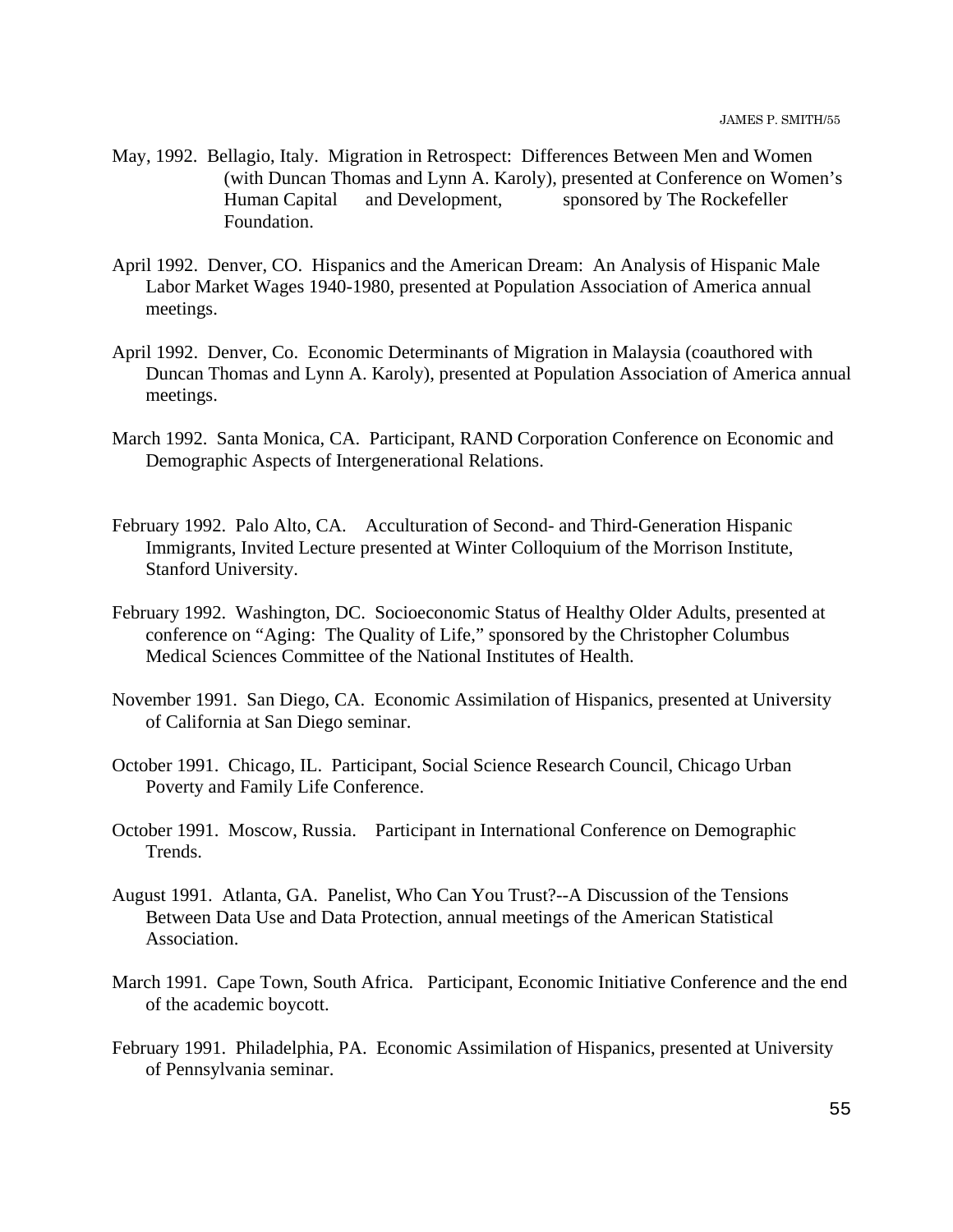- December 1990. Princeton, NJ. Economic Assimilation of Hispanics, presented at Industrial Relations Seminar, Princeton University.
- November 1990. Santa Monica, CA. Hispanics in America: Economic Realities and Prospects, presentation to the Board of Trustees of the RAND Corporation.
- October 1990. Berkeley, CA. Economic Assimilation of Hispanics, presented at Demography Seminar, University of California, Berkeley.
- September 1990. Washington, DC. Hispanics in the Labor Market, presented at Congressional Breakfast Seminar on Urban Poverty.
- August 1990. Washington, DC. Affirmative Action and Its Effects, presented at the annual meetings of the American Sociological Association.
- July 1990. Cambridge, MA. Participant, National Bureau of Economic Research Workshop on the Economics of Aging.
- June 1990. San Diego, CA. Discussant, Session on "Contemporary Policy Issues--Wages and Search," annual meetings of the Western Economic Association.
- June 1990. Madison, WI. Discussant, Institute for Research on Poverty Summer Research Workshop on "Labor Market Prospects for the Disadvantaged."
- June 1990. New York, NY. Discussant, Russell Sage Foundation Conference on "Causes of Increasing Inequality in the United States."
- May 1990. Los Angeles, CA. Hispanics in the Labor Market, presented at Labor Economics Workshop, UCLA.
- May 1990. Toronto, Canada. Chair, Session on "Poverty, Inequality, and the Family," annual meetings of the Population Association of America.
- April 1990. College Station, TX. Hispanics in the Labor Market, presented at Economics Department Seminar, Texas A&M University.
- January 1990. Cancun, Mexico. Discussant, Ford/NBER Conference on "The Determinants and Effects of Immigration on the U.S. and Source Economies."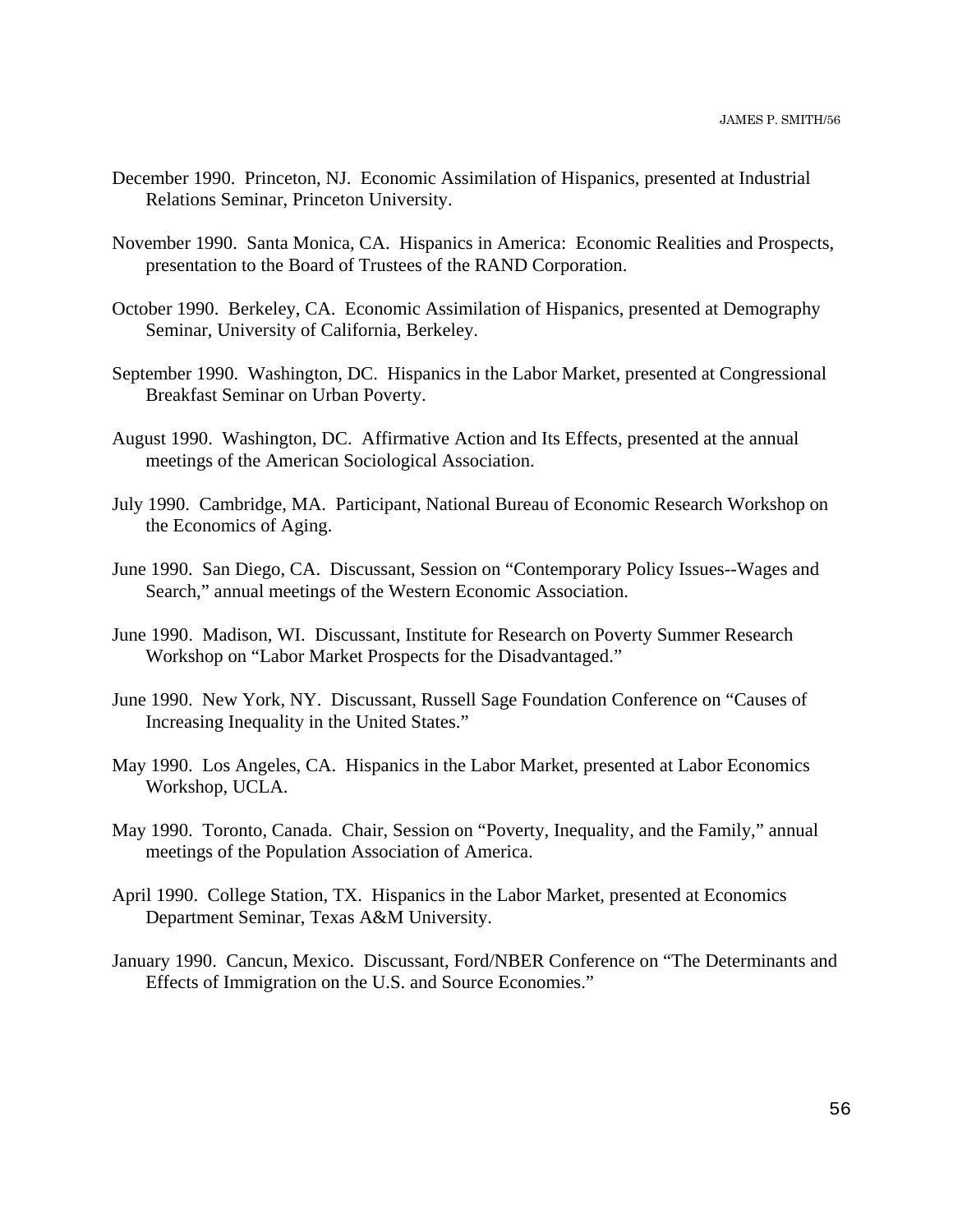# **GRANTS FUNDED**

- National Institute on Aging= part of P-01 Health and Economic Status in Older Populations- 5 years-
- National Institute on Aging- SES and Health in China- part of a program project- 1.3 million- to June 2015
- National Institute on Aging- Harmonization of HRS international studies around the world- a R-24 project- to Oct 2015
- National Institute on Aging Economic Status, Health & Wellbeing over the Life Course and across Generations Project: Childhood Circumstances- 827,491

National Institute on Aging- Perry Preschool Data through Midlife

- National Institute on Aging R-01. The Effects of Early Life Conditions in the PSID- 250K per year.
- National Institute on Aging.- R-01- International Differences in Health, Longevity, and SES-336,000 K per year
- National Institute on Aging.- R-01- Life Satisfaction Around the World- April 2011- March 2016 Principal Investigator- Total Budget 450,000 per year
- National Institute on Aging. R37, Merit Award "Housing Price Risk, Home Ownership, and Wealth," James P. Smith, Principal Investigator, May 2011-April 2016. Total budget: \$330,000.
- National Institute on Aging. (PO-1, RAND, total budget: \$1,760,115). Project 2 : "Socio-Economic Status and Health," James P. Smith, Principal Investigator, July 2007-June 2008; Project 7: "Housing Price Risk, Home Ownership, and Wealth," James P. Smith, Principal Investigator, July 2007-June 2008.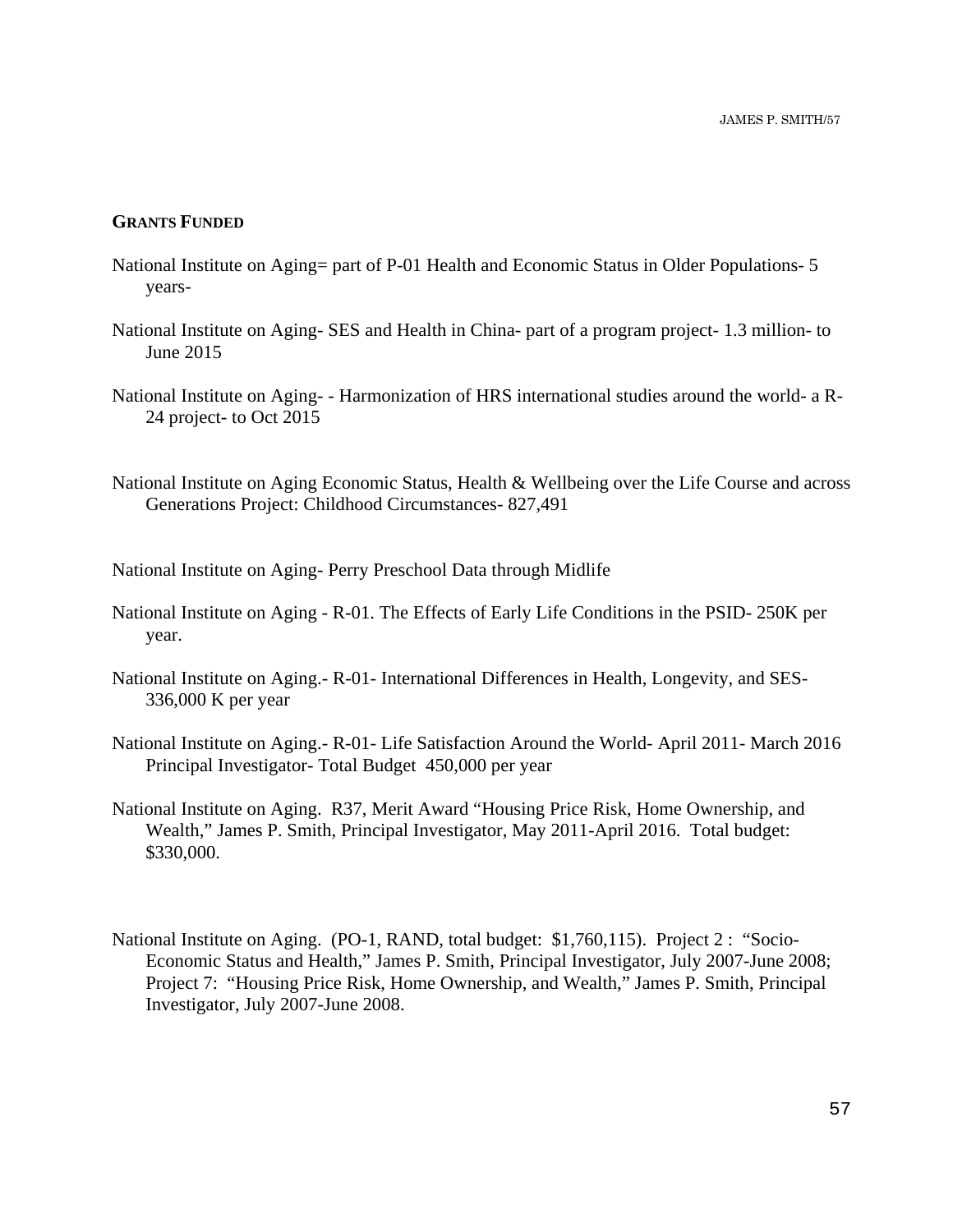- National Institute on Aging. (PO-1, University of Michigan, total budget: \$1,431,630). Project 2: "The Impact of Childhood Health on Adult Health and Economics Status," James P. Smith, Principal Investigator, March 2007–February 2008.
- National Institute on Aging. R37, "Housing Price Risk, Home Ownership, and Wealth," James P. Smith, Principal Investigator, May 2005-April 2010. Total budget: \$309,700.
- National Institute on Aging. "Wealth Disparities Among Mature & Older Adults," James P. Smith, Principal Investigator, April 2005-March 2008. Total budget: \$1,214,095.
- National Institute on Aging. "Intergenerational Financial Transfers," James P. Smith, Co-Principal Investigator, September 2003-August 2008. Total budget: \$225,000.
- National Institute on Aging. "Education, Self-Management and Adherence," James P. Smith, Co-Principal Investigator, September 2003-August 2008. Total budget: \$183,859.
- University of Michigan. "Why Do Immigrants Have Low Rates of Health Insurance?" James P. Smith, Co-principal Investigator, July 2003-June 2004. Total budget: \$104,351.
- National Institute on Aging. "Expected Bequests and Their Distribution," James P. Smith, Principal Investigator, July 2001-June 2006. Total budget: \$882,039.
- National Institute of Child Health and Human Development. "Who Pays the Price of an Economic Crisis?" James P. Smith, Co-Principal Investigator, June 2001-May 2006. Total budget: \$90,000.
- National Institutes of Health Fogarty Center. "Microfoundations of Health and Development," James P. Smith, Co-Principal Investigator, July 2001-June 2006. Total budget: \$311,021.
- National Science Foundation. "New Immigrant Survey," James P. Smith, Principal Investigator, June 2001-November 2006. Total budget: \$540,000.
- National Institutes of Child Health and Human Development. "New Immigrant Survey," James P. Smith, Co-Principal Investigator, September 2000-November 2008. Total budget: \$15,495,000.
- National Institutes of Child Health and Human Development. "Migration and Development," James P. Smith, Co-Principal Investigator, March 1999-February 2001. Total budget: \$645,000.
- National Institute on Aging. "Health and Economic Status," James P. Smith, Principal Investigator, September 1998-August 2000. Total budget: \$556,680.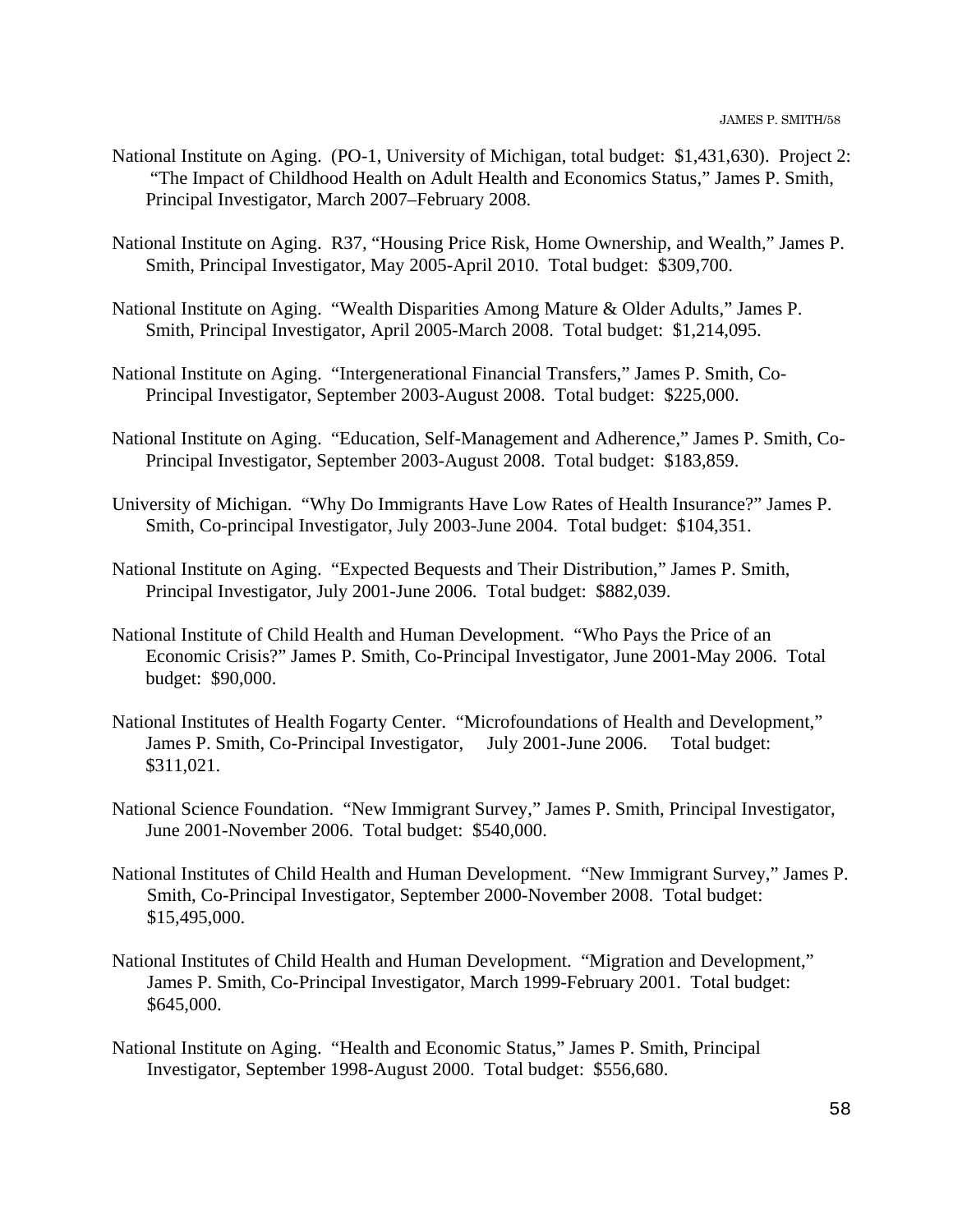- National Institute on Aging. "Changes in Wealth Over Time," James P. Smith, Principal Investigator, July 1998-June 2000. Total budget: \$85,847.
- National Institute on Aging. "Economic and Demographic Determinants of Bequests," James P. Smith, Co-Principal Investigator, July 1998-June 2004. Total budget: \$948,270.
- National Institute on Aging. "Long-Term Changes in Saving Behavior," James P. Smith, Principal Investigator, September 1998-August 2000. Total budget: \$299,309.
- U.S. Department of Labor. "The Changing Role of Private Pensions," James P. Smith, Principal Investigator, March 1998-July 2000. Total budget: \$128,122.
- National Institutes of Child Health and Human Development. "Wealth, Savings, and Marriage," James P. Smith, Principal Investigator, July 1996-June 2000. Total budget: \$603,512.
- National Institutes of Child Health and Human Development. "New Immigrant Survey—A Pilot Study," James P. Smith, Co-Principal Investigator, December 1995-March 1999. Total budget: \$1,231,000.
- National Institute on Aging. "Wealth Disparities Among Mature and Older Adults," James P. Smith, Principal Investigator, April 1995-March 2000. Total budget: \$625,000.
- National Institute on Aging. "Marriage, Divorce, Widowhood and Financial Well Being," James P. Smith, Co-Principal Investigator, January 1991-January 1995. Total budget: \$700,000.
- National Institutes of Child Health and Human Development. "Black-White Income and Employment," James P. Smith, Principal Investigator; April 1990-April 1995. Total budget: \$650,000.
- Ford Foundation. "Determinants of Immigrants' Economic Progress," James P. Smith, Principal Investigator; January 1990-December 1991. Total budget: \$150,000.
- National Institutes of Child Health and Human Development. "Women's Wages," National Institutes of Health and Human Development, James P. Smith, Principal Investigator; April 1985-April 1991. Total budget: \$225,000.
- Alfred P. Sloan Foundation. "The Economic History of Black America Since the Civil War," James P. Smith, Co-Principal Investigator; June 1986-September 1990. Total budget: \$125,000.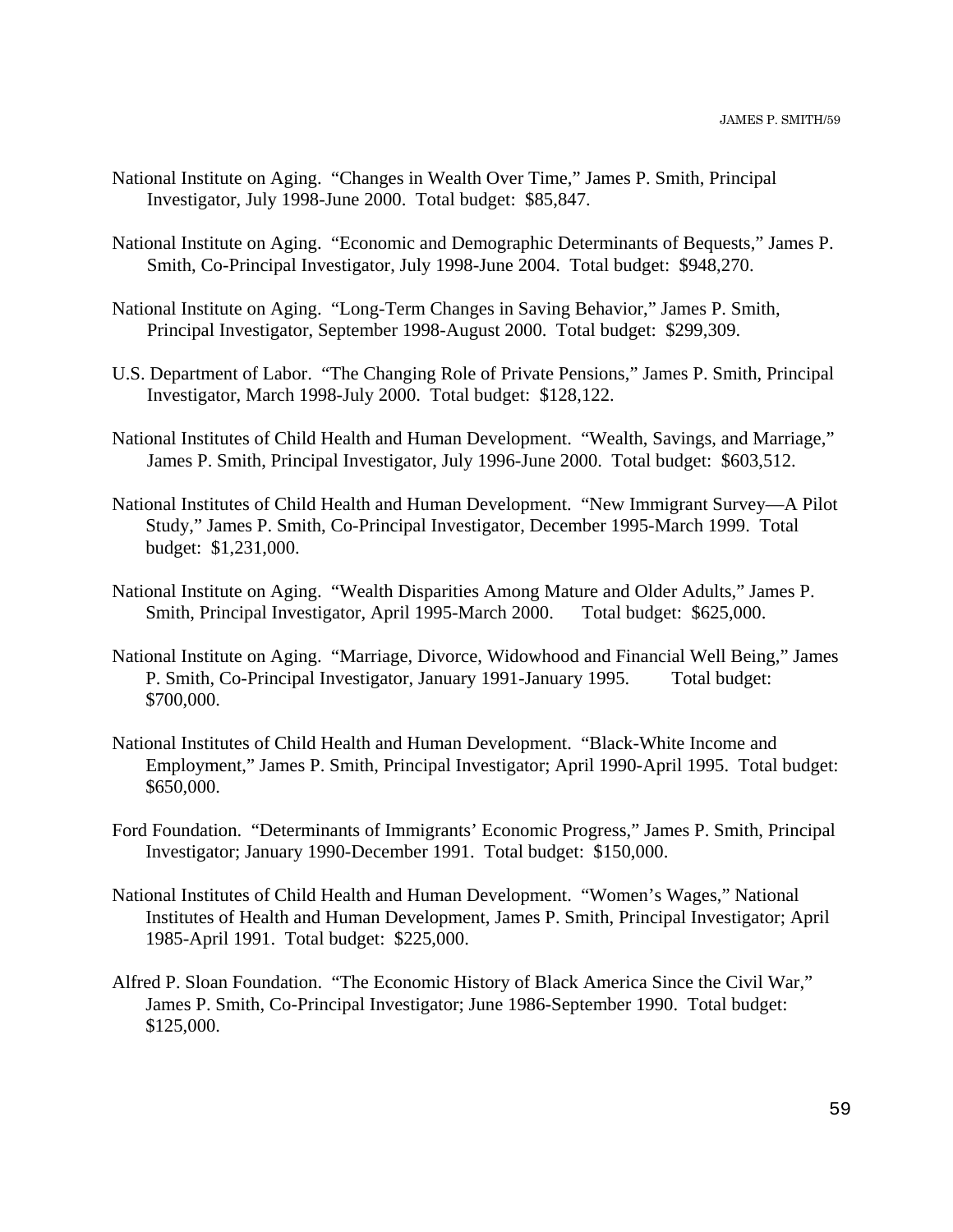- John M. Olin Foundation. "The Economic History of Black America Since the Civil War," James P. Smith, Co-Principal Investigator; October 1986-September 1990. Total budget: \$62,500.
- Department of Labor. "Employment Situation of Black and Hispanic Men," James P. Smith, Principal Investigator; July 1988-December 1989. Total budget: \$126,787.
- Russell Sage Foundation. "The Economic History of Black America Since the Civil War," James P. Smith, Co-Principal Investigator; April 1987-September 1990. Total budget: \$62,500.
- Institute for Civil Justice. "Compensation in Aviation Accidents," James P. Smith, Co-Principal Investigator; April 1986-December 1987. Total budget: \$1.2 million
- National Science Foundation. "Stability of Family Income Inequality," James P. Smith, Principal Investigator; August 1985-August 1990. Total budget: \$49,826.
- National Science Foundation. "Time Series Changes in Black Employment," James P. Smith, Principal Investigator; August 1985-August 1990. Total budget: \$50,043.
- Department of Labor. "Black/White Comparisons of Earnings and Employment," James P. Smith, Principal Investigator; September 1982-May 1985. Total budget: \$224,958.
- National Institute of Child Health and Human Development. "Time Series Changes of Women in the Labor Force," James P. Smith, Co-Principal Investigator; August 1982-February 1984. Total budget: \$190,000.
- National Science Foundation. "Stability of Family Income Inequality," James P. Smith, Co-Principal Investigator; January 1981-June 1984. Total budget: \$147,834.
- The Ford Foundation. "The Economic Status of Black Americans," James P. Smith, Principal Investigator; July 1979-January 1981. Total budget: \$150,000.
- National Science Foundation. "Black/White Earnings and Employment," James P. Smith, Principal Investigator; May 1976-January 1982. Total budget: \$150,000.